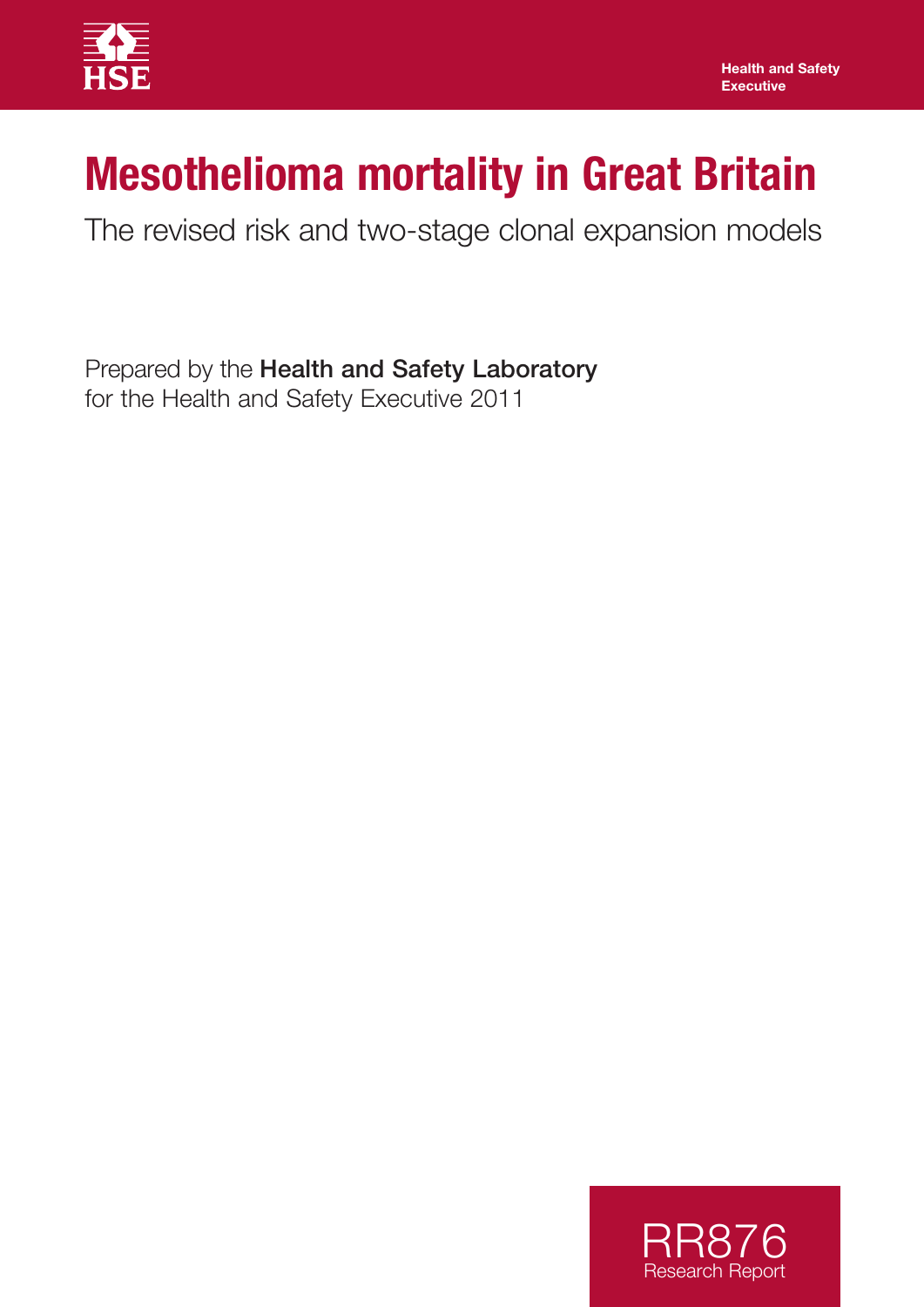

# **Mesothelioma mortality in Great Britain**

The revised risk and two-stage clonal expansion models

Emma Tan & Nick Warren Harpur Hill Buxton **Derbyshire SK17 9JN** 

 Asbestos is a known carcinogen that is the cause of the majority of mesothelioma cases worldwide. Various (Tan and Warren, 2009), we analysed female mesothelioma mortality using the same risk model that was assumed for males. We also analysed mesothelioma mortality in males in Great Britain using two alternative high exposure groups, with the calculation of risk based on the cumulative lung burden of the individual; assumes that the development of a malignant cell is the result of two critical and irreversible events, with models have been used to describe the increase and likely future pattern of mesothelioma rates seen in many western countries – a legacy of past heavy industrial asbestos use. Following on from previous work risk models; the first is based on asbestos import data where the population is categorised into low and the second is a two-stage clonal expansion model (TSCE), a biologically-based carcinogenesis model that asbestos lung burden as the measure of dose that enters the dose-response component of the TSCE model. We use Markov Chain Monte Carlo within a Bayesian framework to fit the models presented in this report.

Though considerably uncertain, peak mortality in females is predicted to occur over a decade later than in males, but with a substantially lower annual number of deaths. The updated models provide a reasonable basis for making relatively short-term projections of mesothelioma mortality in Britain. However, longerterm predictions comprise additional uncertainty not captured within the prediction intervals for the annual mortality rates. Taking this into account, 2100 deaths in 2016 represents our current best estimate of the upper limit for the male projections.

This report and the work it describes were funded by the Health and Safety Executive (HSE). Its contents, including any opinions and/or conclusions expressed, are those of the authors alone and do not necessarily reflect HSE policy.

# **HSE Books**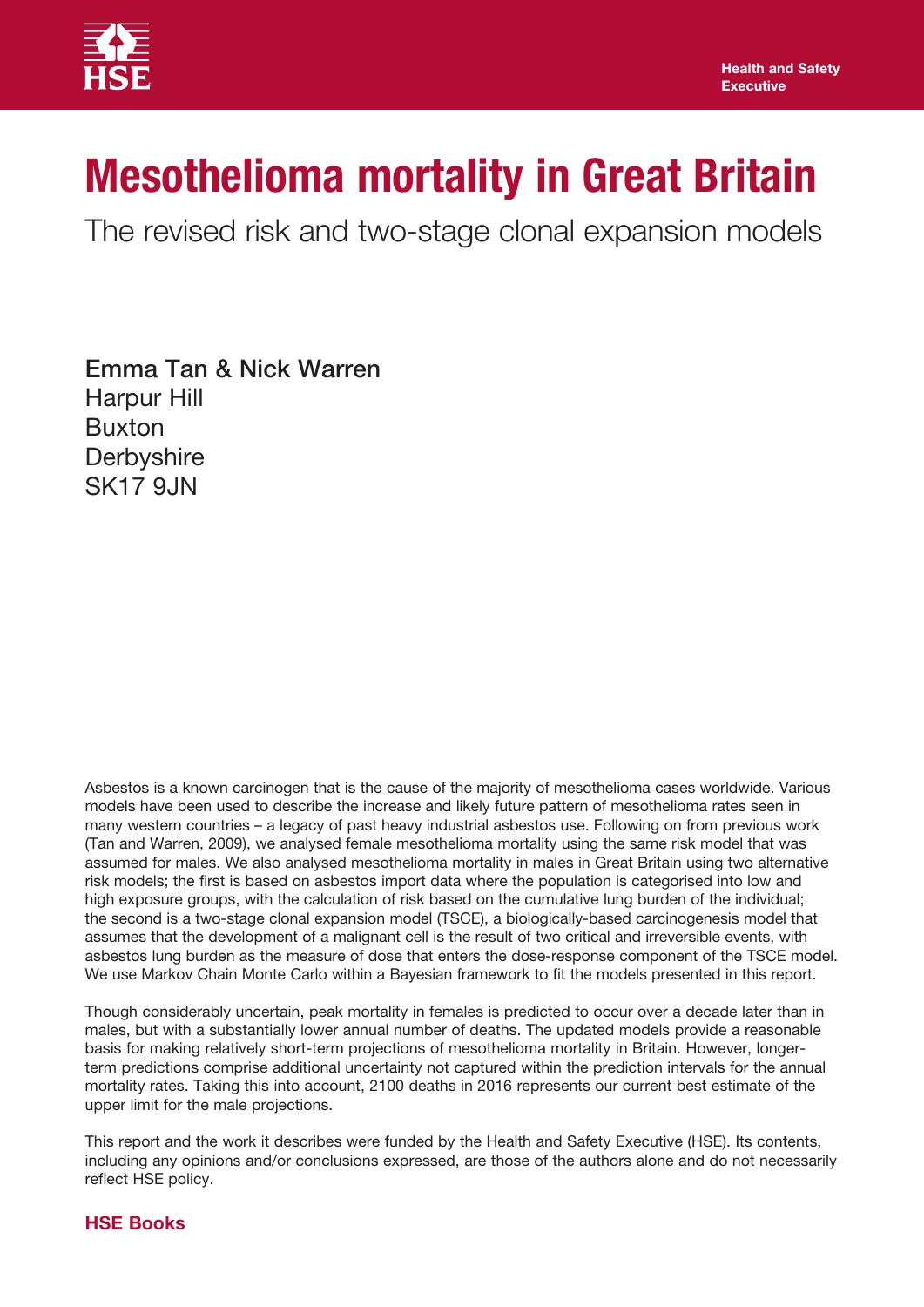© *Crown copyright 2011* 

*First published 2011* 

 charge in any format or medium, under the terms of the Open Government Licence. To view the licence visit write to the Information Policy Team, The National Archives, Kew, You may reuse this information (not including logos) free of www.nationalarchives.gov.uk/doc/open-government-licence/, London TW9 4DU, or email psi@nationalarchives.gsi.gov.uk.

Some images and illustrations may not be owned by the Crown so cannot be reproduced without permission of the copyright owner. Enquiries should be sent to copyright@hse.gsi.gov.uk.

#### **ACKNOWLEDGEMENTS**:

The authors would like to thank Andrew Darnton and John Hodgson (CSEAD Epidemiology, HSE) for their valuable contribution to this report.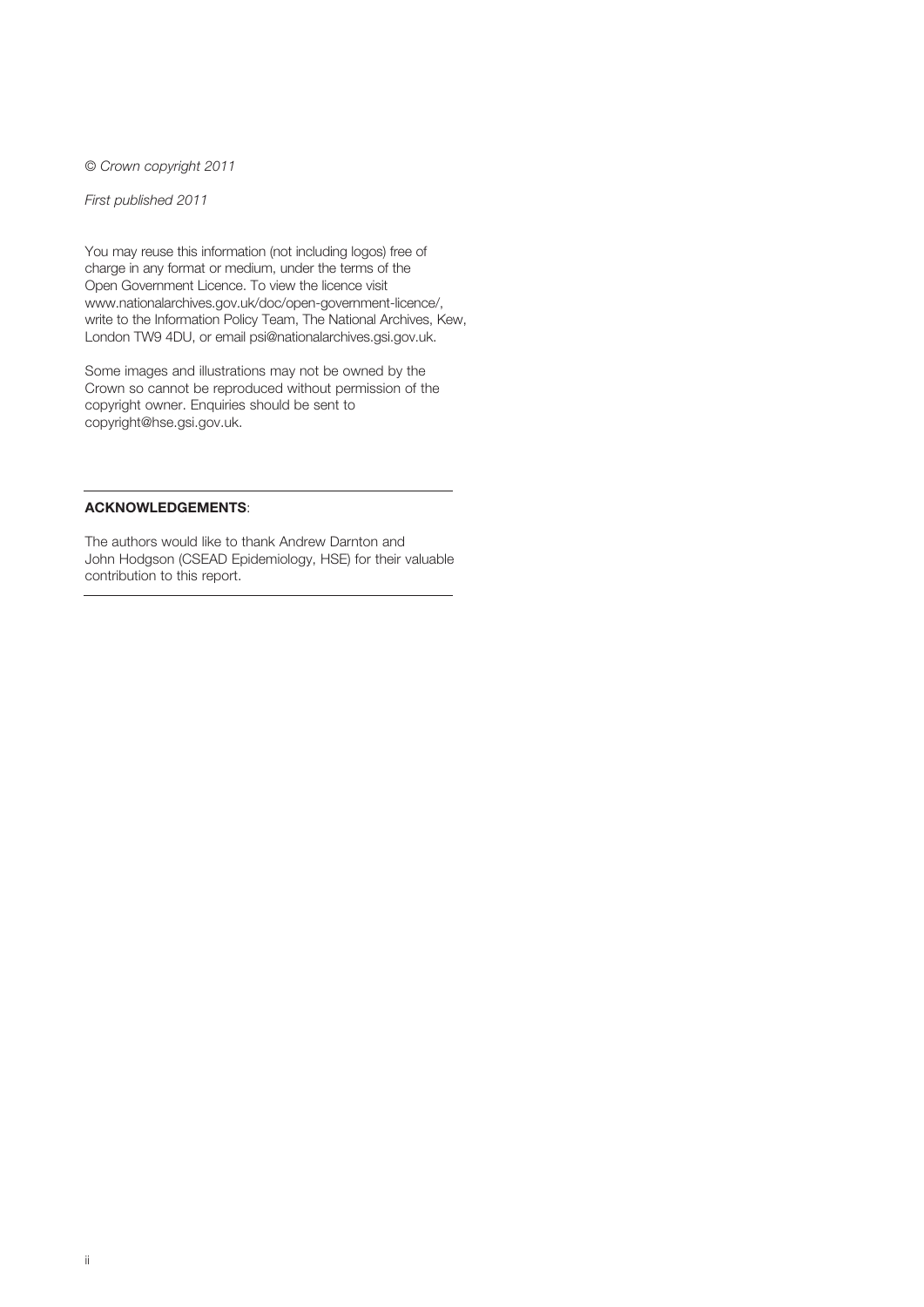# **EXECUTIVE SUMMARY**

## **Aims**

This report presents Bayesian statistical analyses of mesothelioma mortality in Great Britain between the years 1968 and 2007. This report updates previous work carried out in HSE Research Report RR728.

The aims of the statistical analysis were:

- To fit the previous statistical model to female mortality data;
- To consider alternative approaches to modelling mesothelioma mortality;
- To investigate whether the risk of mesothelioma increases indefinitely with time since first exposure to asbestos;
- To allow for varying asbestos exposure profiles for different subgroups of the population;
- To fit the alternative models to male mortality data;
- To produce and subsequently compare updated estimated annual mesothelioma deaths to 2050 with confidence and prediction intervals in order to determine whether the previous projections were specific to the previous model.

# **Main Findings**

Males:

- Two alternative approaches have been developed that share a common exposure framework based upon asbestos imports data, the revised risk model and the twostage clonal expansion (TSCE) model.
- Using the optimal revised risk and TSCE models considered in this report, mesothelioma mortality is predicted to peak at around 1860 deaths in 2012 and 1780 deaths in 2010 respectively.
- The estimated number of background cases in 2007 using the revised risk and the TSCE model were 19 and 9 cases respectively.
- Within the framework of the TSCE model, the cumulative hazard at age 89 for males who were exposed from age 25 for 5 years (the largest exposure category) was highest amongst the 1930 to 1940 birth cohort.
- The updated models provide a reasonable basis for making relatively short-term projections of mesothelioma mortality in Britain, including the extent and timing of the peak number of deaths. However, longer-term predictions comprise two additional sources of uncertainty which are not captured within the prediction intervals for the annual number of deaths: 1) whether the form of the model is valid for more recent and future exposure contexts; and 2) if the model is valid in such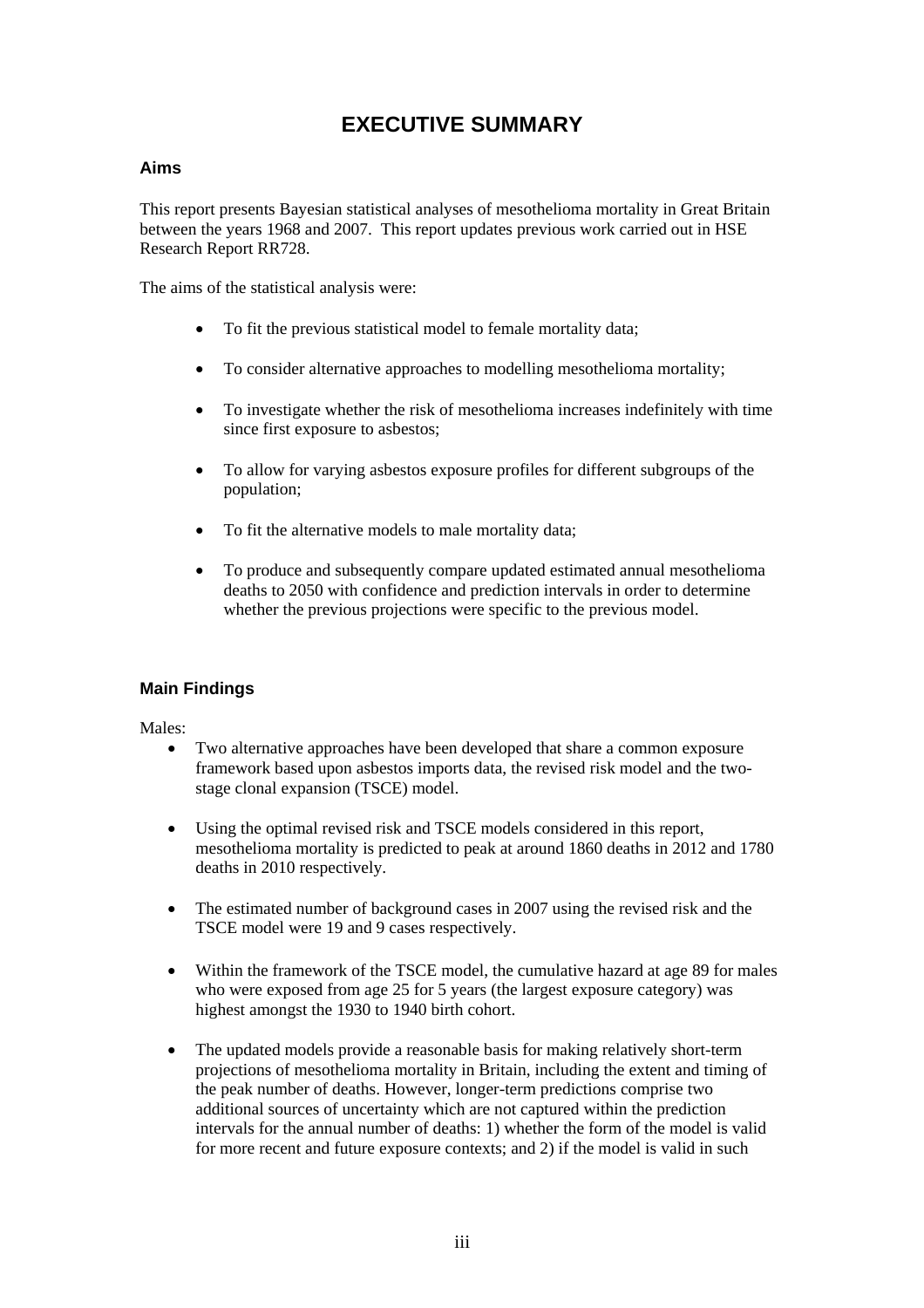contexts, the uncertainty arising from the particular choice of exposure model or model parameters;

• Given these uncertainties, a range spanning the lowest and highest confidence bands of the Tan and Warren (2009) model, the optimal revised risk and the TSCE model is likely to give a better reflection of the true uncertainty in the projections than the range based on any one of the three models. On this basis, the upper limit from Tan and Warren (2009), that is, 2100 cases in 2016 is represents our current best estimate of the upper limit for the male projections.

## Females:

.

- There was a sharp increase in the implied exposure amongst females around the year 1948 with a rapid decline following; the implied exposure subsequently increased to a global peak around 1965, however there was greater uncertainty in the exposure levels after 1980.
- The background rate was estimated at approximately 1.3 cases per million, suggesting that there are a small number of cases (about 30 per year) that are not caused by exposure to asbestos.
- Although there was considerable uncertainty regarding current and recent exposure levels, a consistent finding was that the peak year of mortality is predicted to occur over a decade later in females than in males, with a lower number of peak deaths for females than males.

# **Recommendations**

- Make comparisons of the projections with the latest mortality data as it becomes available in order to further assess the fit and the adequacy of the existing models. The models might also be refitted to obtain updated model parameters and model projections.
- Investigate the effects of asbestos exposure on malignant transformation rates within the two-stage clonal expansion modelling framework.
- Investigate what evidence exists for the determination of stock removal parameters.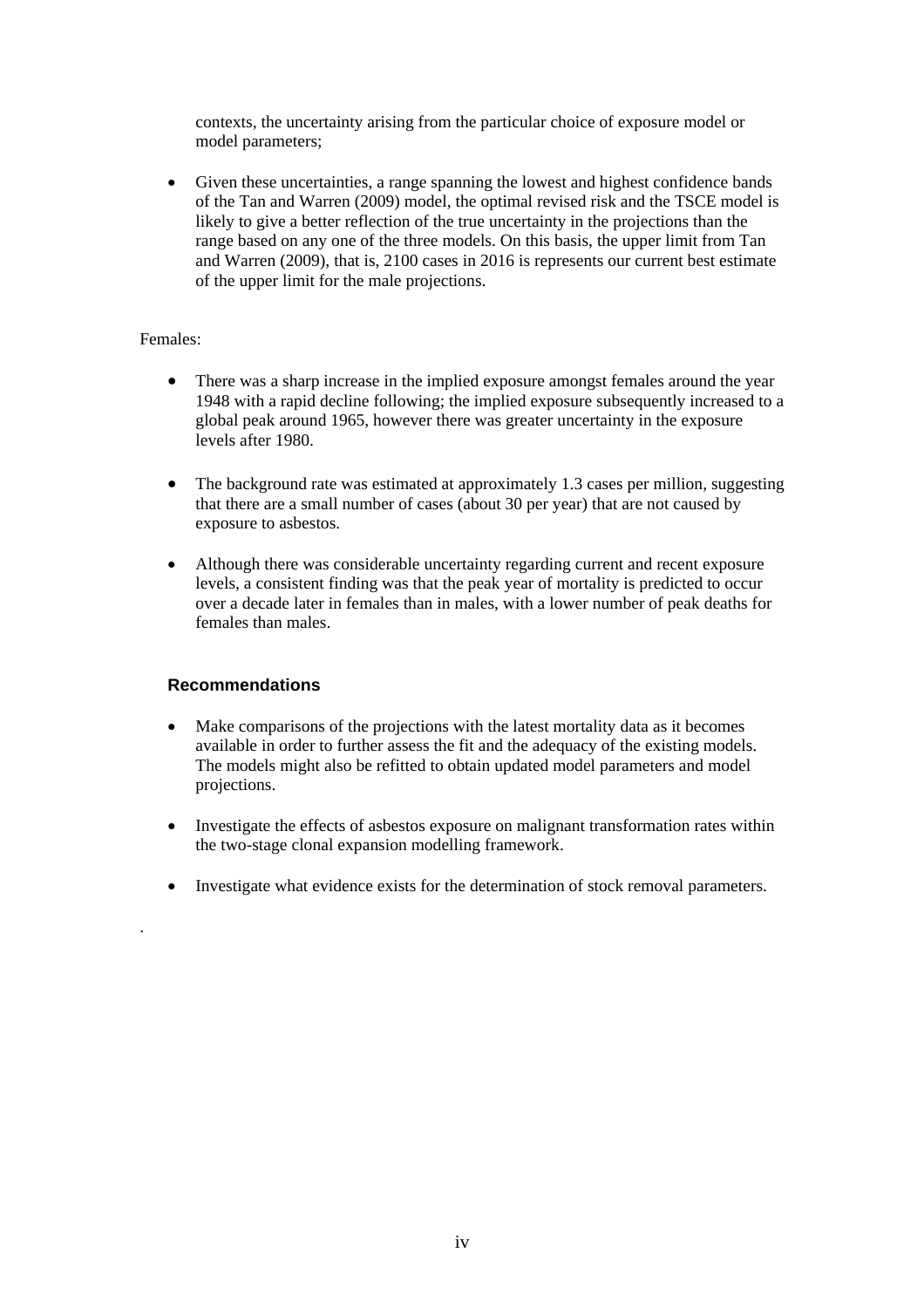# **CONTENTS**

| <b>1 INTRODUCTION</b>                             | 1              |
|---------------------------------------------------|----------------|
|                                                   | $\overline{2}$ |
| 1.2 Mesothelioma Deaths and Asbestos Imports Data | $\overline{2}$ |
| <b>2 FEMALES</b>                                  | 4              |
|                                                   | $\overline{4}$ |
|                                                   | 5              |
|                                                   | 6              |
|                                                   | $\overline{7}$ |
|                                                   | 13             |
| <b>3 REVISED RISK MODEL</b>                       | 15             |
|                                                   | 15             |
|                                                   | 16             |
|                                                   | 18             |
|                                                   | 18             |
|                                                   | 20             |
| <b>4 TWO-STAGE CLONAL EXPANSION MODEL</b>         | 21             |
|                                                   | 21             |
|                                                   | 22             |
|                                                   | 23             |
|                                                   | 25             |
|                                                   | 25             |
|                                                   | 27             |
| <b>5 MALE PROJECTIONS</b>                         | 34             |
| <b>6 DISCUSSION</b>                               | 45             |
| <b>7 CONCLUSIONS</b>                              | 46             |
| <b>APPENDIX</b>                                   | 47             |
| <b>REFERENCES</b>                                 | 53             |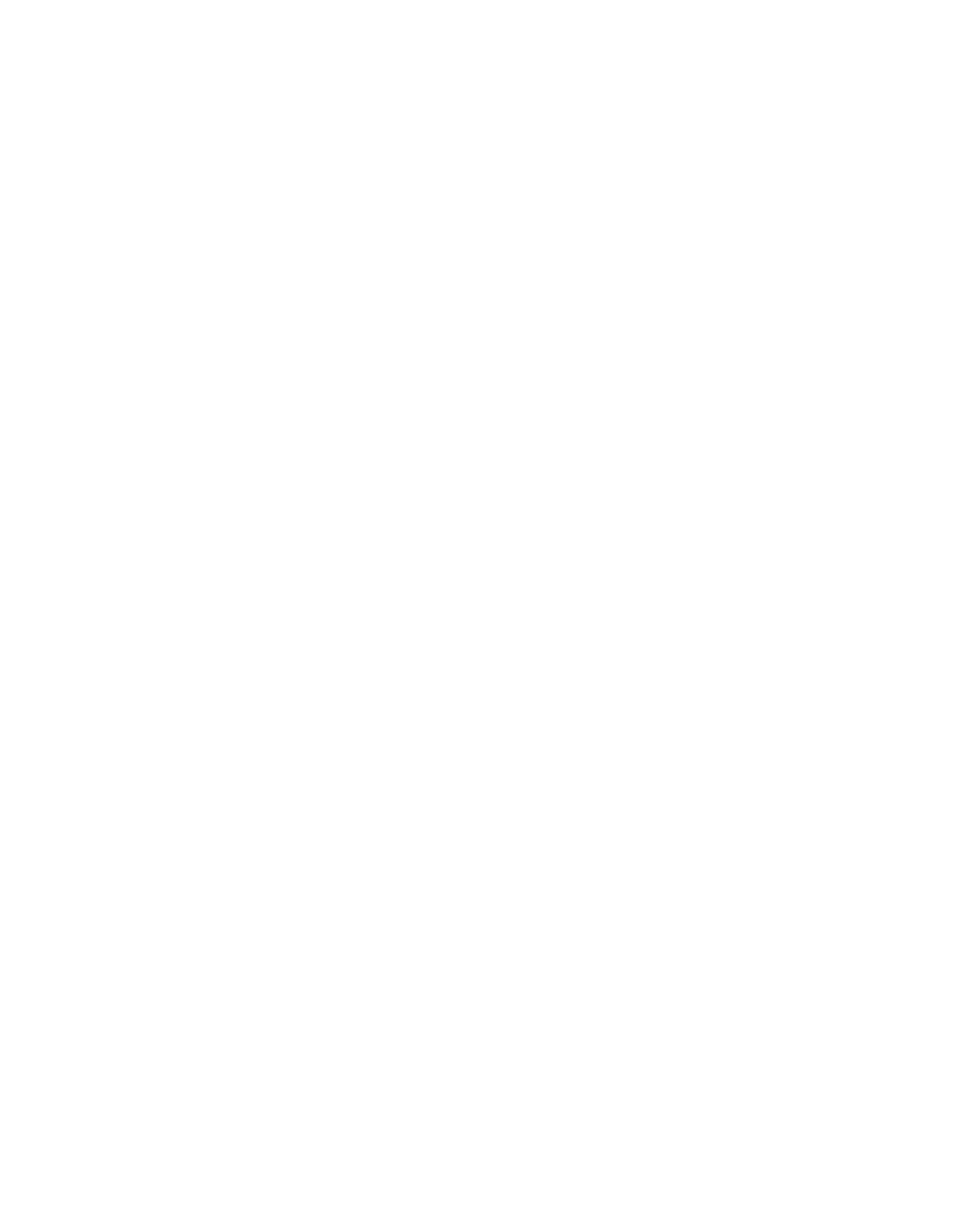# **1 INTRODUCTION**

<span id="page-7-0"></span>Mesothelioma is a rapidly fatal form of cancer that is almost always caused by exposure to asbestos. The majority of those who develop mesothelioma have had occupations with significant exposure to asbestos fibres (Rake *et al.*, 2009). Mesothelioma has a long latency period; symptoms usually emerge between 15 and 60 years after exposure to asbestos.

Projections of the future burden of mortality in Great Britain have been published by the Health and Safety Executive and have been widely used both within HSE and externally. Hodgson *et al.* (2005) developed a statistical model based on the dose-response model for mesothelioma (Heath Effects Institute, 1991), where an individual's exposure to asbestos is assumed to be dependent on calendar year and the age of the individual in that calendar year. Using this model, mesothelioma mortality in Great Britain amongst males aged under 90 was predicted to reach a peak at around 1,650 to 2,100 deaths per year some time between 2011 and 2015, followed by a rapid decline.

Tan and Warren (2009) presented a more refined statistical analysis of mesothelioma mortality amongst males in Great Britain based on Markov Chain Monte Carlo (MCMC) methods using a modified form of the model formulated by Hodgson *et al.* (2005). The use of MCMC allowed the calculation of credible intervals for model parameters and prediction intervals for mesothelioma mortality to be made. Mortality amongst all males was predicted to peak at around 2,040 deaths in the year 2016, with a rapid decline following. The recommendation in Tan and Warren (2009) to carry out further investigations of fitting the model used for males to data for females, in particular whether to assume common parameter values for males and females in some cases, has been considered and the results presented in Section 2.

Although the Tan and Warren (2009) model fits the data well, it is not clear whether the model form is valid for more recent and future exposures. In particular, the fact that the model does not fit well when deriving exposure from imports and the relatively high impact of exposure at higher ages gives us cause to have some doubts about the model, as well as to question whether the risk should eventually level off with time since exposure. In Section 3, we attempt to address these issues by moving to a more empirically based exposure index; a statistical analysis of mesothelioma mortality in Great Britain from 1968 to 2007 is presented, using a revised risk model based on asbestos import data in which the male population is classified into low and high exposure categories. Those in the high exposure category are then subclassified according to age and duration of exposure, with the calculation of the risk based on the cumulative lung burden of the individual.

The analyses carried out by Hodgson *et al.* (2005) and Tan and Warren (2009) have been based on statistical models where it was assumed that the increase in subsequent mesothelioma risk caused by each period of asbestos exposure is proportional to the asbestos exposure during that period, and to a power of time since exposure. Section 4 presents a statistical analysis of mesothelioma mortality within the framework of the two-stage clonal expansion (TSCE) model (Moolgavkar and Knudson, 1981), a carcinogenesis model which takes into account biological considerations. The TSCE model allows us to incorporate information about exposure patterns to toxic carcinogens in mesothelioma risk assessment and has previously been used to model the effects of asbestos on lung cancer risk (Richardson, 2009) and the effects of tobacco smoke on lung cancer mortality (Hazelton *et al.*, 2005).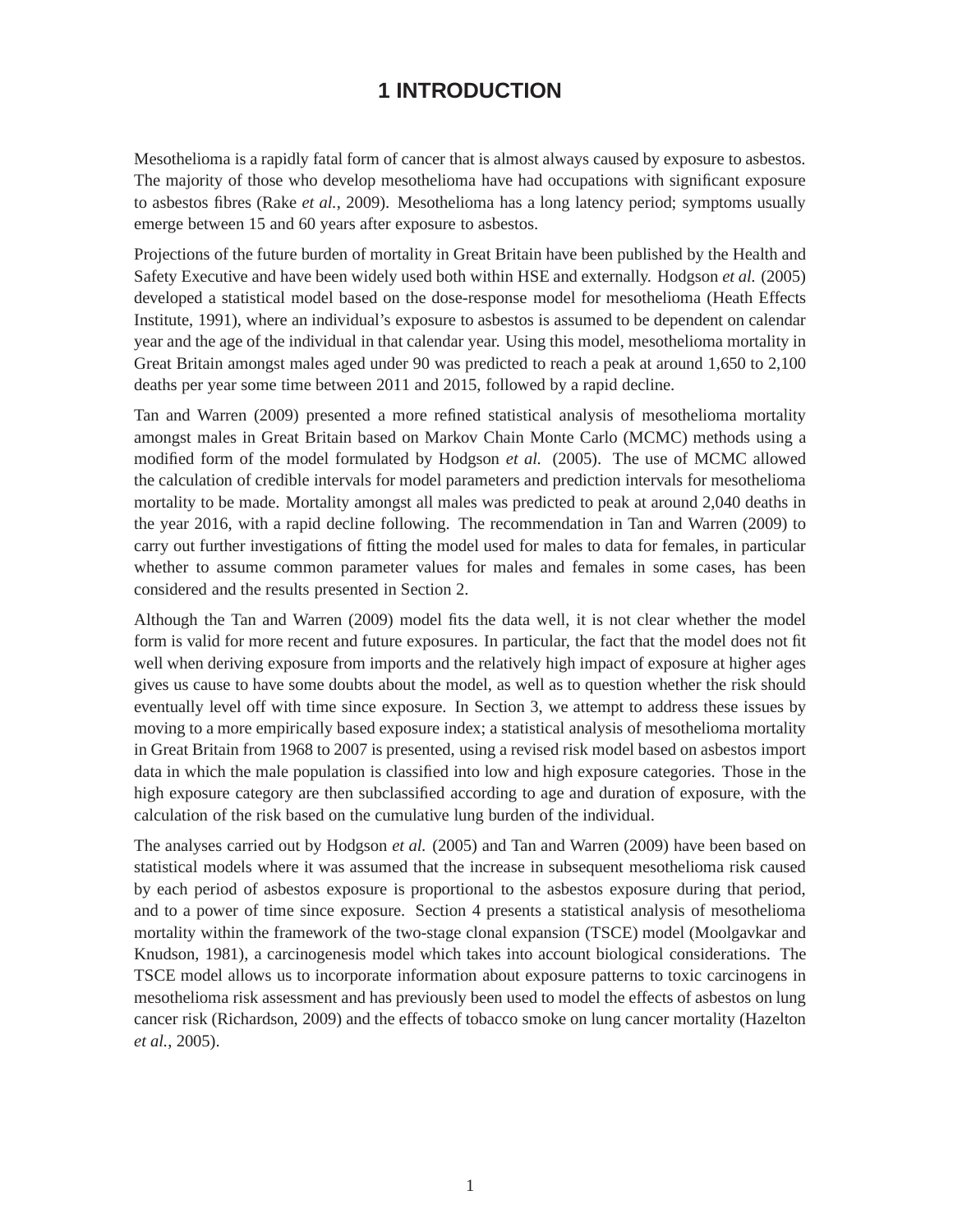#### <span id="page-8-0"></span>**1.1 ASBESTOS**

Asbestos is a mineral that is extremely flexible, durable and non-flammable at high temperatures. It first became popular in Great Britain in the late 1800s due to its highly desirable properties and was widely used in the rail and shipyard industries, and later in the building industry which represented the biggest use of asbestos. Asbestos use was at its highest around the 1940s to the 1970s when thousands of asbestos-containing products were made. Although the majority of asbestos fibres may lie intact in buildings for several years or decades, those that are disturbed may become airborne and pose a risk when inhaled and retained in the lungs. Asbestos is classed as a category 1 carcinogen and inhalation of fibres may lead to serious diseases such as lung cancer and mesothelioma.

There are three main types of asbestos fibres that have been commercially used in Great Britain: crocidolite (blue), amosite (brown) and chrysotile (white). Chrysotile is the most common and abundant form of asbestos with shorter fibre lengths than amosite and crocidolite. Several studies have shown that chrysotile has a half life in the lungs of around 15 days and does not pose as great a risk of cancer as crocidolite and amosite, which have longer fibre lengths and a longer half life of several decades, thus remaining in the lungs for a much longer period (Berry, 1999).



**Figure 1** Male and female mesothelioma deaths (aged 20 to 89) from 1968 to 2007

#### **1.2 MESOTHELIOMA DEATHS AND ASBESTOS IMPORTS DATA**

The number of deaths due to mesothelioma in Great Britain (where mesothelioma was mentioned on the death certificate) is published annually by the Health and Safety Executive. In both males and females, 99% of all these deaths have been amongst those between the ages of 20 and 89. The data used in this report are based on deaths of males aged between 20 and 89 between the years 1968 and 2007. Figure 1 shows the observed deaths amongst males and females aged 20 to 89 between the years 1968 and 2007. The population data that was used in the analyses were the ONS mid-year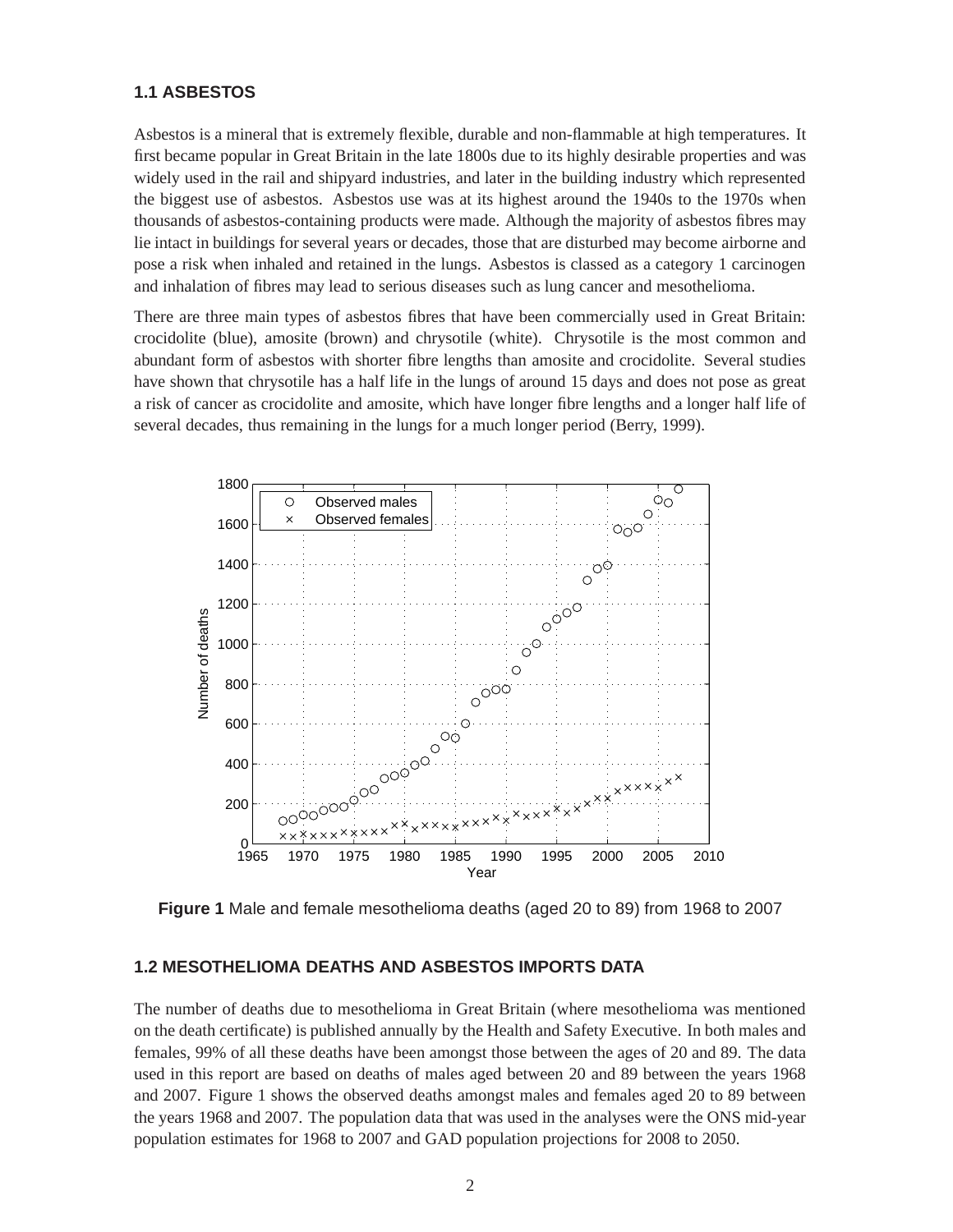The UK imports data for crocidolite, amosite and chrysotile from 1880 to 2007 were obtained from reports and submitted evidence from the Advisory Committee on Asbestos. From 1978 to 1995, data were obtained from the Asbestos Information Council with the exception of years 1984 to 1989 which were obtained from Eurostat. Crocidolite and amosite imports were formally banned in the UK in the mid-1980s; very little crocidolite was imported after 1970 whereas amosite continued to be imported and widely used until about 1980. Chrysotile imports and use declined during the 1980s and a total ban on asbestos came into effect in 1999. Linear interpolation was used to estimate imports for individual years where data were unavailable. Figure 2 shows the annual UK asbestos imports from 1880 to 1999.



**Figure 2** Annual UK asbestos imports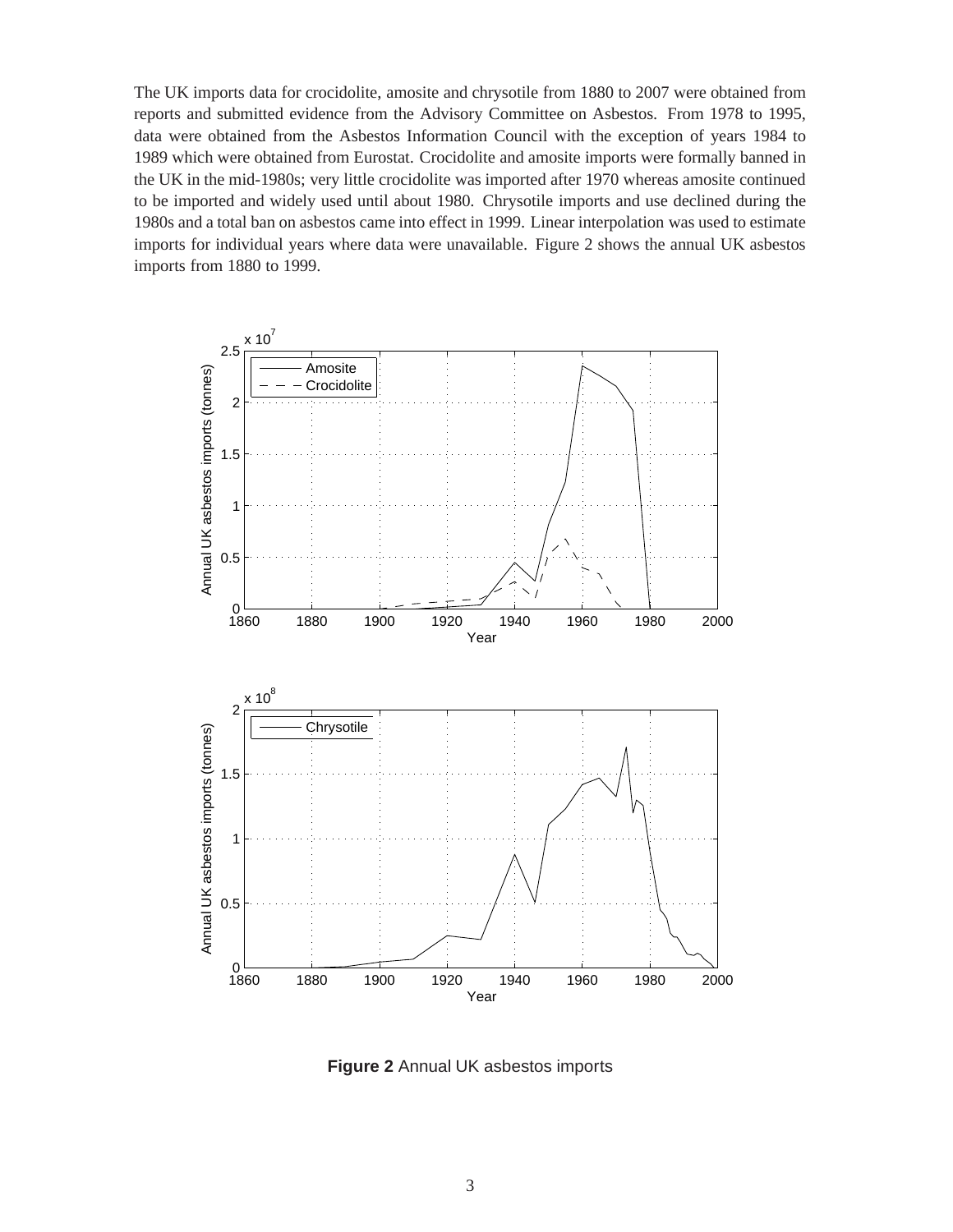# **2 FEMALES**

<span id="page-10-0"></span>Initial exploration of fitting the Tan and Warren (2009) model to data for females showed that the smaller number of deaths in comparison to males led to greater uncertainty in the estimated model parameters. A simple substitution of the estimated parameters obtained for males did not result in a satisfactory estimation of female deaths, suggesting that some of the parameter values may not be common to both males and females and that a set of separate parameter estimates are required to make reliable inferences on female mortality and model parameters. This led to the recommendation in research report RR728 to carry out further work on female mesothelioma mortality data.

The number of mesothelioma deaths amongst females is much lower than amongst males so assuming a common background rate of mesotheliomas not caused by asbestos across both genders implies that background cases account for a higher proportion of female deaths. The data on females are thus important in their own right as they potentially allow more reliable estimation of background rates to be made.

#### **2.1 THE MODEL**

The model for males that was used in Tan and Warren (2009) has been used to model female deaths between the ages of 20 and 89 however, as the diagnostic trend parameter was found to be insignificant when analysing male data, the diagnostic trend component has been omitted from the female model. The female model takes the following form:

$$
\lambda_{A,T} = \frac{\left[\sum_{l=1}^{A-1} W_{A-l} D_{T-l} I \left(l+1-L\right)^{k} 0.5^{l/H}\right] P_{A,T} (M - \sum_{A=20}^{89} \sum_{T=1968}^{2007} B_{A,T})}{\sum_{A=20}^{89} \sum_{T=1968}^{2007} \left[\sum_{l=1}^{A-1} W_{A-l} D_{T-l} \left(l+1-L\right)^{k} 0.5^{l/H}\right] P_{A,T}} + B_{A,T}
$$
\n(1)

where

- $\lambda_{A,T}$  is the number of deaths at age A in year T;
- $W_A$  is the overall age-specific exposure potential at age  $A$ ;
- $D_T$  is the overall population exposure in year  $T$ ;
- $\bullet$  L is the lag period in years between exposure and its contribution to the risk of mesothelioma and is fixed at 10 years;
- $\bullet$  *H* is the half-life in years for asbestos clearance from the lungs;
- $k$  is the power of time representing the increase in risk with time since exposure;
- $P_{A,T}$  is the person-years at risk for age A in year T;
- *M* is the total observed mesothelioma deaths from 1968 to 2007;
- I is an indicator variable where  $I = 0$  if  $l < L 1$  and  $I = 1$  otherwise;
- $\bullet$  *l* indexes years lagged from the risk year;
- $B_{A,T}$  is the number of background cases for age A at year T.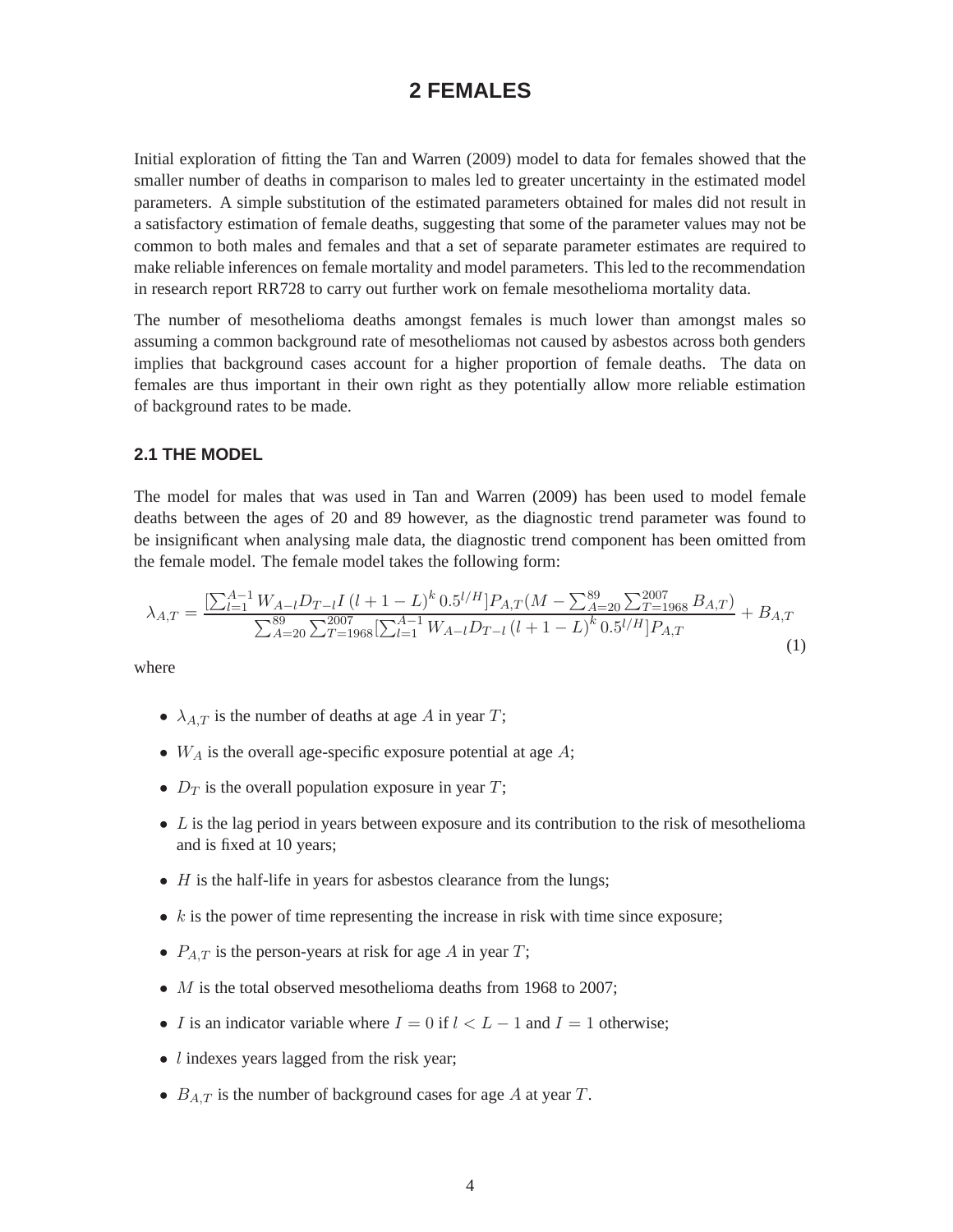<span id="page-11-0"></span>The age-specific exposure potential,  $W_A$ , allowed the exposure of a female to differ by age. Nine parameters were assigned to  $W_A$ , representing the exposure weighting for the age groups (in years) 0 to 4, 5 to 15, 16 to 19, 20 to 29, 30 to 39, 40 to 49, 50 to 59, 60 to 64 and 65+, with the age group 20 to 29 years chosen as the baseline category.

The overall population exposure,  $D_T$ , represents the average 'effective carcinogenic dose' in the breathing zone of females aged 20 to 89 years and is included as a unit-free parameter vector in the model. In this framework it is the shape of the exposure profile  $D<sub>T</sub>$  over time, rather than the scale in any given year (which is set arbitrarily) that determines future mesothelioma risk.  $D_T$  was defined by growth and decline rates for years in multiples of 10 before and after the maximum exposure year, 'Peakyear' (at which the gradient of the exposure curve is zero). The growth rates for intermediate years were determined by linear interpolation. The growth rates at  $Peakyear - 65$  $(D_1)$ , Peakyear − 55  $(D_2)$ , Peakyear − 45  $(D_3)$ , Peakyear − 35  $(D_4)$ , Peakyear − 25  $(D_5)$ ,  $Peakyear - 15 (D<sub>6</sub>), Peakyear - 5 (D<sub>7</sub>), Peakyear + 5 (D<sub>8</sub>)$  and  $Peakyear + 15 (D<sub>9</sub>)$  were included as parameters in the model. The proportion of the peak exposure in 2000,  $Prop$ , was also included as a parameter; this value was fixed at  $4\%$  for males in Tan and Warren (2009). Exposures for years between  $Peakyear + 15$  and 2000 were calculated by linear interpolation.

The background rate  $(Rate)$  is represented by the number of background cases per million in the female population. The age distribution of the background cases in each year is assumed to be  $(A - L)^{k_b}$  where  $k_b$  is the power of time representing the increase in risk with age. The proportion of background cases at age A in each year is therefore assumed to be  $\frac{(A-L)^{k_b}}{\sum_A (A-L)^{k_b}}$ .

#### **2.2 MODELS FITTED**

In the female model, the power of time  $k_b$  associated with background cases has been allowed to differ from the power of time k associated with asbestos exposure; both k and  $k_b$  have been estimated. As it was found for males by Tan and Warren (2009) that there was no optimal value of the clearance half-life  $H$ ,  $H$  has been fixed at 1,000,000 years for females. Although the change in exposure index at  $Peakyear - 65$ ,  $Peakyear - 55$  and  $Peakyear - 45$  were fixed in Tan and Warren (2009), they have been estimated at a common value for females for the following reasons: (i) allowing the parameters to vary potentially allows us to infer asbestos exposure from mortality data as opposed to fixing the parameters based upon little knowledge of exposure during that period, (ii) preliminary analysis suggested that assuming a common value provided almost an equally good fit as assuming three distinct values, and (iii) fewer estimated parameters result in a more parsimonious model. The effects of changing assumptions about exposure post-1980 were also explored. In particular, the assumptions used for males that the exposure levels were  $4\%$  of the peak level in 2000, 2% in 2010 and 0.75% in 2050 were changed to allow for the fact that the differential between the past peak exposure and recent/future exposures is likely to be lower for females. Historically, a lower proportion of females would have worked in high risk occupations compared to males, thus resulting in a lower peak level of exposure at a population level. In more recent years (around 2000 onwards), the exposure levels of males are likely to have reduced to similar levels as females, as the levels of exposure begin to level off to a background/threshold level. To assess this we fitted two different models:

- Model F1: the exposure in 2000 as a proportion of the peak,  $Prop$ , was fixed at  $20\%$ ;
- Model F2:  $Prop$  was estimated.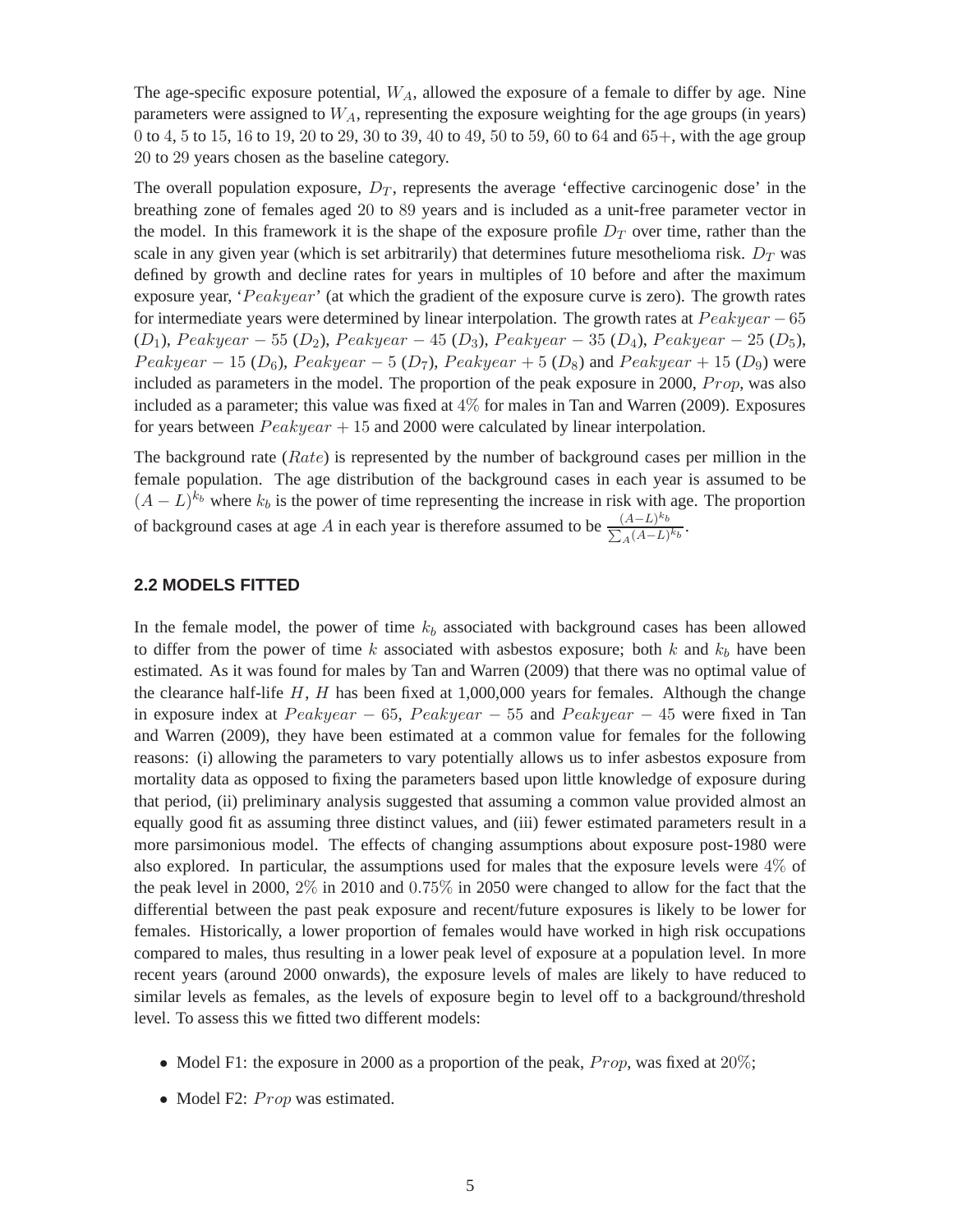<span id="page-12-0"></span>In both cases the exposure in 2010 and 2050 were set at  $Prop/2$  and  $Prop/4$  respectively, and exposures for other years calculated by linear interpolation.

#### **2.3 STATISTICAL METHODOLOGY**

Preliminary analyses were carried out by fitting the model using the *fminsearch* function in Matlab (The Mathworks, Inc., 2009) by minimising the model deviance, a measure of how well the model fits the observed data. The Poisson deviance can be expressed as

$$
deviance = 2\sum_{A,T} \left[ Y_{A,T} \log \left( \frac{Y_{A,T}}{\hat{F}_{A,T}} \right) - (Y_{A,T} - \hat{F}_{A,T}) \right]
$$
(2)

where  $Y_{A,T}$  are the observations and  $\hat{F}_{A,T}$  are the fitted values. Although *fminsearch* allows the data to be fitted quickly and easily, a disadvantage is that confidence intervals are not provided. *fminsearch* has thus been used to provide initial point estimates of the parameters, which in turn have been used as approximate starting values for the Metropolis-Hastings algorithm (Hastings, 1970), a Markov Chain Monte Carlo (MCMC) technique. This allowed not only model parameters to be estimated, but also allowed credible intervals to be easily obtained using formal statistical methods.

#### **Markov Chain Monte Carlo**

From a Bayesian perspective, the parameters of a statistical model are considered random quantities. Bayesian inference can usually be summarised by random draws from the posterior distributions of the model parameters. Let  $Lik(Y|\theta)$  be the likelihood function of the data Y,  $\theta$  be the vector of model parameters and  $\phi(\theta)$  be the prior distribution of the parameters, which represents the prior information we have on  $\theta$ . The posterior distribution  $\pi(\theta)$  of  $\theta$  is

$$
\pi(\theta) \propto \text{Lik}(Y|\theta)\phi(\theta). \tag{3}
$$

Assuming that the observations follow a Poisson distribution, the likelihood function is

$$
Lik(Y|\theta) = \prod_{A,T} \left( \frac{e^{-\hat{\lambda}_{A,T} \hat{\lambda}_{A,T}^{Y_{A,T}}}}{Y_{A,T}!} \right)
$$
\n(4)

which is the product of the individual likelihood contributions for each observation over all ages and years of death. Unfortunately, evaluation of the posterior distribution is normally extremely difficult and numerical techniques, particularly MCMC, are required. MCMC techniques require simulation to generate random samples from a complex posterior distribution. A large number of random draws from the posterior distribution is generated. After a burn-in period (where an initial portion of samples are discarded to minimise the effect of initial values on posterior inference), the empirical distribution should eventually closely approximate the true shape of the posterior distribution. The MCMC chain is thinned in order to reduce autocorrelation. The process of thinning records samples periodically and discards the remaining samples. Point estimates and credible intervals are then calculated.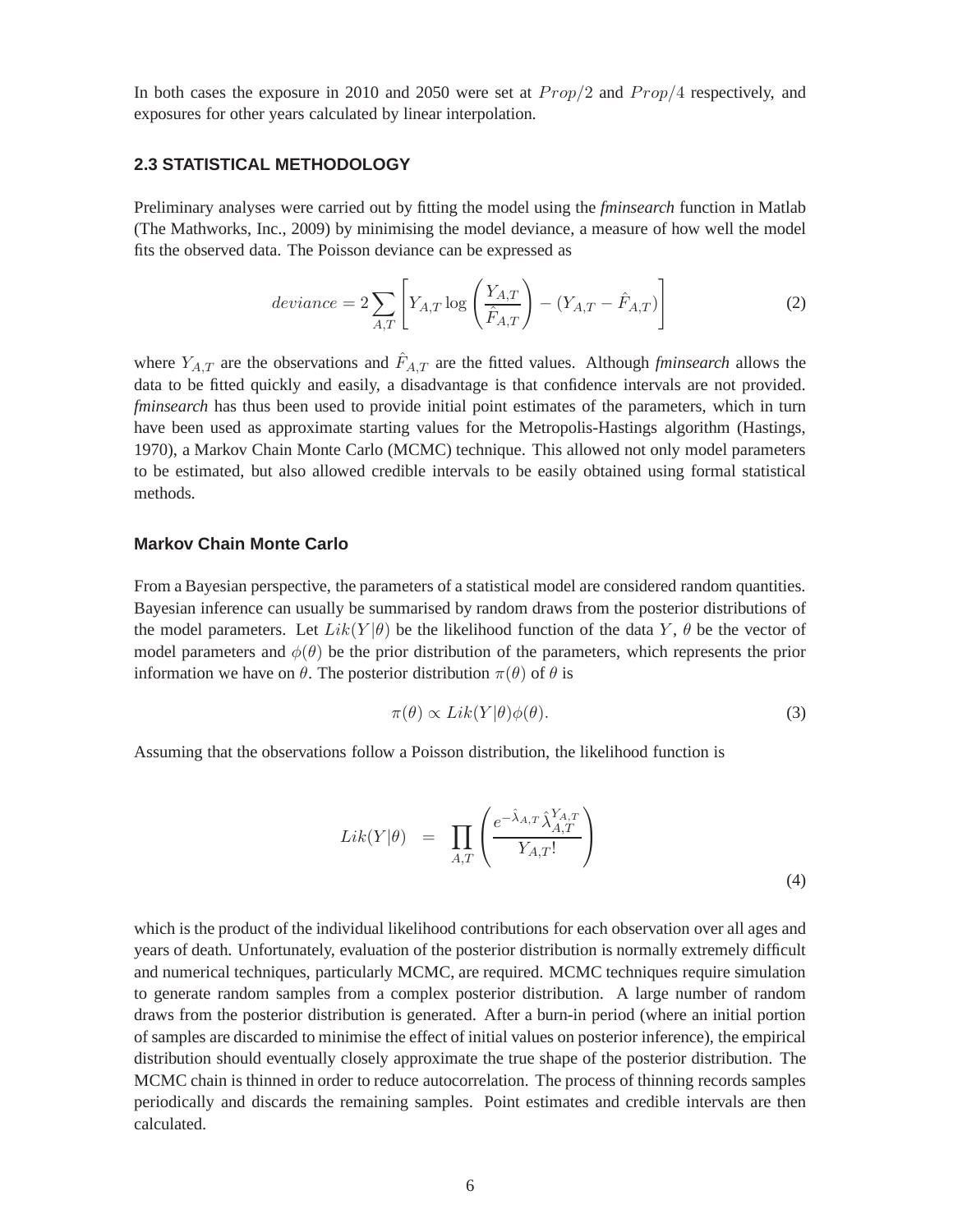<span id="page-13-0"></span>In the Metropolis-Hastings algorithm, given  $\theta_t$  at time point t, the next state  $\theta_{t+1}$  in the chain is chosen by sampling a candidate point  $\theta^*$  from a proposal distribution  $q(\cdot|\theta_t)$ . The candidate point  $\theta^*$  is then accepted with probability p where

$$
p = \min \left[ 1, \frac{\pi(\theta^*)q(\theta_t|\theta^*)}{\pi(\theta_t)q(\theta^*|\theta_t)} \right].
$$

If the candidate point is accepted, the next state  $\theta_{t+1} = \theta^*$ . If the point is rejected, the chain does not move, i.e.  $\theta_{t+1} = \theta_t$ . The process is then repeated for state  $\theta_t$  at every time point t to obtain a sequence of values  $\theta_1, \theta_2, \ldots$  The approximate distributions at each step in the simulation converge to the target distribution of interest,  $\pi(\theta)$ . As  $\theta$  is a vector of model parameters, each component will be individually updated for convenience. Further details on the choice of the prior and proposal distributions can be found in Appendix 1.

#### **2.4 RESULTS**

Models F1 and F2 were fitted to the dataset using the Metropolis-Hastings algorithm. The results from fitting Models F1 and F2 are displayed in Tables 1 and 2 respectively.

The posterior medians of  $k$  in both models were larger than the posterior medians of  $k_b$ , at around 2.7 and 2.4 respectively, suggesting that the power of time may be greater for the risk associated with asbestos exposure than with background cases. However, there was not a significant difference between the values k and  $k_b$ , with the posterior medians of k lying within the 90% credible intervals of  $k_b$ , and vice versa.

The background rate was estimated to be around 1.3 cases per million in both models, corresponding to around 30 cases in 2007 amongst females aged 20 to 89. The background rate amongst males estimated by Tan and Warren (2009) was 1.08 cases per million, corresponding to around 23 cases in 2007 amongst males aged 20 to 89. However, assuming an equal proportion of male and female background cases, the female data potentially allow a more reliable estimate of background rate due to the much lower number of all-cause female cases.

The posterior medians of the age-specific exposure potential parameters were highest for females between the ages of 30 and 39, indicating a higher exposure contribution from the 30 to 39 age group (where the exposure contribution encapsulates both the exposure levels and proportion of females exposed associated with that age group). The lowest were for females aged below 20 and above 50 years. However, due to the lag period, there was high uncertainty in the estimates of the relative exposure potential for females aged 60 and above.

Figures 3A to 3D show plots of the fitted and observed deaths in F1 for females aged 20 to 89 by year of birth, age and year of death. Figures 4 and 5 shows the observed and fitted deaths (with associated prediction intervals) for females aged 20 to 89 and estimated exposure profiles (with associated credible intervals) for F1 and F2 respectively.

The posterior median of the peak year of mortality ranged from 2025 (Model F1; 444 deaths) to 2027 (Model F2; 477 deaths). Credible intervals for the peak level of mortality were calculated, however due to the high levels of uncertainty in the exposure levels for females from 1980 onwards in F2, the upper bounds for the prediction intervals for the peak number of deaths increased for several decades after the expected peak year of mortality, whereas the upper bounds under F1 decreased. Similarly, the lower bounds for the prediction intervals under F2 decreased to much lower levels than that in F1. These patterns have been observed due to the fact that  $Prop$  has been estimated in F2 (introducing a degree of uncertainty), but artificially fixed in F1.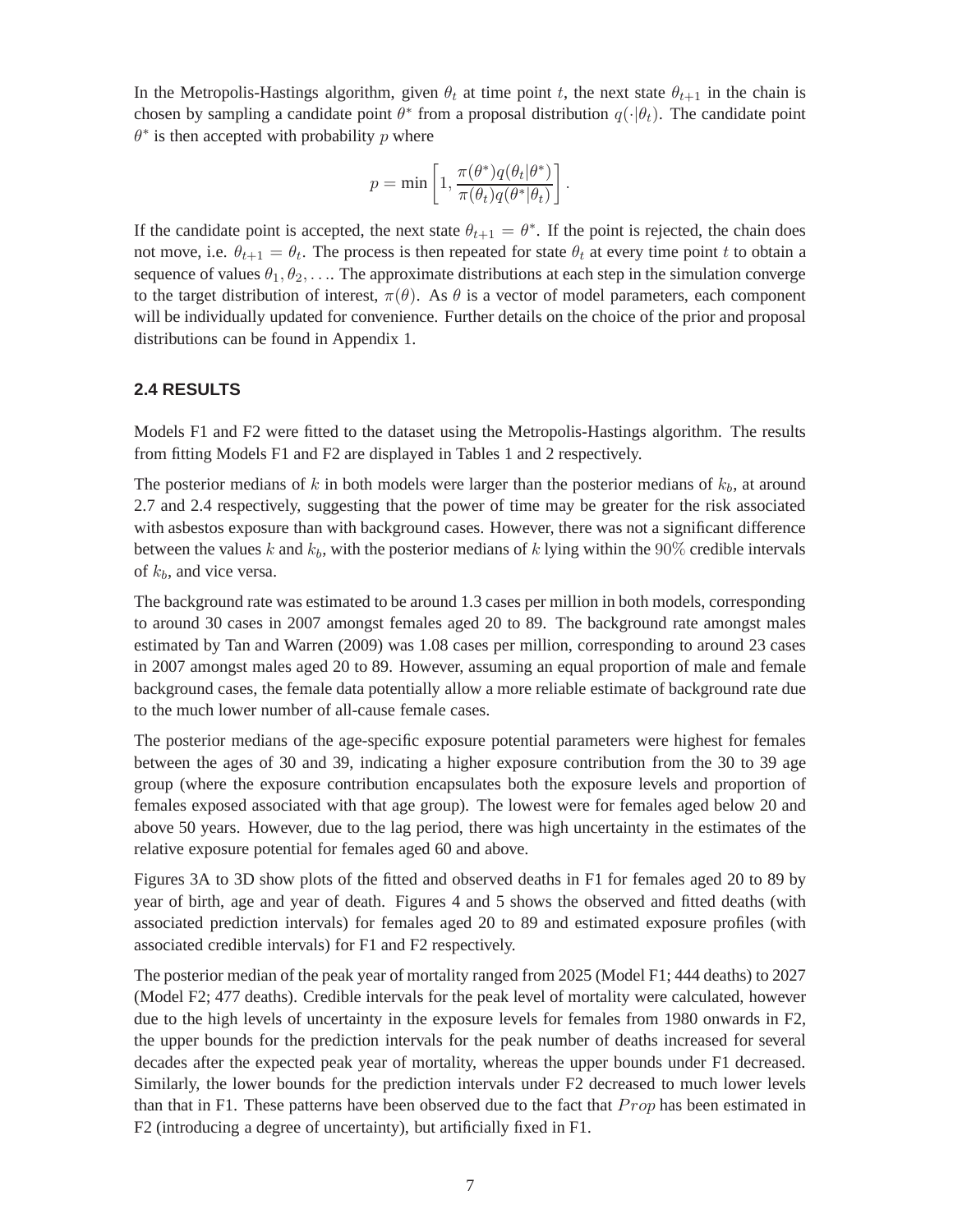The estimated exposure curve in both models indicated a local peak of exposure just prior to 1950, and a global peak around 1965. Between 1965 and 1980, the estimated exposure levels decreased rapidly. There was great uncertainty in the exposure levels after 1980 in F2, as any effects of exposure on the risk of mesothelioma from then onwards may not be observed for several decades. For F1 however,  $Prop$  has been fixed at 0.2; this explains the apparent lack of uncertainty in the exposure profile from the year 2000 onwards.

The posterior median for the deviance was lowest in F1 at 279.3 (90% C.I. [263.7,290.0]), indicating that a better fit was achieved using F1. A plot of the deviance residuals by age group and birth cohort can be found in Figure A1 in Appendix A. Over 90% of the residuals lie within the range [2,2] and no obvious patterns can be seen, suggesting an adequate fit of the model to the data.

| Posterior median (90% credible interval)                        |                               |                                          |                   |  |  |  |
|-----------------------------------------------------------------|-------------------------------|------------------------------------------|-------------------|--|--|--|
| $\boldsymbol{k}$<br>2.63(2.41, 2.90)                            |                               | Background rate                          | 1.31(1.05, 1.58)  |  |  |  |
| $k_b$                                                           | 2.41(2.04, 2.77)              | % of peak exposure in 2000               | $20$ (fixed)      |  |  |  |
| Maximum exposure year                                           | 1965                          | Half-life (years)                        | 1000000 (fixed)   |  |  |  |
| Change in exposure index (% per year) in                        |                               | Relative exposure potential by age group |                   |  |  |  |
| 1900 $(D(1))$                                                   | $-13.8(-91.4, 145.4)$         | $0$ to 4                                 | 0.00(0.00, 0.02)  |  |  |  |
| 1910 $(D(2))$                                                   | $-13.8$ $(-91.4, 145.4)$      | 5 to 15                                  | 0.01(0.00, 0.03)  |  |  |  |
| 1920 $(D(3))$                                                   | $-13.8$ ( $-91.4$ , $145.4$ ) | 16 to 19                                 | 0.06(0.00, 0.23)  |  |  |  |
| 1930 $(D(4))$                                                   | $119.9(-4.5, 191.5)$          | 20 to 29                                 | 1.00 (baseline)   |  |  |  |
| 1940 $(D(5))$                                                   | 122.8 (39.6, 184.8)           | 30 to 39                                 | 1.20(0.93, 1.44)  |  |  |  |
| 1950 $(D(6))$                                                   | $-56.4$ $(-71.0,-26.3)$       | 40 to 49                                 | 0.71(0.25, 1.15)  |  |  |  |
| 1960 $(D(7))$                                                   | 74.3 (42.7, 102.5)            | 50 to 59                                 | 0.03(0.00, 0.12)  |  |  |  |
| 1965                                                            | $0$ (by definition)           | 60 to 64                                 | 0.09(0.01, 0.42)  |  |  |  |
| 1970 $(D(8))$                                                   | $-17.5 (-31.2,-3.77)$         | $65+$                                    | 0.27(0.02, 1.17)  |  |  |  |
| 1980 $(D(9))$                                                   | $5.2$ ( $-22.1,33.4$ )        |                                          |                   |  |  |  |
| Projections of future mesothelioma deaths in females aged 20-89 |                               |                                          |                   |  |  |  |
| Peak level                                                      | 444 (380,527)                 | Peak year                                | 2025 (2023, 2027) |  |  |  |
| Deviance                                                        | 279.3 (263.7,290.0)           | Degrees of freedom                       | 206               |  |  |  |

**Table 1** Metropolis-Hastings: Posterior median and 90% credible intervals for Model F1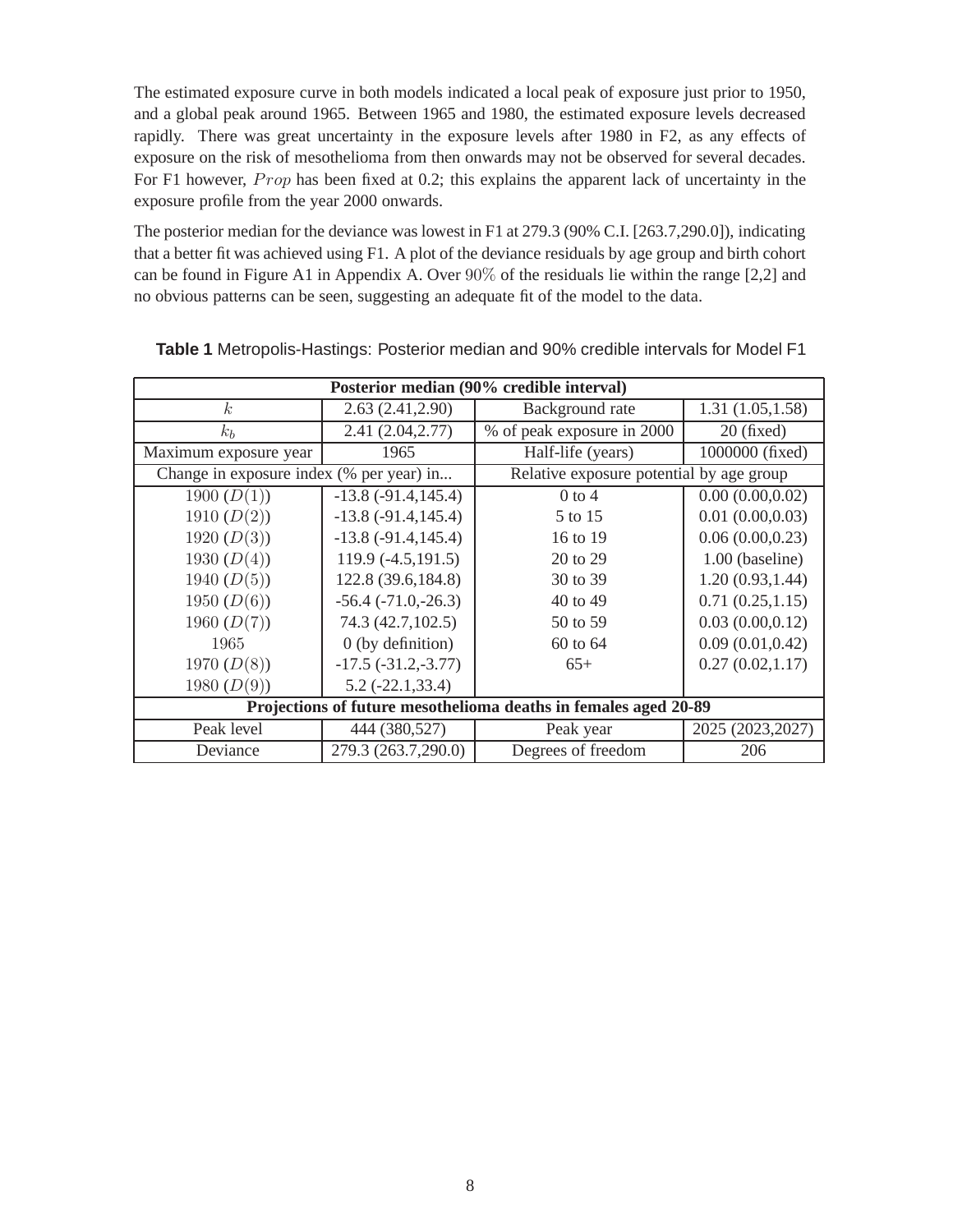| Posterior median (90% credible interval)                      |                         |                                          |                  |  |  |
|---------------------------------------------------------------|-------------------------|------------------------------------------|------------------|--|--|
| $\boldsymbol{k}$<br>2.67(2.42, 2.95)                          |                         | Background rate                          | 1.34(1.03, 1.64) |  |  |
| $k_b$                                                         | 2.45(2.07, 2.80)        | % of peak exposure in 2000               | 41 (4,93)        |  |  |
| Maximum exposure year                                         | 1965                    | Half-life (years)                        | 1000000 (fixed)  |  |  |
| Change in exposure index (% per year) in                      |                         | Relative exposure potential by age group |                  |  |  |
| 1900 $(D(1))$                                                 | 98.3 (-43.1,175.0)      | $0$ to 4                                 | 0.00(0.00, 0.02) |  |  |
| 1910 $(D(2))$                                                 | 98.3 (-43.1,175.0)      | 5 to 15                                  | 0.01(0.00, 0.03) |  |  |
| 1920 $(D(3))$                                                 | 98.3 (-43.1,175.0)      | 16 to 19                                 | 0.07(0.00, 0.26) |  |  |
| 1930 $(D(4))$                                                 | $100.2 (-9.9, 188.1)$   | 20 to 29                                 | 1.00 (baseline)  |  |  |
| 1940 $(D(5))$                                                 | 98.4 (49.1,169.8)       | 30 to 39                                 | 1.17(0.92, 1.42) |  |  |
| 1950 $(D(6))$                                                 | $-43.5$ $(-64.8,-30.2)$ | 40 to 49                                 | 0.62(0.17, 1.12) |  |  |
| 1960 $(D(7))$                                                 | 61.1 (41.3,91.2)        | 50 to 59                                 | 0.03(0.00, 0.13) |  |  |
| 1965                                                          | $0$ (by definition)     | 60 to 64                                 | 0.10(0.01, 0.39) |  |  |
| 1970 $(D(8))$                                                 | $-15.1$ $(-32.6,-0.94)$ | $65+$                                    | 0.29(0.02, 1.29) |  |  |
| 1980 $(D(9))$                                                 | $-1.2$ $(-31.8,37.5)$   |                                          |                  |  |  |
| Projections of future mesothelioma deaths in males aged 20-89 |                         |                                          |                  |  |  |
| Peak level                                                    | $477(371,-)$            | Peak year                                | $2027(2024,-)$   |  |  |
| Deviance                                                      | 282.4 (265.8,294.2)     | Degrees of freedom                       | 206              |  |  |

**Table 2** Metropolis-Hastings: Posterior median and 90% credible intervals for Model F2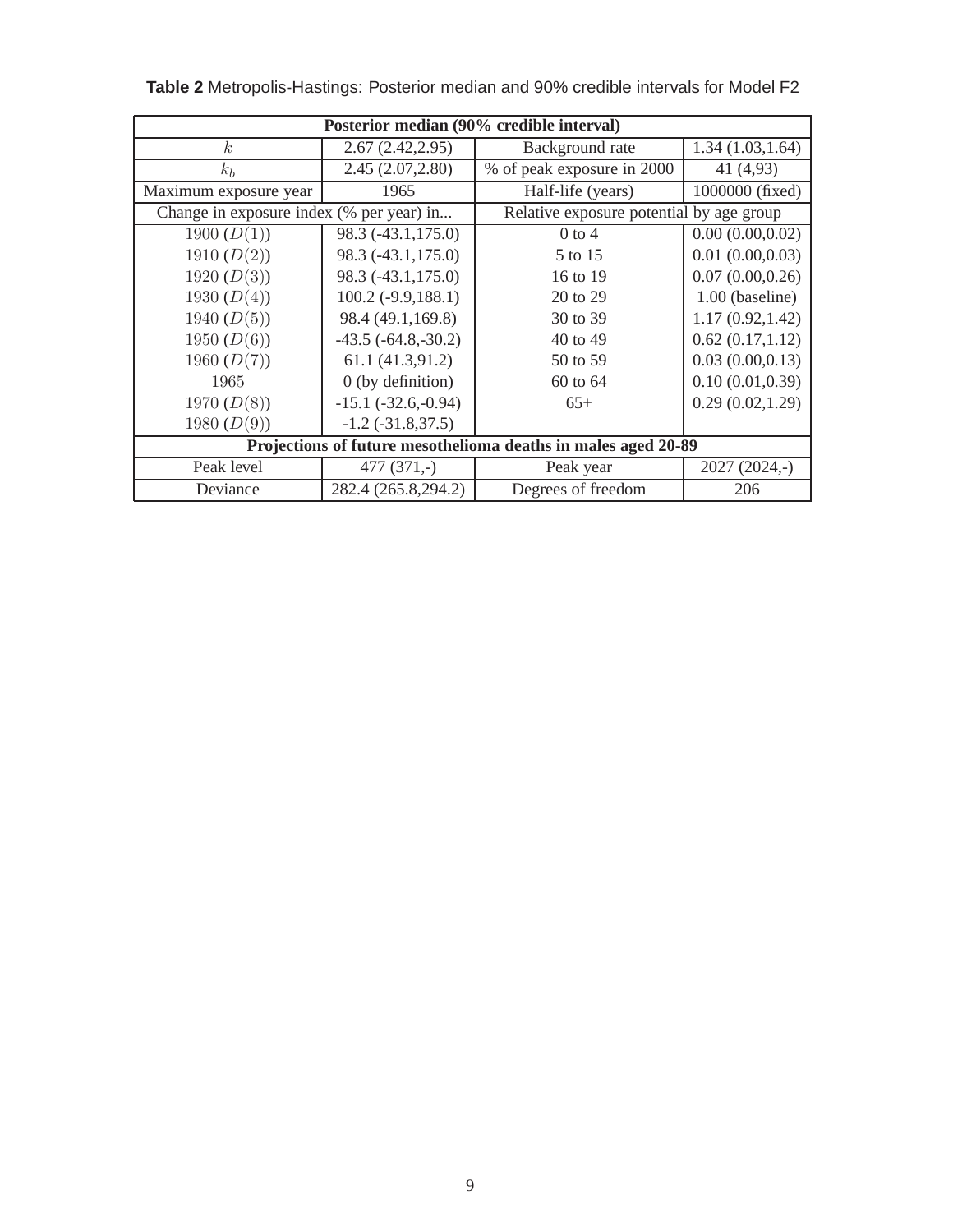<span id="page-16-0"></span>

**Figure 3** Model F1: (A) Observed and fitted deaths by year of birth. (B) Observed and fitted deaths by age. (C) Observed and fitted deaths by year of death, with derived exposure index. (D) Observed and fitted deaths for 1955-1985 birth cohorts.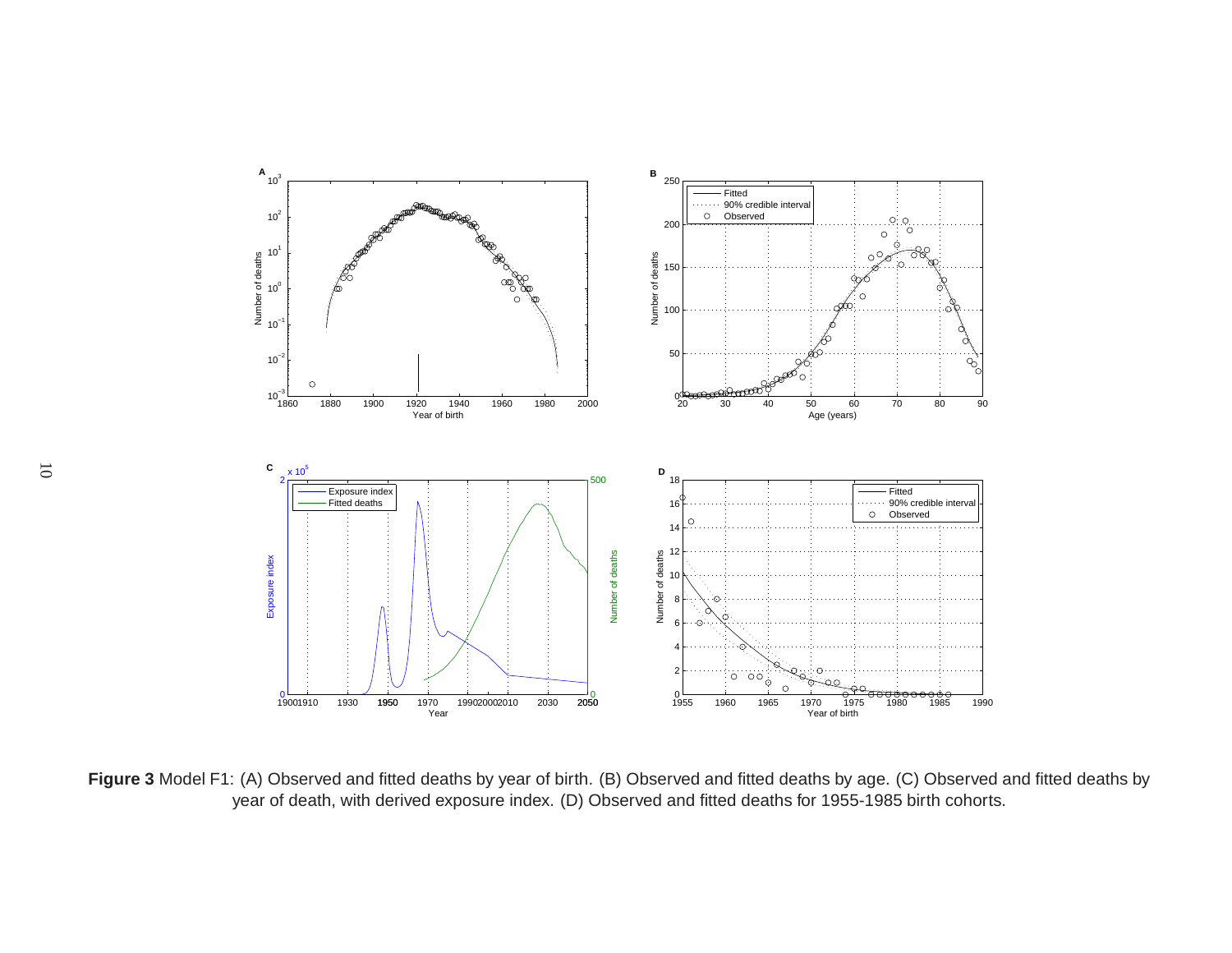

**Figure 4** Model F1 (Top) Observed deaths with 50th percentile curve and 90% prediction interval (Bottom) Estimated exposure profile with 95% (red), 90% (green) and 50% (yellow) C.I.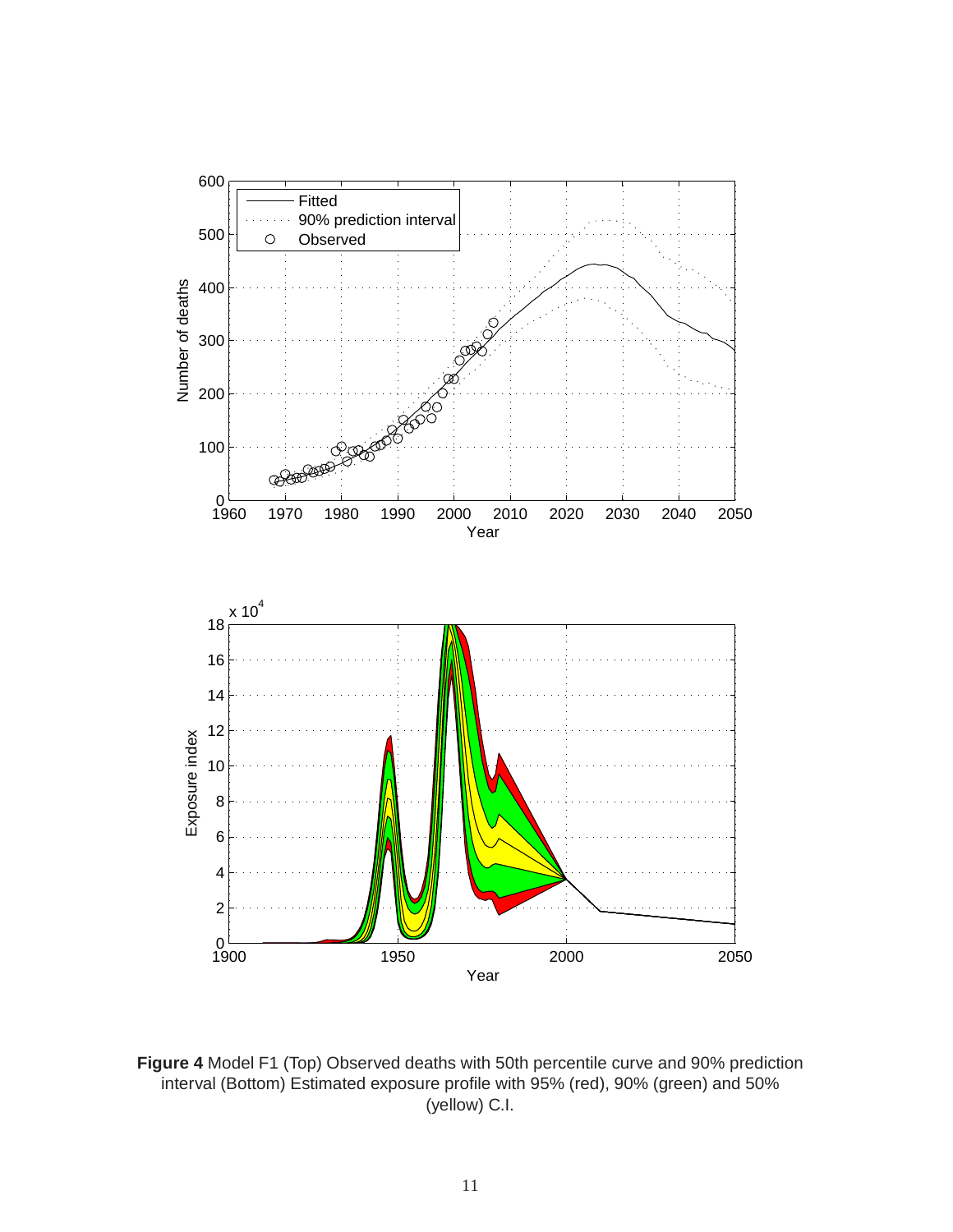

**Figure 5** Model F2 (Top) Observed deaths with 50th percentile curve and 90% prediction interval (Bottom) Estimated exposure profile with 95% (red), 90% (green) and 50% (yellow) C.I.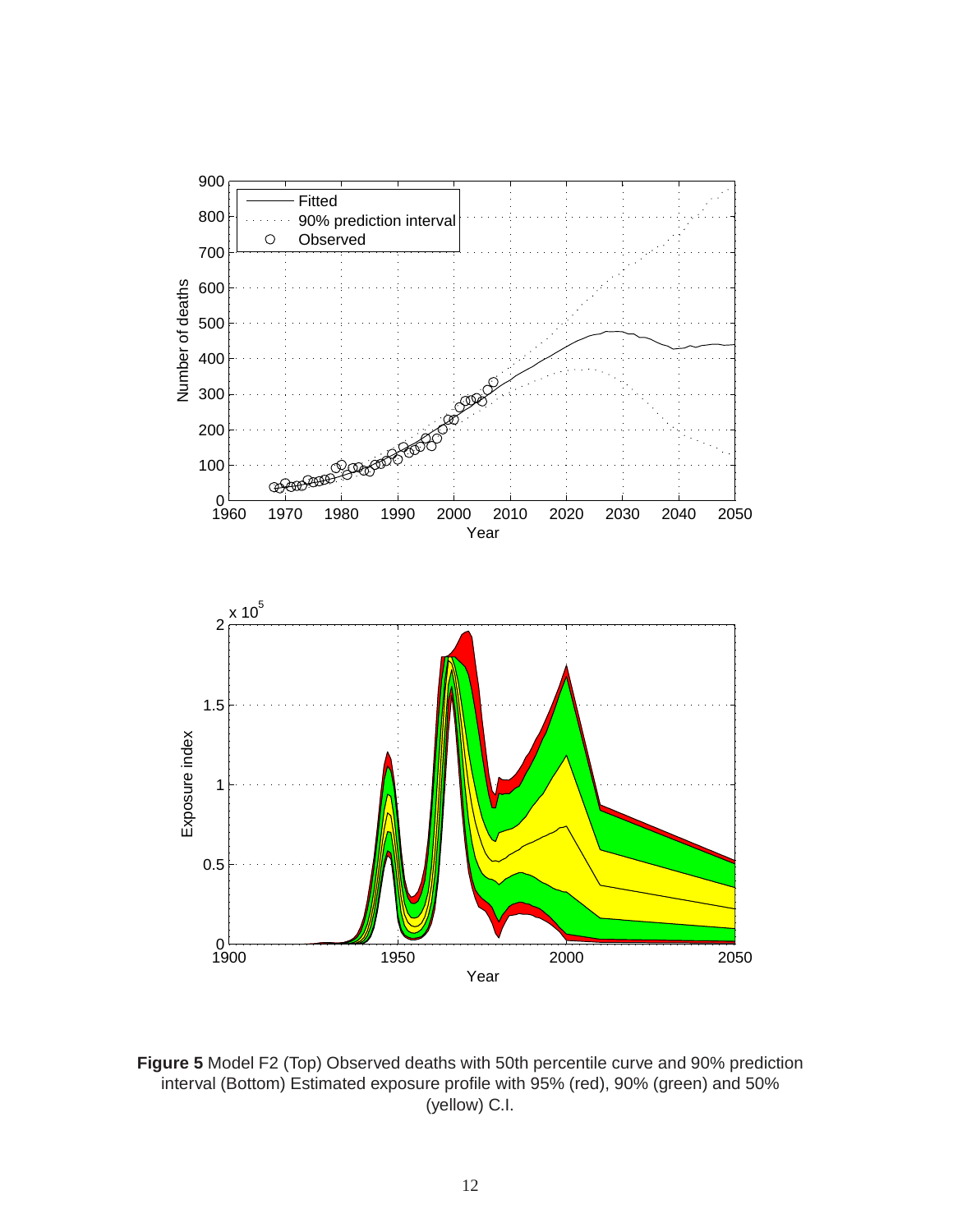#### <span id="page-19-0"></span>**2.5 DISCUSSION**

This section has presented a statistical analysis of female mesothelioma mortality using a model based on that formulated by Tan and Warren (2009), with some additional modifications and assumptions. One of the modifications is that a distinction has been made between the power of time associated with asbestos-related risk and that associated with background risk. The reason for this is that the underlying factors or processes that contribute to risk may differ between the two; both powers of time have been estimated in the female analysis. The effect of these causes over time may differ from the effects attributed to occupational exposure; it is thus appropriate to allow for a distinction between the two power parameters. Although a difference was seen, it is not significant.

Another modification that has been made in the female analysis relates to the proportions of the peak level of exposure in 2000, 2010 and 2050. In the male analysis, these proportions have been fixed at 4%, 2% and 0.75% respectively. Historically however, a smaller proportion of females have had occupations in industries involving asbestos. It is therefore expected that the average exposure levels of females during periods of high industrial asbestos use were lower than that of males. Two different models have been fitted to the female data; one where the proportions of the peak level of exposure in 2000, 2010 and 2050 have been fixed at  $20\%$ ,  $10\%$  and  $5\%$  respectively, and one where the proportions have been estimated. The final modification that has been made is the assumption of a common estimated parameter for the change in exposure index in  $Peakyear-65$ ,  $Peakyear-55$ and  $Peakyear - 45$ . These values had previously been fixed in the male analysis carried out by Tan and Warren (2009).

As there is a latency period of several decades between exposure to asbestos and the onset of mesothelioma, the majority of those who were exposed to high occupational levels of asbestos during the high exposure years around the 1960s are expected to die of mesothelioma within the next few decades. As with the male projections, the annual number of female deaths is expected to continue increasing until reaching a peak within the next few years, eventually decreasing due to the post-1970 decrease in levels of exposure, however this only holds for F1. A much wider range of projections are consistent with F2 due to the very high level of uncertainty in the estimate of exposure in 2000 (41% of the peak, 90% C.I. [4,93]). In F1 this value was fixed at 20% on the basis that both occupational and environmental exposures are likely to be substantially lower than those of the 1960s. A consistent finding of both models is that the year of the peak number of deaths is predicted to be over a decade later in women than men.

The number of annual female deaths have historically been much smaller than the number of male deaths. Long range forecasts of both male and female deaths are highly uncertain, however it is likely that the numbers will eventually converge once the effect of occupational exposures especially those of the past that have predominated in men - cease to have a large impact on the population. The fact that these uncertainty ranges of the long term predictions for men and women overlap implies that such a scenario is consistent with these models. A comparison of the male projections (Tan and Warren, 2009) and female projections (based on F1) can be seen in Figure 6, which shows a convergence to less than 400 deaths annually by 2050. Additionally the background cases make up a much larger proportion of total cases in females, thus the female data arguably provide a more reliable estimate of confidence intervals for male and female background cases.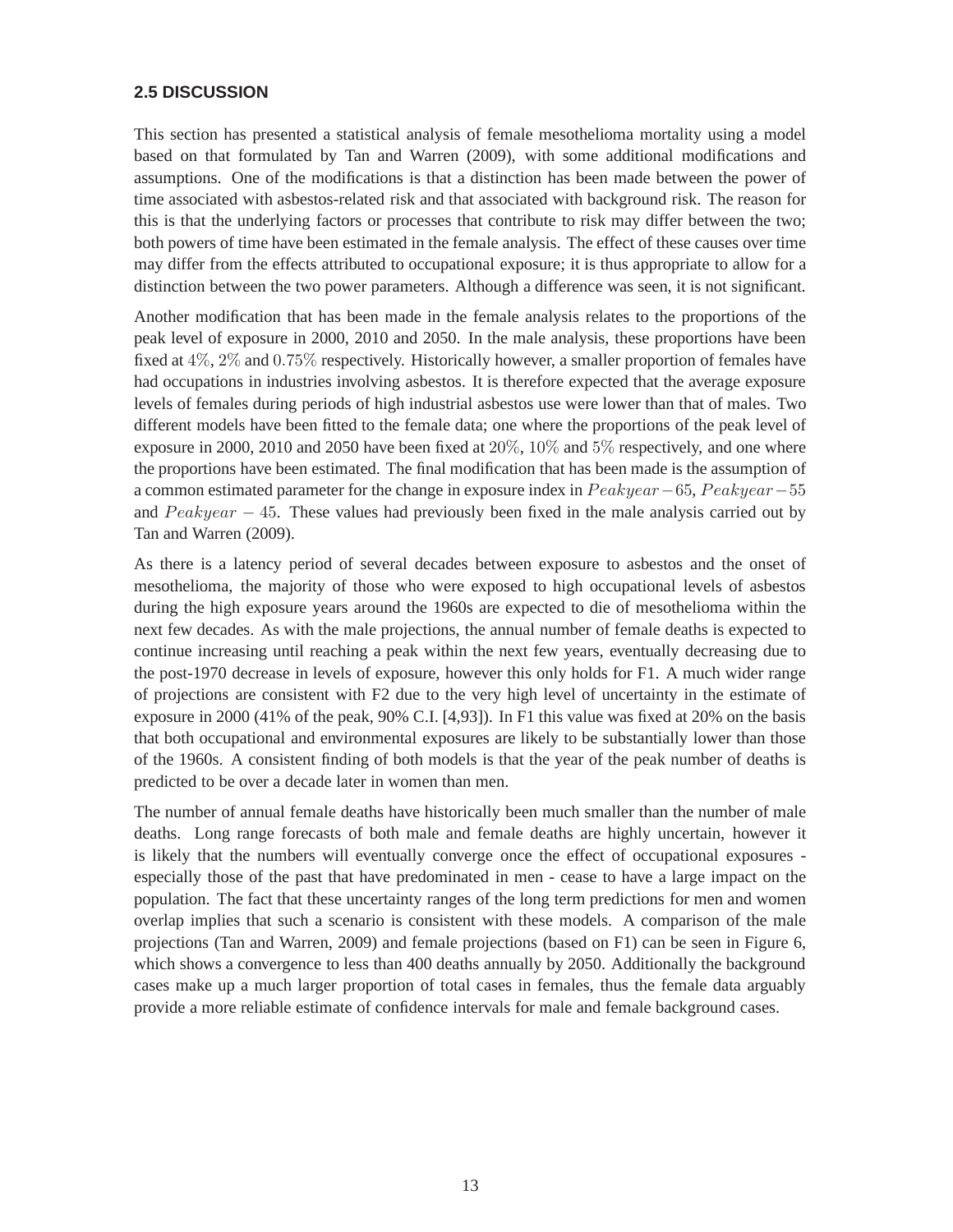<span id="page-20-0"></span>

**Figure 6** Comparison of male and female projections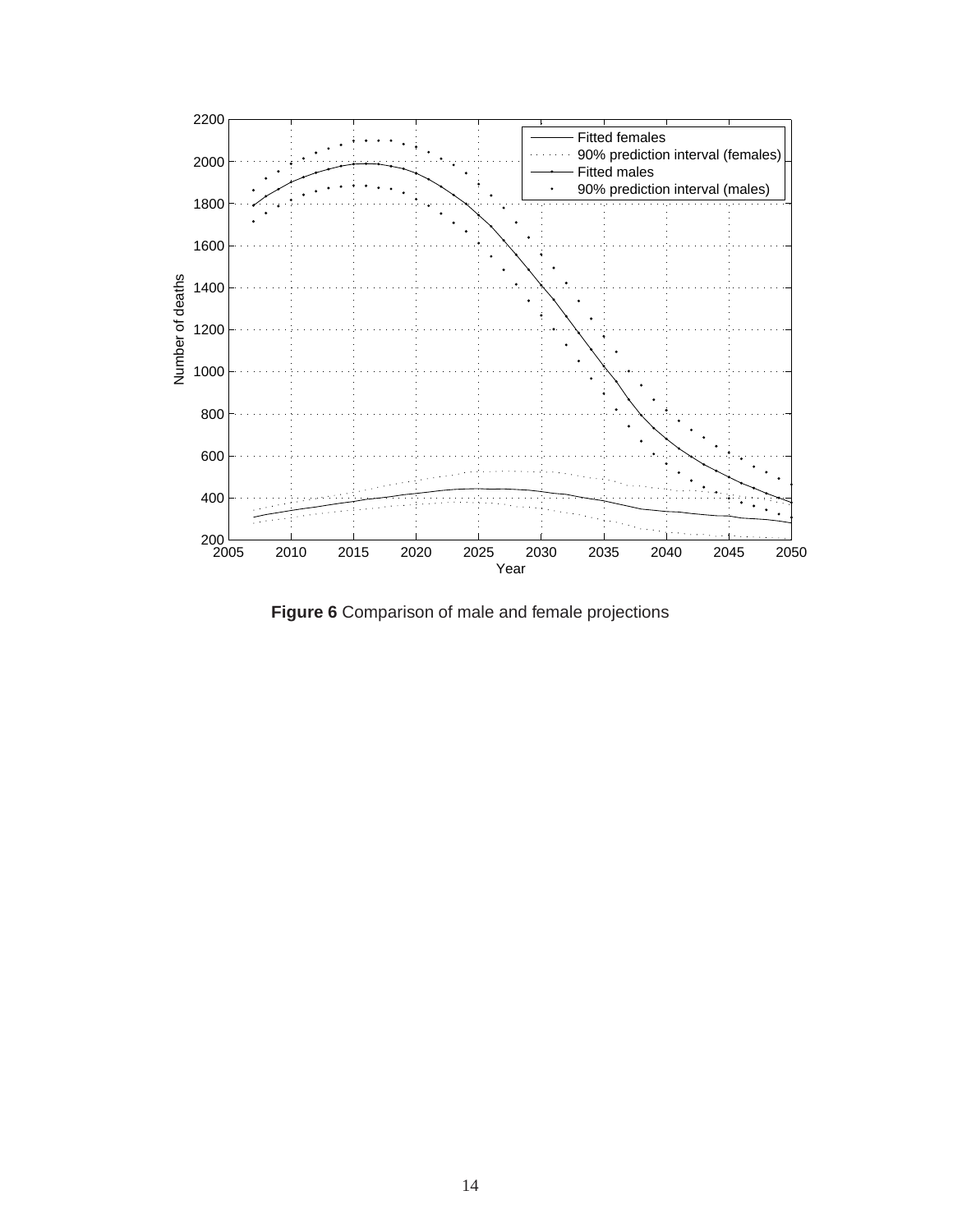# **3 REVISED RISK MODEL**

#### <span id="page-21-0"></span>**3.1 REPRESENTATION OF EXPOSURE**

In the models in previous work by Hodgson *et al.* (2005) and Tan and Warren (2009), asbestos exposure was inferred from the pattern of mortality data. It was not clear whether the model form was valid for more recent and future exposures, raising the question of whether the risk should eventually level off with time since exposure. In this section we move to a more empirically based exposure index, using actual asbestos imports data to infer asbestos exposure and lung burden of males. We also allow the risk to eventually level off with time since exposure, by including a parameter to represent the duration after exposure of increasing risk.

We assume that the male population can be sub-classified into low and high exposure categories, where males whose exposures were primarily non-occupational (e.g. due to asbestos in the household, environmental exposure) are classified as low exposed, and males whose exposures were primarily occupational (e.g. carpenters, plumbers) are classified as high exposed. A parameter has been included in the model to represent the proportion of males in the high exposure category. In addition, two parameters in the model represent the different exposure factors associated with the low and high exposure groups. Males in the high exposure category are then sub-classified according to the age at which high exposure started, and the duration of high exposure. Table 3 shows the subclassification of the high exposure group. We assumed that high exposures could commence at one of three ages (15, 25 or 35 years) and for each, the distribution of exposure duration was estimated based on data for controls in a recent population based case-control study of mesothelioma in Britain (Rake *et al.*, 2009).

| Start age of high Froportion of males who were exposed for the following number of years |  |  |    |       |         |     |
|------------------------------------------------------------------------------------------|--|--|----|-------|---------|-----|
| exposure $\frac{1}{5}$ 10 14 20                                                          |  |  | 25 | 30 35 | 40 - 40 | -45 |

25 0.45 0.24 0.09 0.07 0.08 0.05 0.02

35 0.37 0.22 0.1 0.11 0.2

| <b>Table 3</b> Sub-classification of the high exposure group |  |  |  |
|--------------------------------------------------------------|--|--|--|
|                                                              |  |  |  |

15 0.67 0.21 0.0764 0.0278 0.0101 0.0037 0.0013 0.0005 0.0001

| We use lung burden as the measure of dose that enters the dose-response component of the model.  |
|--------------------------------------------------------------------------------------------------|
| The lung burden of an individual in a given year is assumed to be proportional to the sum of the |
| effective amphibole exposure in all previous years, taking into account amphibole clearance from |
| the lungs.                                                                                       |

In year T, the imported tonnage of each of the three asbestos fibres is given by  $Imp_{T, fib}$  where  $fib = croc$ , amos or chry, representing crocidolite, amosite and chrysotile fibres. The cumulative amounts of each type of asbestos in year  $T$  are then given by

$$
Cum_{T,fib} = Imp_{T,fib} + (1 - \delta)Cum_{T-1,fib} \tag{5}
$$

where  $Cum_{1870, fib} = Imp_{1870, fib}$  and  $\delta$  is the proportion of the previous year's stock removed in the UK.

The annual exposure increments of each type in year  $T$  are then defined as

$$
Inc_{T, fib} = Imp_{T, fib} + Cum_{T, fib} \times StockRel_T
$$
 (6)

where  $StockRel_T = a_1$  if  $T < 1980$  and  $a_2$  otherwise.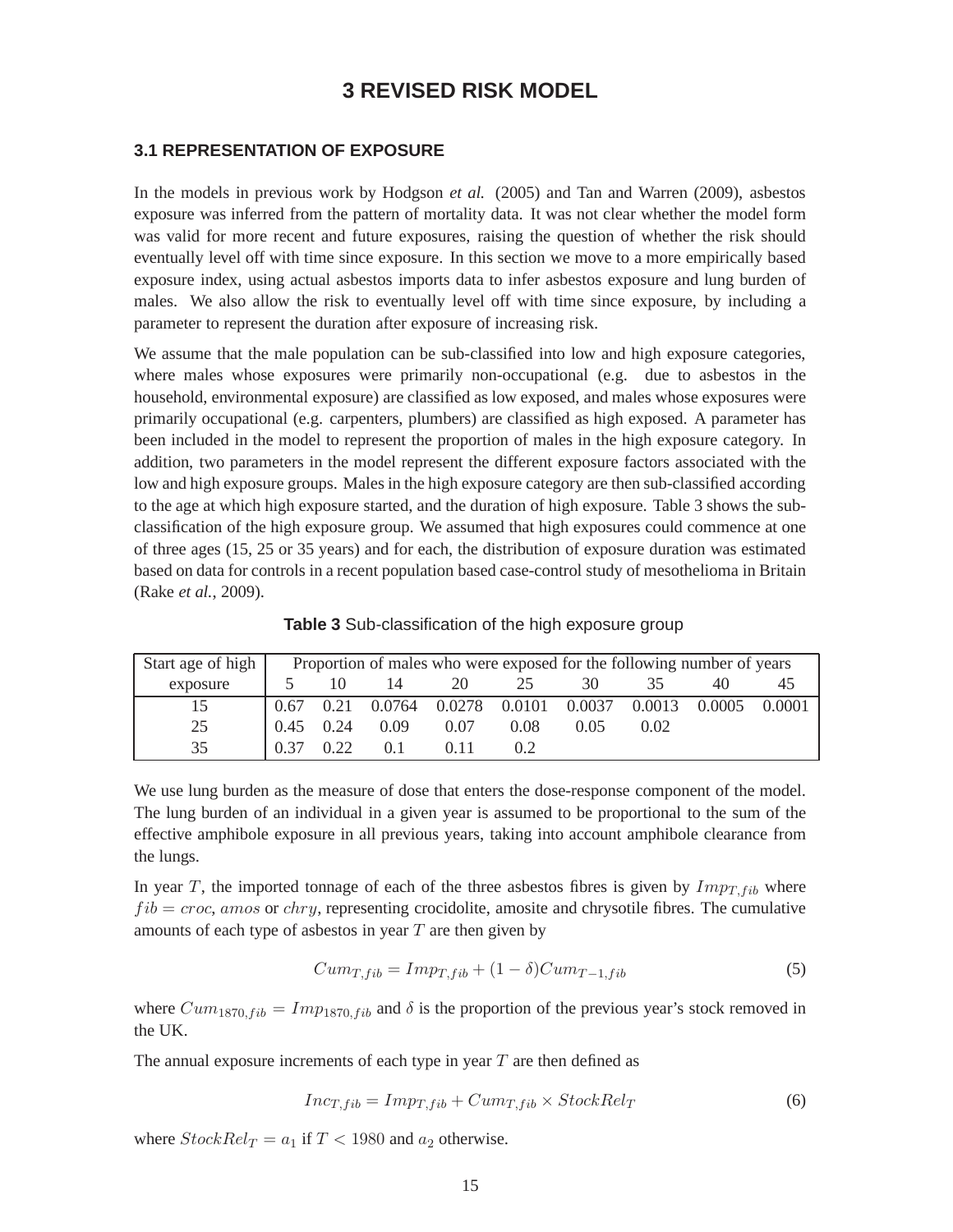<span id="page-22-0"></span>The annual increment of amphibole exposure in year  $T$  is then defined as

$$
D_T = Inc_{T, croc} \times CrocRatio + Inc_{T,amos}
$$
\n(7)

where CrocRatio is the risk factor of crocidolite relative to amosite. Lung burden is then derived from the sum of the effective amphibole exposure in all previous years, taking into account amphibole clearance from the lungs. For a low exposed male aged  $A$  in year  $T$ , the lung burden at time  $T - i$  is

$$
d_{A,T,i}^{low} = \beta_1 \sum_{j=i}^{A-10} D_{T-j} 0.5^{j/H} + \beta_3 Inc_{T,chry}
$$
 (8)

where  $\beta_1$  is the low exposure factor corresponding to the amphiboles,  $\beta_3$  is the risk factor of chrysotile relative to the amphiboles and  $H$  is the half-life (in years) for asbestos clearance from the lungs. For a male aged A in year T who was high exposed from age  $a$  for  $5j$  years,

$$
d_{A,T,a,i,j}^{high} = (\beta_1 + \beta_2 I_{a,i,j}) \sum_{m=0}^{i} D_{T-A+m} 0.5^{\frac{A-a-m}{H}} + \beta_3 Inc_{T,chry}
$$
(9)

is the lung burden at age  $i$ , where

$$
I_{a,i,j} = \begin{cases} 1 & \text{if } i \in [a, a+5j] \\ 0 & \text{otherwise} \end{cases}
$$

where  $\beta_1$  and  $\beta_2$  are the low and high exposure factors corresponding to the amphiboles.

#### **3.2 RISK FUNCTION**

In addition to the alternative representation of exposure, the model presented in this section utilises an alternative risk function. In the revised risk model, the risk of mesothelioma is assumed to be the sum of the risks due to exposure in all previous years of an individual's lifetime, excluding the most recent 10 years (the lag period). For each individual year, the contribution to the overall risk is assumed to be the product of the lung burden in that year, and a power of time since exposure (lagged by 10 years). A parameter s has been included in the model to represent the number of years after exposure during which the associated contribution to the risk increases, and after which the associated contribution to the risk levels off.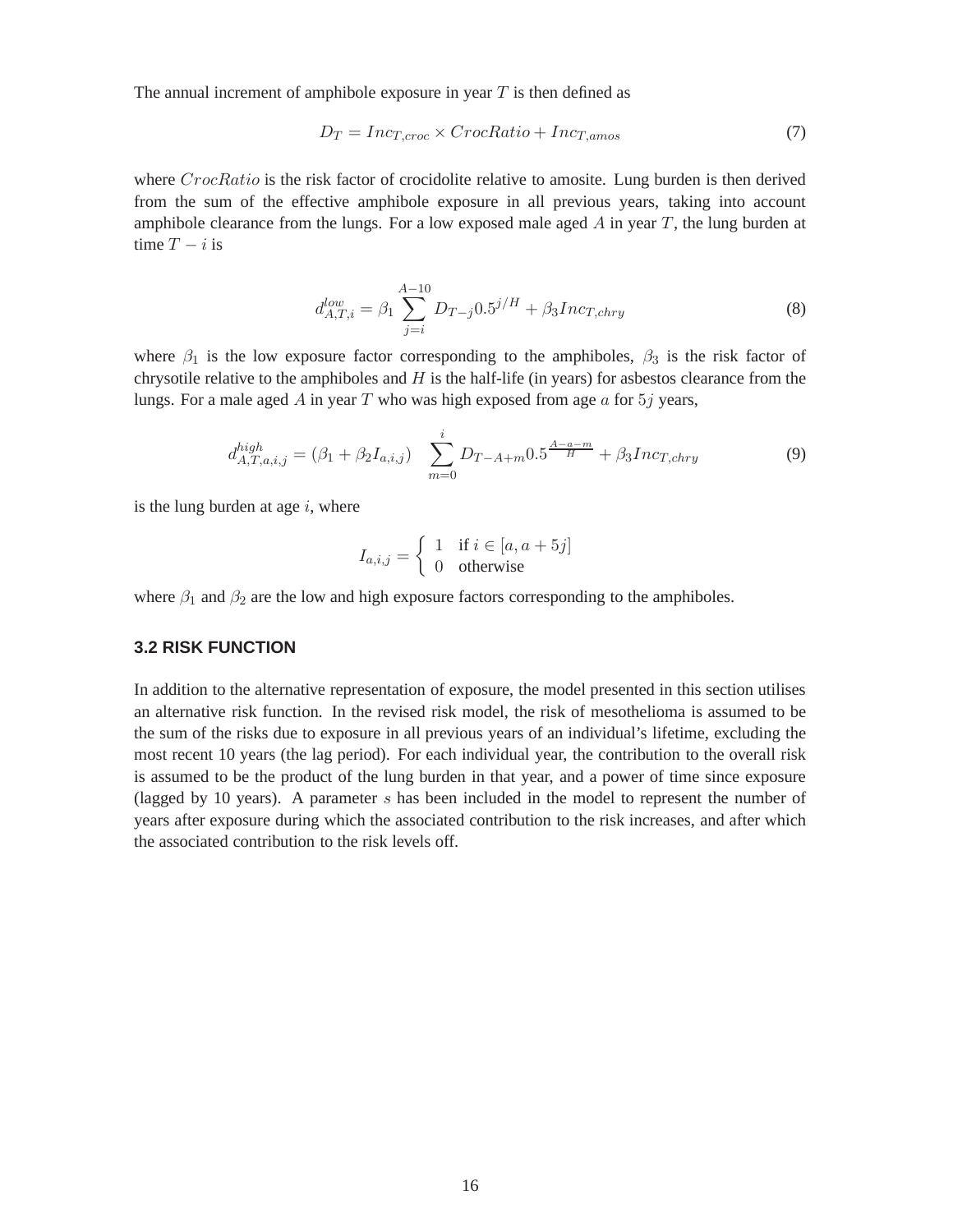The revised model can be represented as follows:

$$
\lambda_{A,T} = P_{A,T}^{*} \left\{ (1 - \sigma) \sum_{i=1}^{A} d_{A,T,i}^{low} (min[s, A - L - i])^{k} I(A - L - i) \right.\n+ \sigma \left[ High_{15} \sum_{j=1}^{9} T_{15,5j} \sum_{i=15}^{A} d_{A,T,15,i,j}^{high} (min[s, A - L - i])^{k} I(A - L - i) \right.\n+ High_{25} \sum_{j=1}^{7} T_{25,5j} \sum_{i=25}^{A} d_{A,T,25,i,j}^{high} (min[s, A - L - i])^{k} I(A - L - i) \right.\n+ High_{35} \sum_{j=1}^{5} T_{35,5j} \sum_{i=35}^{A} d_{A,T,35,i,j}^{high} (min[s, A - L - i])^{k} I(A - L - i) \right.\n+ BackgroundA,T (10)
$$

where

- $\lambda_{A,T}$  is the number of deaths at age A in year T;
- $P_{AT}^* = P_{A,T} \times 10^{-11}$  where  $P_{A,T}$  is the person-years at risk at age A in year T;
- Background<sub>A,T</sub> is the number of background cases of males age A in year T.
- $\sigma$  is the proportion of males who are high exposed (independent of age);
- $k$  is the exponent of time associated with asbestos exposure;
- $\bullet$  L is the lag period in years between exposure and its contribution to the risk of mesothelioma and is fixed at 10 years;

$$
\theta
$$

$$
I(A) = \begin{cases} 1 & \text{if } A > 0; \\ 0 & \text{if } A \le 0. \end{cases}
$$

- $High_{15}$  is the proportion of high exposed who were exposed from age 15;  $High_{25}$  is the proportion of high exposed who were exposed from age 25;  $High_{35}$  is the proportion of high exposed who were exposed from age 35;  $(High_{15} = 1 - High_{25} - High_{35});$
- $T_{15.5j}$  is the proportion of high exposed from age 15 who were exposed for 5j years;  $T_{25,5j}$  is the proportion of high exposed from age 25 who were exposed for  $5j$  years;  $T_{35,5j}$  is the proportion of high exposed from age 35 who were exposed for 5j years;
- The background rate  $Rate$ , is the number of background cases per million population; the age distribution of the background cases is assumed to be  $(A - 10)^{k_b}$  where  $k_b$  is the exponent of time associated with the age distribution of background cases;
- $\bullet$  s is the number of years after exposure ends, during which the associated contribution to the risk increases and after which the associated contribution to the risk levels off.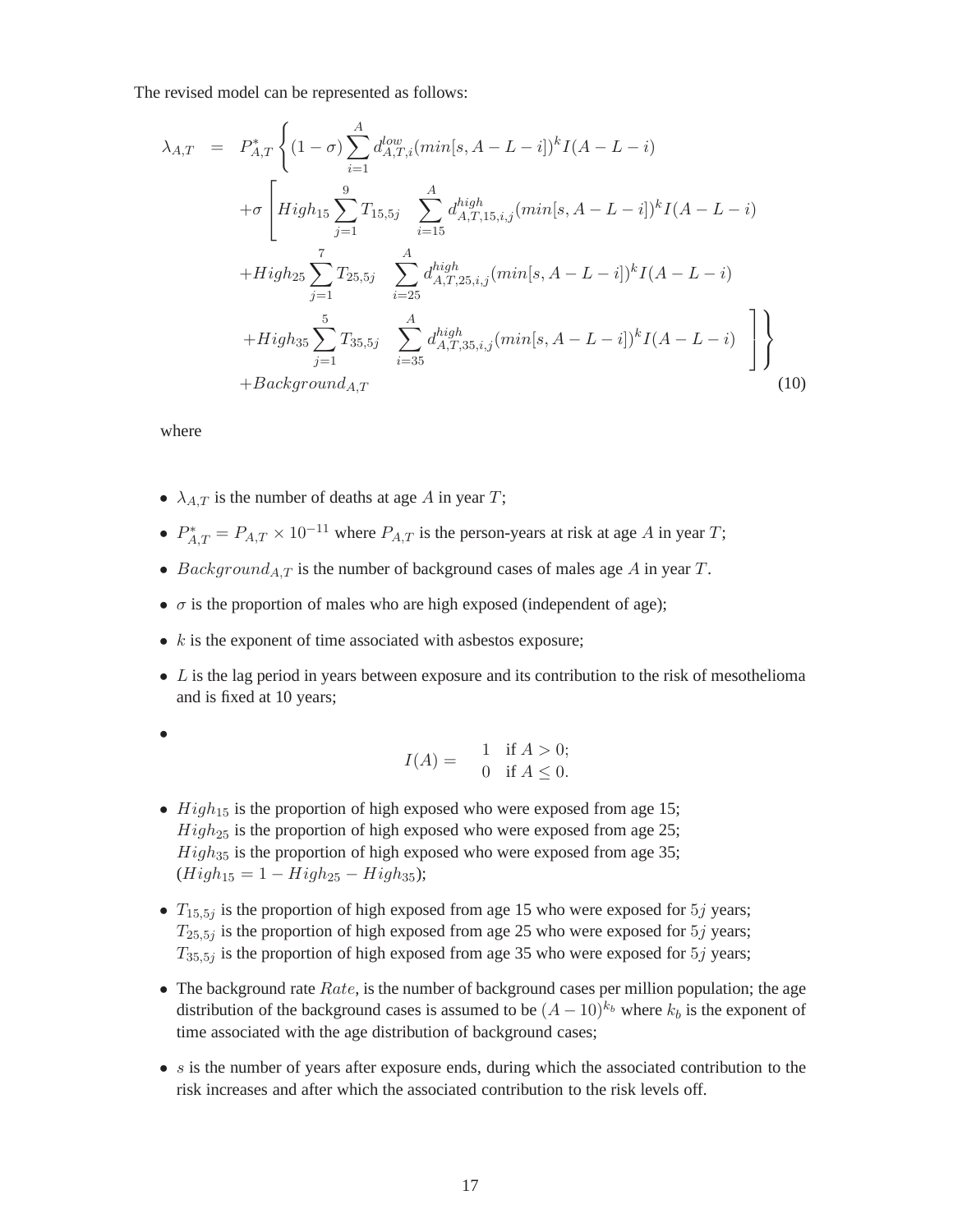#### <span id="page-24-0"></span>**Models fitted**

Exploratory analysis was initially carried out in MATLAB (The Mathworks, Inc., 2009) using *fminsearch*. Various sets of initial estimates were tested, however convergence to a single set of parameter estimates proved to be difficult. One explanation for this is that several combinations of parameter estimates may produce similar fits. In light of this, the stock removal parameter,  $\delta$ , was fixed at 0.02; three different models were fitted where the proportion of the population in the high exposure group,  $\sigma$ , was fixed at 0.05, 0.10 and 0.15, and the effects on the parameter estimates and projections compared. It was found that  $s$ ,  $H$  and  $k$  were correlated and preliminary analysis indicated that setting  $H = 15$ ,  $s = 100$  (effectively meaning that the risk does not level off) and estimating k provided a good fit to the data; in light of this, H and k were fixed at 15 and 100 respectively and k estimated in all three models. It was also found that  $\beta_1$  converged to values close to zero, appearing very low in comparison to the estimates obtained for  $\beta_2$ . This suggests that the low exposure factor, and thus asbestos exposure for the low exposed group, is much smaller relative to the high exposed group, and that the majority of deaths in the low exposed group are background cases. Similarly, it was found that  $\beta_3$  converged to values close to zero, suggesting that the risk of chrysotile relative to the amphiboles is very low. In light of these preliminary findings,  $\beta_1$  and  $\beta_3$ have been fixed at zero in all three models fitted. The estimate of  $a_1$  also converged to values very close to zero in preliminary analysis and had minimal impact on the fit of the model. In light of this,  $a_1$  has been fixed at zero in all three models. The three models fitted are denoted:

- Model R1:  $\sigma = 0.05$ ;
- Model R2:  $\sigma = 0.10$ :
- Model R3:  $\sigma = 0.15$ ;

#### **3.3 STATISTICAL METHODOLOGY**

Preliminary analyses were carried out by fitting the model using the *fminsearch* function in MATLAB (The Mathworks, Inc., 2009) by minimising the model deviance. The Metropolis-Hastings algorithm was then used to provide posterior medians and 90% credible intervals of the model parameters. The *fminsearch* estimates were used as approximate starting values for the Metropolis-Hastings algorithm. Details of *fminsearch* and the Metropolis-Hastings algorithm can be found in Section 2.3.

#### **3.4 RESULTS**

The revised risk model was fitted to the dataset using the Metropolis-Hastings algorithm. The results from fitting the different revised risk models can be found in Table 4.

The estimate of the high exposure factor corresponding to amphiboles ranged from around 57 (when  $\sigma = 0.15$ ) to 180 (when  $\sigma = 0.05$ ); the larger the proportion of high exposed, the lower the estimated levels of high-level exposure. This correlation presents a difficulty when fitting the model, as it suggests that when changing the value of one parameter, a similar fit can be obtained by compensating against another parameter. However, the best fit was obtained under Model R1, with a median deviance of 351.5.

The posterior medians of k for all values of  $\sigma$  were larger than the posterior medians of  $k_b$ , at around 2.80 and 2.00 respectively with no overlap in the credible intervals. This suggests that the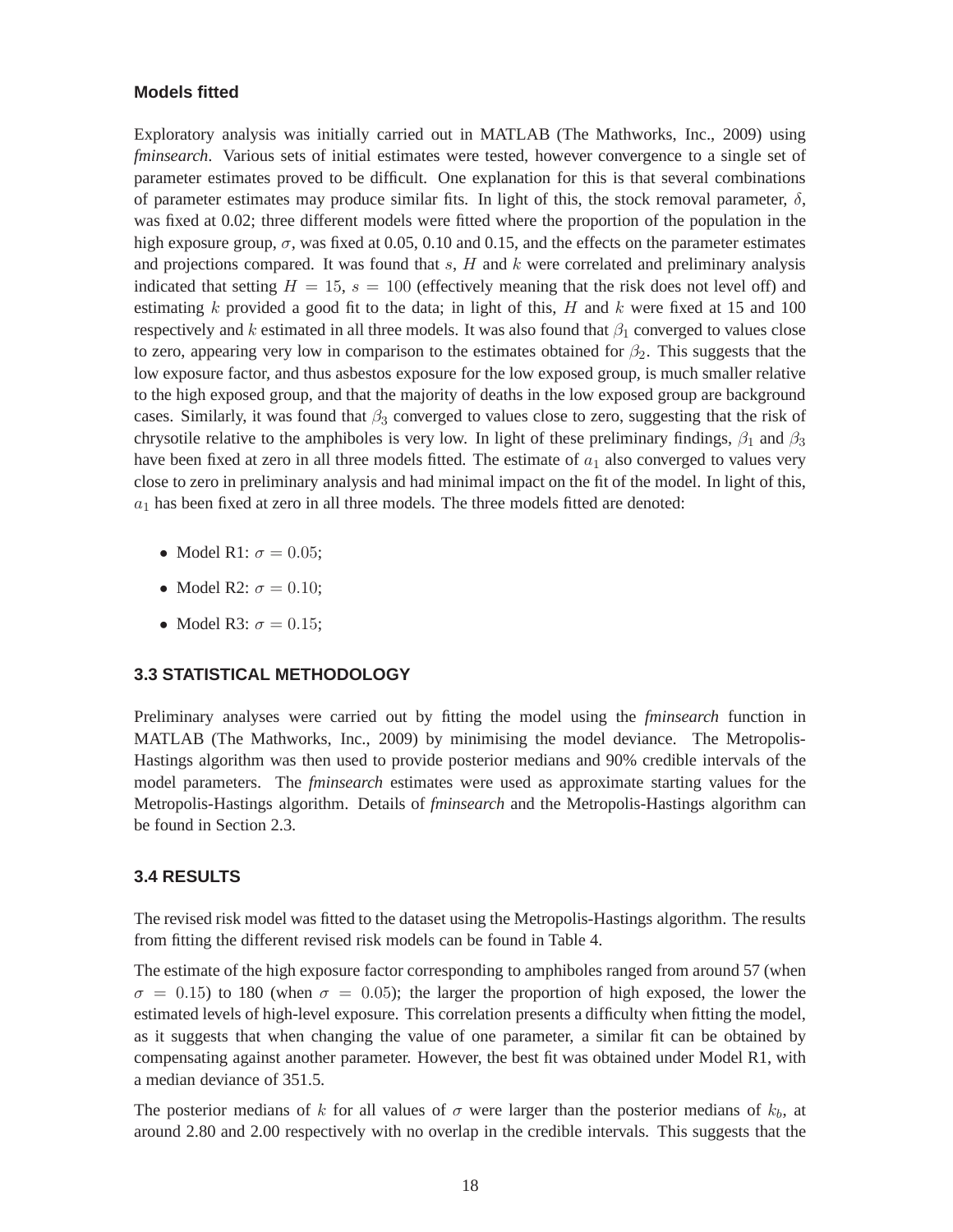increase in the asbestos-associated risk with time since first exposure is greater than the increase in the spontaneous mesothelioma risk with time.

The background rate was estimated to be around 0.9 cases per million in the models, corresponding to around 20 cases in 2007 amongst males aged 20 to 89. This estimate is slightly lower than the 23 background cases in males estimated by Tan and Warren (2009).

The proportions of high exposed males who were exposed from the ages of 25 and 35 were estimated to be around 0.50 and 0.36 respectively; this equates to a proportion of around 0.14 who were exposed from the age of 15.

The estimate of the risk factor associated with crocidolite ranged from 0.11 to 0.16, and the estimate of the proportion of stock released from 1980 was around 0.0004.

|                    | Posterior median (90% C.I.) |                         |                         |  |
|--------------------|-----------------------------|-------------------------|-------------------------|--|
| Parameter          | Model R1                    | Model R <sub>2</sub>    | Model R3                |  |
| $\sigma$ (fixed)   | 0.05                        | 0.1                     | 0.15                    |  |
| Rate               | 0.94(0.64, 1.34)            | 0.87(0.55, 1.33)        | 0.85(0.54, 1.28)        |  |
| k <sub>i</sub>     | 2.79 (2.74,2.84)            | 2.77(2.74, 2.81)        | 2.81(2.75, 2.85)        |  |
| $k_b$              | 2.00(1.63, 2.40)            | 1.92(1.47, 2.37)        | 1.89(1.44, 2.35)        |  |
| $\beta_2$          | 183.2 (154.3,216.7)         | 98.8 (87.4,110.3)       | 56.9 (49.8,69.8)        |  |
| $High_{25}$        | 0.49(0.47, 0.52)            | 0.49(0.47, 0.52)        | 0.50(0.47, 0.53)        |  |
| $High_{35}$        | 0.36, 0.34, 0.39            | 0.37(0.34, 0.39)        | 0.36(0.33,0.38)         |  |
| $H$ (fixed)        | 15                          | 15                      | 15                      |  |
| $s$ (fixed)        | 100                         | 100                     | 100                     |  |
| CrocRatio          | 0.11(0.03, 0.21)            | 0.12(0.03, 0.23)        | 0.16(0.04, 0.28)        |  |
| $a_1$ (fixed)      |                             |                         |                         |  |
| a <sub>2</sub>     | 0.0003(0.00004, 0.0006)     | 0.0005(0.00006, 0.0008) | 0.0004(0.00003, 0.0007) |  |
| Deviance           | 351.5 (338.1,395.1)         | 353.2 (338.2,415.9)     | 357.0 (339.0,418.3)     |  |
| Degrees of freedom | 215                         | 215                     | 215                     |  |

## **Table 4** Revised risk model parameter estimates for male data using MCMC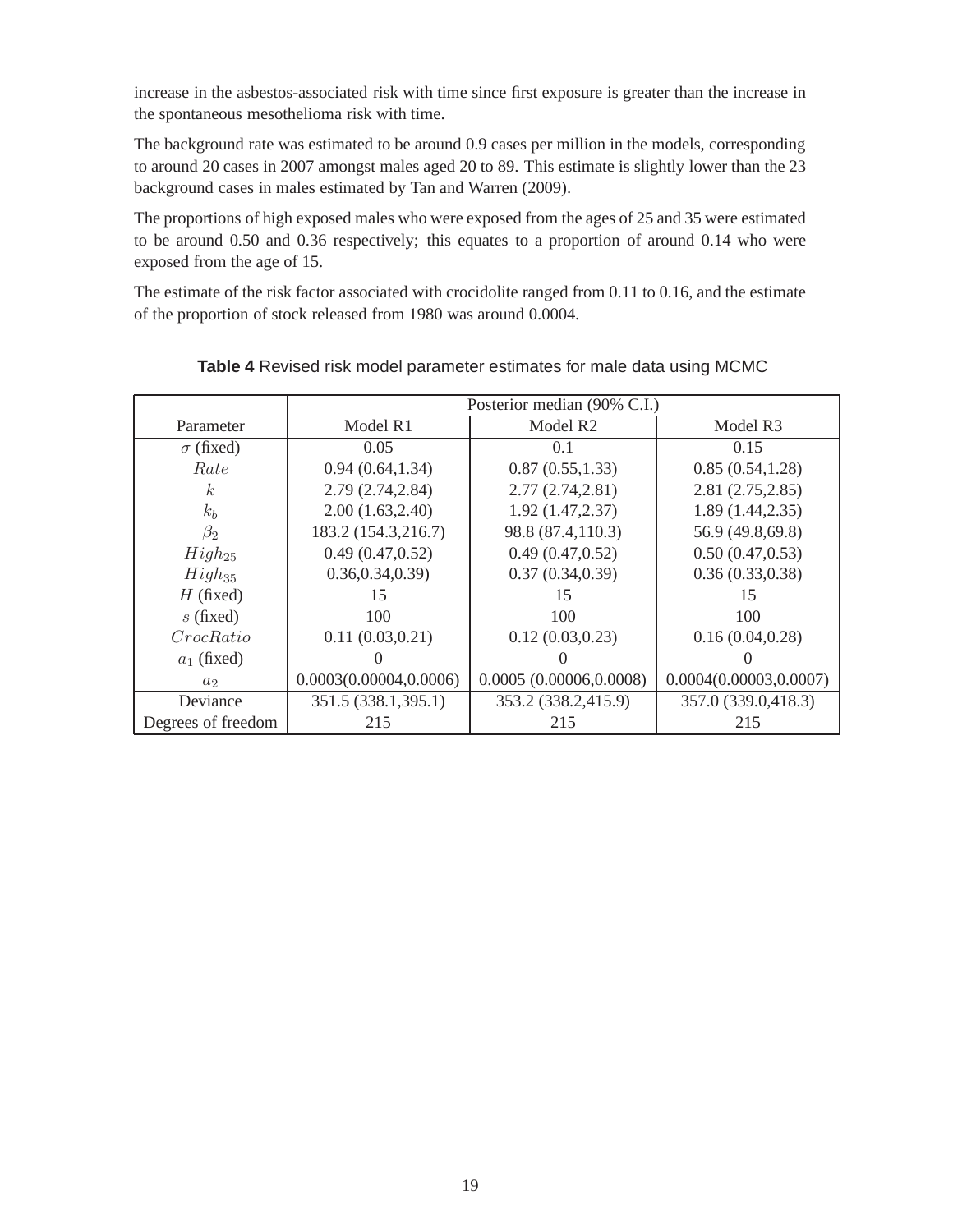#### <span id="page-26-0"></span>**3.5 Discussion**

This section has presented a statistical analysis of male mesothelioma mortality using a revised risk model. The underlying risk function differs from that used in Tan and Warren (2009) in that contributions from previous years' lung burden rather than exposure are summated in the revised risk model. In addition, actual asbestos imports data have been used to obtain estimates of male exposure levels. The male population has also been classified into low and high exposure categories according to age and duration of exposure. Incorporating this exposure classification has allowed us to characterise exposure in terms of lung burden based on empirical data from imports, rather than constructing exposure according to various assumptions in the original Tan and Warren (2009) model. It has also allowed us to estimate mortality rates of low exposed and high exposed males, although from the mortality data itself, it is not possible to distinguish between deaths occurring in low and high exposed categories due to the lack of information on individual exposure histories.

However, the revised risk model has presented us with some challenges. One of the problems that arose was that different sets of parameter values resulted in similar fits, making it difficult to obtain an understanding of the true relationships between exposure and risk. In particular, the value of  $\sigma$ was somewhat arbitrary as there is a whole distribution of exposures which we are representing by just two groups. Clearly the relative difference in the low and high exposure factors will be greater if high exposure related to the highest  $5\%$  rather than the highest 10%. In Section 3.4, we found that the best fit was obtained when the proportion of males in the high exposed category was set to 0.05.

Another problem encountered was that  $a_2$ , the proportion of stock released after 1980, was difficult to estimate as, due to the lag period between exposure and diagnosis of mesothelioma, the effects of the asbestos stock released after 1980 on mesothelioma mortality in individuals may not be seen for several decades. Although the MCMC analysis provided a median value of 0.0003, it is of interest to investigate the sensitivity of the projections to  $a_2$ . The impact of  $a_2$  on the projections is discussed in Section 5.

Tan and Warren (2009) and Section 3 have presented risk models for mesothelioma that have been shown to fit historical mortality data well. However, an alternative approach to constructing a model for mesothelioma is via the likely biological framework for carcinogenesis. Carcinogenesis models have been shown to fit cancer data well and have the advantage of being more closely related to the underlying processes involved in the development of tumours. The TSCE model is one such model and is discussed further in Section 4.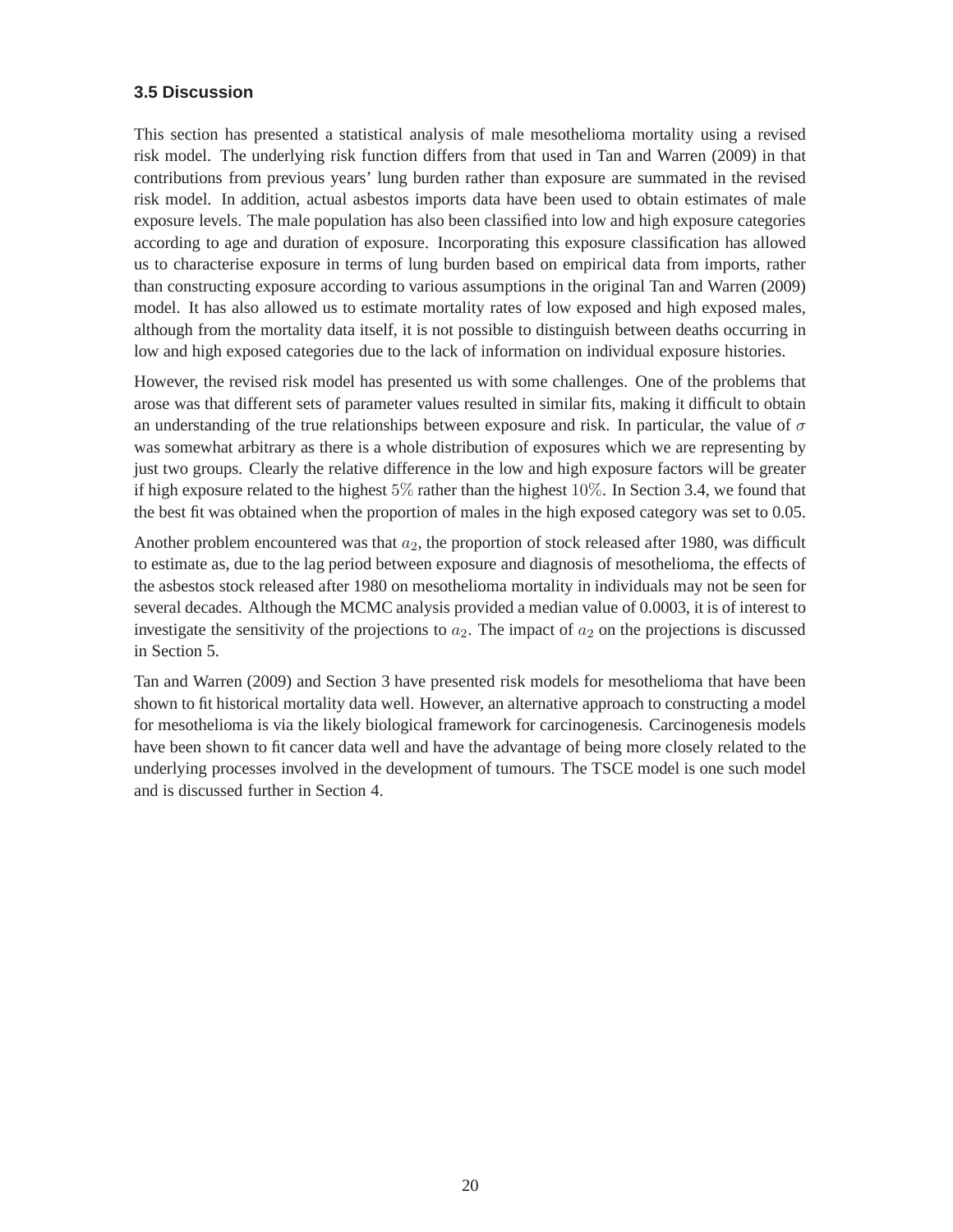# **4 TWO-STAGE CLONAL EXPANSION MODEL**

#### <span id="page-27-0"></span>**4.1 BACKGROUND**

The two-stage clonal expansion (TSCE) model was proposed by Moolgavkar and Knudson (1981) for modelling time to tumours and was motivated by biological considerations, in the context of carcinogenesis. The model assumes a susceptible stem cell population of fixed size  $X$  and that the transformation of any one of these normal cells to a malignant cell is the result of two critical and irreversible events. The first event is the transformation of a normal cell into one normal cell and one intermediate cell (a cell that has sustained the first mutation) and is referred to as the *initiation* process. An intermediate cell may subsequently undergo a *promotion* process whereby it divides into two intermediate cells, or dies/differentiates (the process during which the cell becomes a specialised cell). The intermediate cell may otherwise undergo the second event whereby a mutation into one intermediate cell and one malignant cell occurs, referred to as the *malignant transformation* process. Once a malignant cell is generated, a malignant tumour develops. In the case of mesothelioma, death occurs within a few years after diagnosis of a tumour. Although several mutations or stages may occur in the process of malignant transformation, it has been shown that the TSCE model with two stages is consistent with many experimental data (Moolgavkar *et al.*, 1988; Hazelton *et al.*, 2005; Moolgavkar *et al.*, 2009). One of the key features of the TSCE model is that it allows for the risk of mesothelioma to increase, reach a plateau, or decrease after exposure to a carcinogen ends. The shape of the risk function is determined by which of the initiation, promotion and conversion steps depend upon exposure, the form of the dose-response and the associated parameter estimates. This makes the TSCE model an attractive and appropriate alternative to the revised risk model fitted in Section 3, which is unable to accommodate an eventual decline in risk.

Certain environmental agents may increase the probability of transition from a normal stem cell to an intermediate cell, the transformation from an intermediate cell to a malignant cell, or the rate of proliferation of intermediate cells. The intensity of exposure to these agents may vary throughout the course of a study. Heidenreich *et al.* (1997) proposed a TSCE model with time-dependent parameters. Exact hazard functions were derived for the case where the exposures were assumed to be piecewise constant. It is well known that mesothelioma is caused mainly by asbestos exposure and there is concern about the carcinogenic risk posed by inhalation of asbestos fibres. In this report, the role of asbestos as an initiator and a promoter in the development of mesothelioma is explored.

#### **TSCE parameters**

Figure 7 is a representation of the TSCE model. The key parameters are as follows:

- $\nu$ , the rate of initiation;
- $\alpha$ , the rate of cell division;
- $\beta$ , the rate of cell death and differentiation;
- $\mu$ , the rate of malignant transformation;
- The net change in subpopulation of initiated cells may be represented by  $\gamma = \alpha \beta \mu$ , the rate of promotion.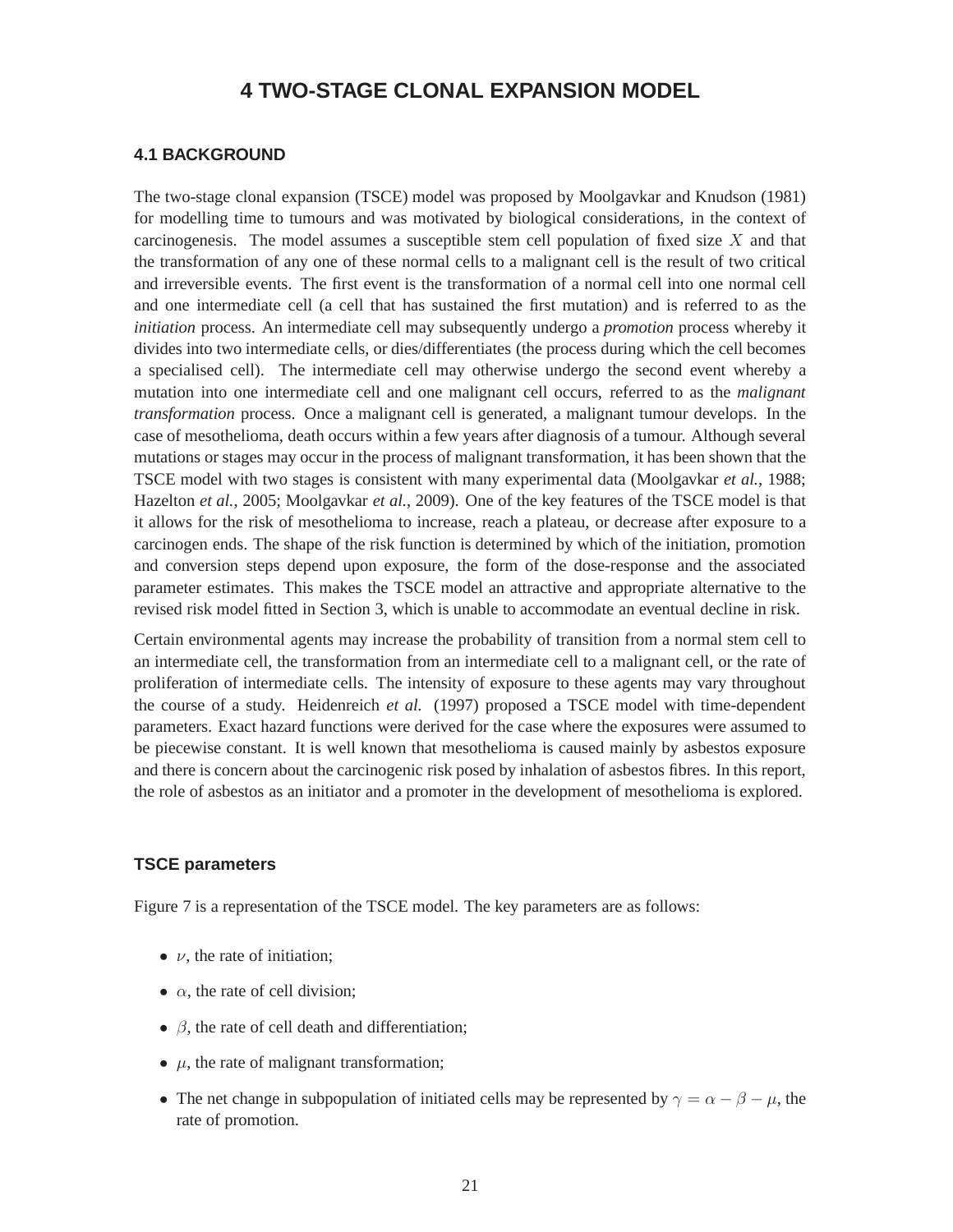<span id="page-28-0"></span>

**Figure 7** Two-stage clonal expansion model

Exposure to asbestos may affect several parameters in the TSCE model for mesothelioma. Moolgavkar *et al.* (2009) derived hazard functions from the TSCE model in application to pleural and peritoneal mesothelioma, estimating coefficients that adjust the hazard function for birth cohort and calendar year, however a dose-response term was not incorporated in any of the stages of carcinogenesis. Richardson (2009) analysed lung cancer mortality in chrysotile asbestos workers; the best model fit was obtained when a term describing a linear effect of asbestos on the promotion rate  $\gamma$  was included. Hazelton *et al.* (2005) analysed the effects of tobacco smoke on lung cancer mortality in three cohorts, incorporating dose-response in the initiation, promotion and division rates. In the context of mesothelioma in our analysis, we assume that exposure to asbestos may affect the initiation and promotion stages of carcinogenesis. The initiation and promotion rates are parameterised as follows:

$$
\nu(d) = \nu_0 + \nu_1 d^{\nu_2} \tag{11}
$$

$$
\gamma(d) = \gamma_0 + \gamma_1 d^{\gamma_2} \tag{12}
$$

where  $\nu_0$  is the background initiation rate,  $\gamma_0$  is the background promotion rate,  $\nu_1$  and  $\nu_2$  are the asbestos initiation rate coefficient and power,  $\gamma_1$  and  $\gamma_2$  are the asbestos promotion rate coefficient and power, and  $d$  is the lung burden of an individual. We assume that  $d$  is piecewise constant between single year periods.

#### **4.2 REPRESENTATION OF EXPOSURE**

As in Section 3.1 the male population has been sub-classified into low and high exposure categories, where males whose exposures were primarily non-occupational (e.g. due to asbestos in the household, environmental exposure) are classified as low exposed, and males whose exposures were primarily occupational (e.g. carpenters, plumbers) are classified as high exposed. A parameter has been included in the model to represent the proportion of males in the high exposure category. Males in the high exposure category are then sub-classified according to the age at which high exposure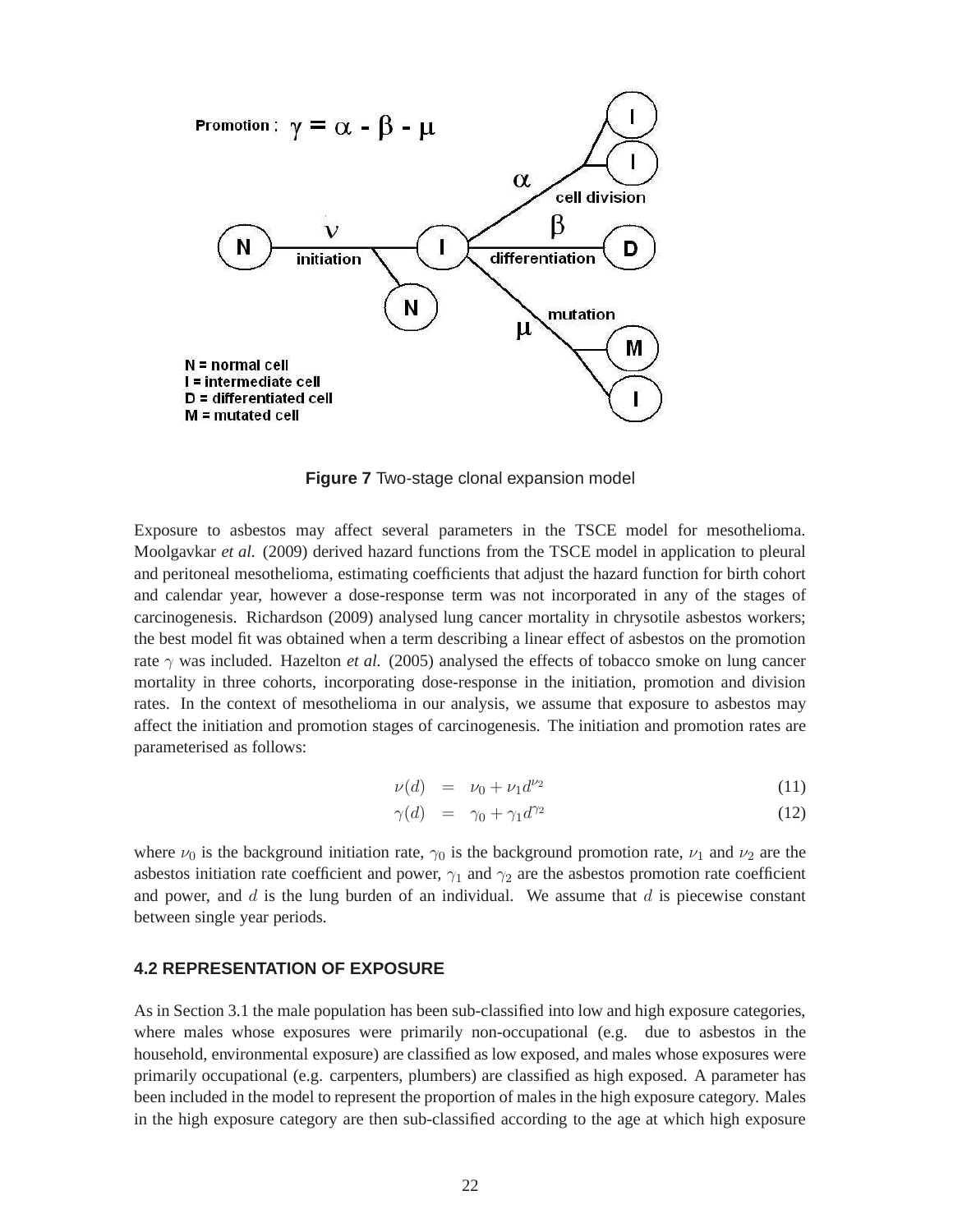started, and the duration of high exposure. The sub-classification of the high exposure group can be found in Table 5. This differs from that in Section 3 in that the longer exposure duration categories have been combined to reduce computational runtime; this is unlikely to have a significant effect on the parameter estimates as the contributions to the total risk will be dominated by the higher proportion of males with shorter exposure durations of 5, 10 and 15 years. We assumed that high exposures could commence at one of three ages (15, 25 or 35 years) and for each, the distribution of exposure duration was estimated based on data for controls in a recent population based case-control study of mesothelioma in Britain (Rake *et al.*, 2009).

| Start age of high |             |      |                    |      | Proportions of males who were exposed for  years |        |
|-------------------|-------------|------|--------------------|------|--------------------------------------------------|--------|
| exposure          |             | 10   |                    |      | 15 20 to 25 30 to 35 40 to 45                    |        |
| 15                | 0.67        |      | 0.21 0.0764 0.0379 |      | 0.005                                            | 0.0006 |
| 25                | $0.45$ 0.24 |      | 0.09               | 0.15 | 0.07                                             |        |
| 35                | 0.37        | 0.22 | $\Omega$ 1         | 0.31 |                                                  |        |

**Table 5** Sub-classification of the high exposure group

We assume  $X = 10^5$  susceptible stem cells in the mesothelium. Exposure to asbestos and inhalation of fibres contribute to the lung burden of an individual. We use lung burden as the measure of dose that feeds into the dose-response model. Individuals with different exposure histories will have different dose profiles. We assume that exposure is negligible or below the threshold (below which there is background risk but no exposure-related contribution to the risk of mesothelioma) during the years of low exposure. The lung burden  $d(A, T)$  at age A in year T is thus calculated as

$$
d(A,T) = \sum_{m \in E} D_{T-A+m} 0.5^{\frac{A-m}{H}} + \beta_3 Inc_{T,chry}
$$
\n(13)

where H (half-life),  $D_T$  (annual increment of amphibole exposure in year T),  $\beta_3$  (risk factor of chrysotile relative to the amphiboles) and  $Inc_{T,chry}$  (annual exposure increment of chrysotile in year T) were defined in Section 3.1 and the summation is over all years of high exposure.

#### **4.3 THE MODEL**

The fitted number of deaths at age  $A$  in year  $T$  is expressed as

$$
\lambda_{A,T} = P_{A,T} \times \left\{ (1 - \sigma) p_{low}(A,T) + \sigma \left[ High_{15} \sum_{j=1}^{9} T_{15,5j} p_{15,j}(A,T) + High_{25} \sum_{j=1}^{7} T_{25,5j} p_{25,j}(A,T) + High_{35} \sum_{j=1}^{5} T_{35,5j} p_{35,j}(A,T) \right] \right\}
$$
\n(14)

where

- $\lambda_{A,T}$  is the number of deaths at age A in year T;
- $P_{A,T}$  is the person-years at risk at age A in year T;
- $p_{low}(A, T)$  is the probability of death at age A in year T of a low exposed male,  $p_{15,j}(A, T)$ ,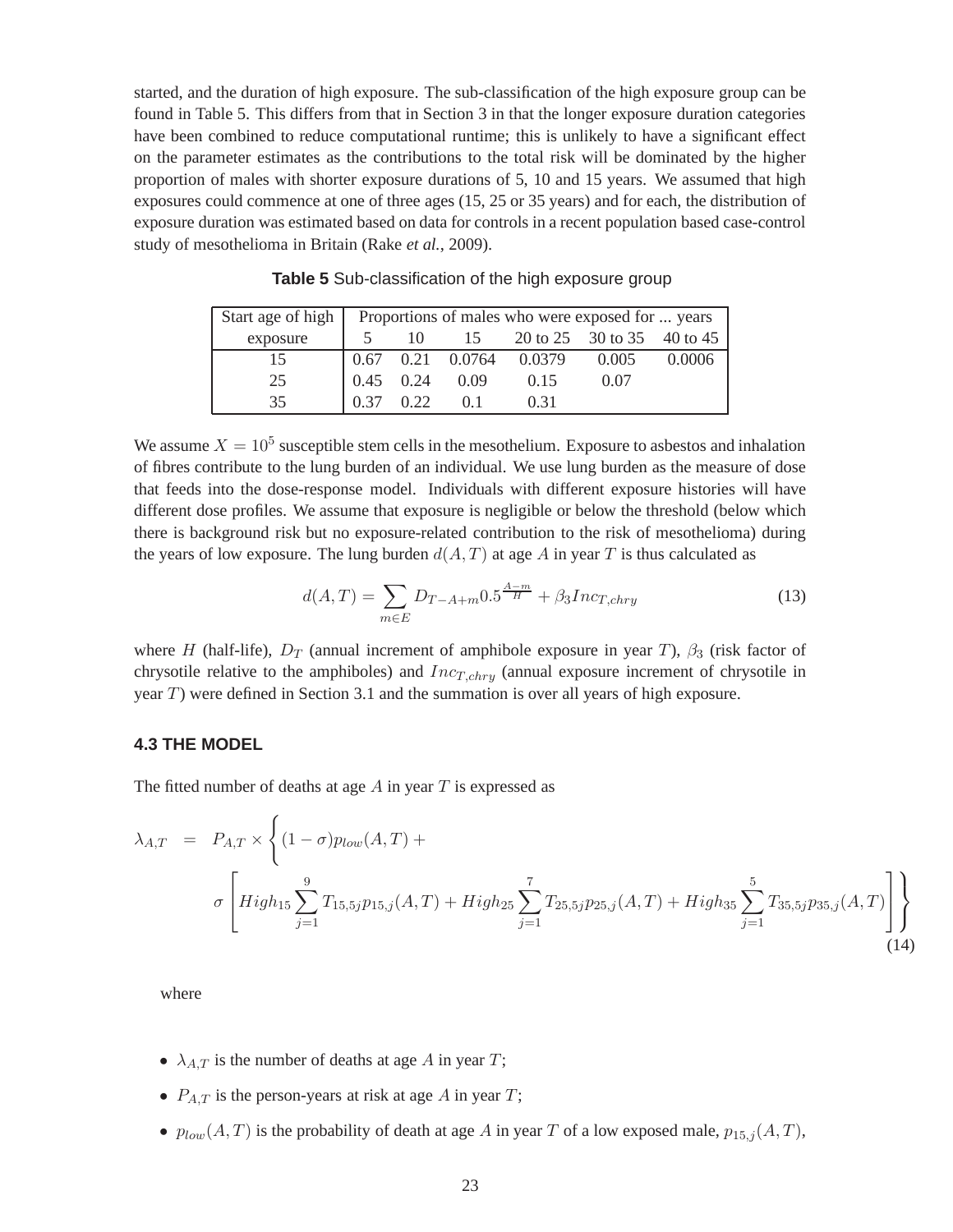$p_{25,j}(A, T)$  and  $p_{35,j}(A, T)$  are the probabilities of death at age A in year T of a high exposed male who was exposed for 5j years from ages 15, 25 and 35 respectively;

- $\sigma$  is the proportion of males who are high exposed;
- $High<sub>15</sub>$  is the proportion of high exposed males who were exposed from age 15;  $High_{25}$  is the proportion of high exposed males who were exposed from age 25;  $High_{35}$  is the proportion of high exposed males who were exposed from age 35;  $(High_{15} = 1 - High_{25} - High_{35});$
- $T_{15,5j}$  is the proportion of high exposed from age 15 who were exposed for 5*j* years;  $T_{25.5j}$  is the proportion of high exposed from age 25 who were exposed for 5j years;  $T_{35,5j}$  is the proportion of high exposed from age 35 who were exposed for  $5j$  years.

The final stage of carcinogenesis in the TSCE model is the malignant transformation of a cell. The hazard function associated with the probability of tumour (assuming that a malignant cell develops into a tumour and disregarding the lag time between malignant transformation and diagnosis of tumour) has been derived by Heidenreich *et al.* (1997). In a study where individual subjects are being followed, and under the assumption of no lag period between diagnosis of a tumour and death,  $p_{low}(A, T) = h_{low}(A, T) s_{low}(A, T)$  where  $h_{low}(A, T)$  is the hazard (death rate at age A in year T given that the individual has survived up to T) in the low exposed group and  $s_{low}(A, T)$  is the corresponding survival function (probability of survival beyond year  $T$ ). However we assume a lag period of 10 years between malignant transformation and death, thus the probability becomes  $p_{low}(A, T) = h_{low}(A - 10, T)s_{low}(A, T)$ . When we are apply these probabilities to the actual (or projected) population alive in year  $T$  rather than following up individual subjects over time, as is the case in our analysis,  $p_{low}(A, T) = h_{low}(A - 10, T)$ .  $p_{15}$ ,  $p_{25}$  and  $p_{35}$  are similarly calculated. The parameters  $\nu_0$ ,  $\alpha$ ,  $\beta$ ,  $\mu$  and  $\gamma_0$  enter the model via  $h_{low}$  and  $h_{15}$ ,  $h_{25}$  and  $h_{35}$ ; the dose-response parameters  $\nu_1$ ,  $\nu_2$ ,  $\gamma_1$  and  $\gamma_2$  enter the model via  $h_{15}$ ,  $h_{25}$  and  $h_{35}$  only.

Explicit calculations for the hazard and survival functions have been described in detail elsewhere (Heidenreich *et al.*, 1997).

#### **Models fitted**

The TSCE model contains several unknown parameters and non-identifiability arises; a necessary condition for identifiability is to put a constraint on the parameters. Following Heidenreich *et al.*  (1997), we make the assumption that  $\nu_0 = \mu$ , that is that the background initiation rate is equal to the malignant transformation rate. This assumption has also been made by Moolgavkar *et al.* (2001) when analysing the effects of long man-made fibres on lung cancer risk and Richardson (2009) when analysing the lung cancer in chrysotile asbestos workers. It was found through exploratory analysis that several different combinations of parameters resulted in similar fits. In light of this,  $\delta$  was fixed at 0.02, H was fixed at 15,  $CrocRatio$  was fixed at one,  $a_1$  was assumed to equal  $a_2$  and various values of  $\sigma$  were investigated.

Although an asbestos initiation rate power  $\nu_2$  was initially included in the model, it was found to be close to one. When compared to the reduced models with just an initiation rate coefficient, this power term did not greatly improve the model fit. We subsequently removed  $\nu_2$  from the model for reasons of parsimony. Three models were subsequently fitted, T1, T2 and T3 where  $\sigma = 0.05, 0.10$ and 0.15 respectively.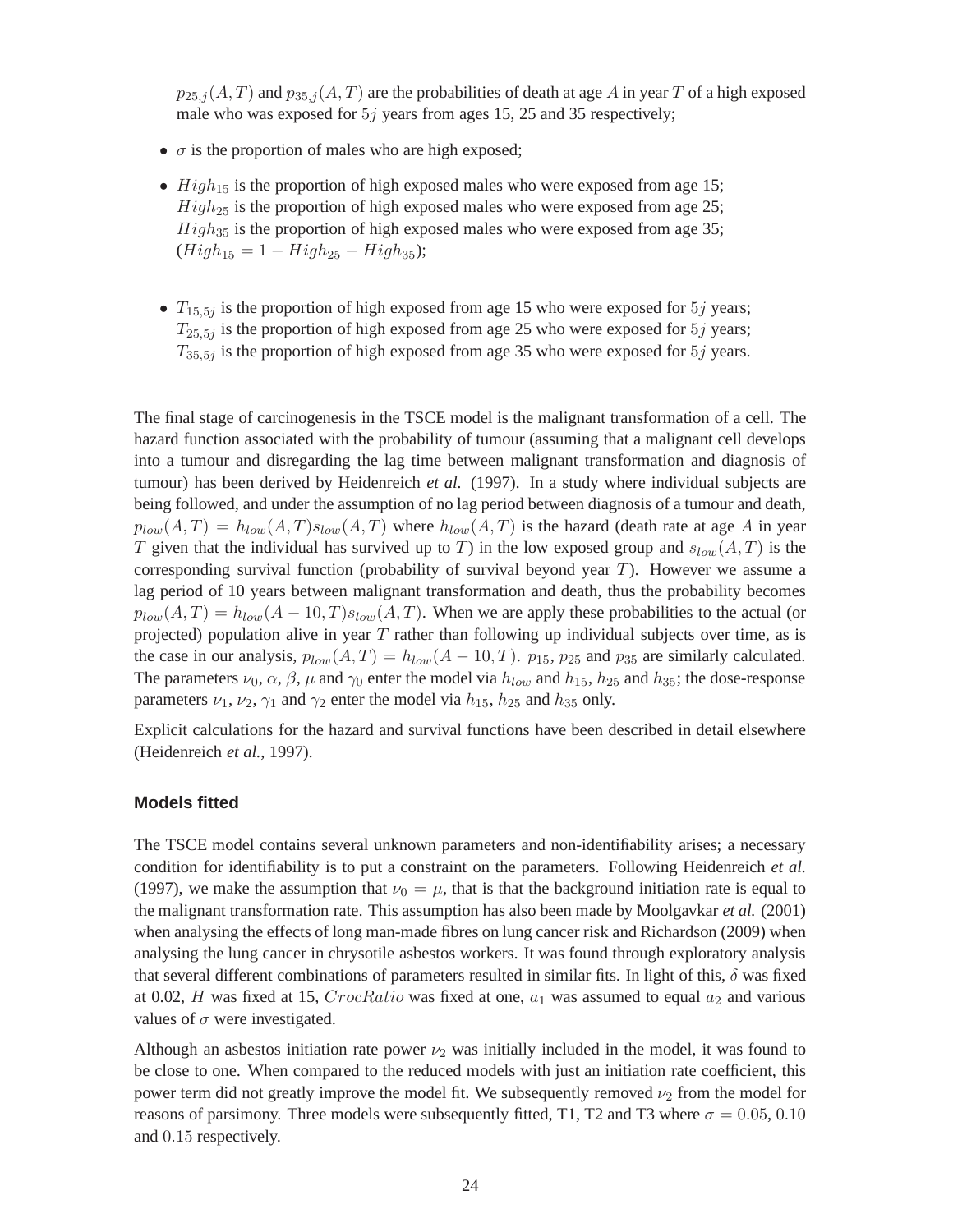#### <span id="page-31-0"></span>**4.4 STATISTICAL METHODOLOGY**

Preliminary analyses were carried out by fitting the model using the *fminsearch* function in MATLAB (The Mathworks, Inc., 2009) by minimising the model deviance. The Metropolis-Hastings algorithm was then used to provide posterior medians and 90% credible intervals for the model parameters. The *fminsearch* estimates were used as approximate starting values for the Metropolis-Hastings algorithm. Details of *fminsearch* and the Metropolis-Hastings algorithm can be found in Section 2.3.

#### **4.5 RESULTS**

#### **Dose-response on initiation and promotion**

The posterior medians of the TSCE parameters  $\nu_0$ ,  $\alpha$  and  $\gamma_0$  did not differ greatly between the three models, with estimates (per cell per year) of around  $2 \times 10^{-7}$ , 400 and 0.04 respectively. Assuming  $10^5$  stem cells in the mesothelium, the estimate of  $\nu_0$  suggests a background number of 0.02 initiated cells per year (equivalent to an average period of around 50 years for a stem cell to undergo the initiation process during periods of no exposure). The estimate of  $\alpha$  suggests around 400 cell divisions per cell per year; the estimate of  $\gamma_0$  suggests that an initiated stem cell will, on average, make a faulty division into two initiated stem cells once every 25 years during periods of no exposure. The parameters  $\nu_0$ ,  $\alpha$  and  $\gamma_0$  alone determine the relative background risk, resulting in an estimate of about 9 background cases in 2007. The estimate of  $\gamma_1$  was largest for T3 and smallest for T2, at 1.37 and 1.00 respectively. However a pattern emerges in the posterior medians of two of the dose-response parameters; both  $\gamma_2$  and  $\nu_1$  decrease as  $\sigma$  increases. The reason for this is likely to be due to the dose-response parameters compensating for the increase in the proportion of high-exposed males by decreasing the contribution of the dose in the development of a tumour. The posterior medians of the parameters associated with the structure of the exposure groups  $\beta_3$ ,  $a_2$ ,  $High_{25}$  and  $High_{35}$  also did not differ greatly between the three models, with estimates of around 0.001, 0.002, 0.45 and 0.35 respectively. Posterior medians and 90% credible intervals for the three models can be found in Table 9. Projections of male mortality from 2008 to 2050 under the T2 model can be found in Section 5.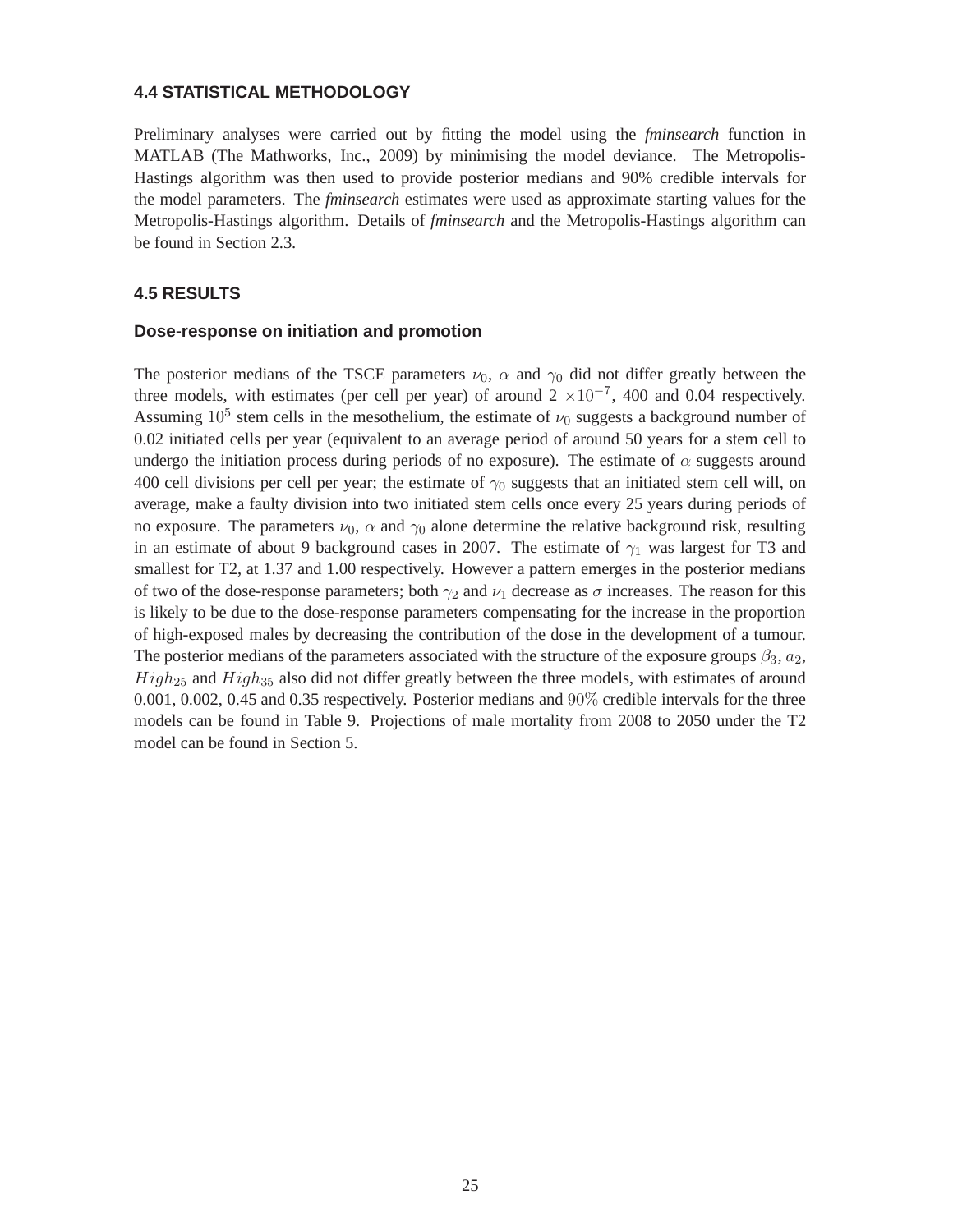|                          | Posterior median (90% credible interval)<br>Parameter estimates    |                                                                 |                                                                 |                         |  |
|--------------------------|--------------------------------------------------------------------|-----------------------------------------------------------------|-----------------------------------------------------------------|-------------------------|--|
| Parameter                | Model T1                                                           | Model T <sub>2</sub>                                            | Model T <sub>3</sub>                                            | Model T4                |  |
| $\sigma$ (fixed)         | 0.05                                                               | 0.10                                                            | 0.15                                                            | 0.10                    |  |
| $\alpha$                 | 326.1 (303.3,361.2)                                                | 426.7 (398.6, 478.1)                                            | 417.4 (383.4,461.5)                                             | 3428.4                  |  |
| $\gamma_0$               | 0.040(0.039, 0.040)                                                | 0.042(0.040, 0.043)                                             | 0.038(0.037, 0.039)                                             | 0.165                   |  |
| $\gamma_1$               | 1.07(1.03, 1.14)                                                   | 1.00(0.96, 1.10)                                                | 1.37(1.32, 1.44)                                                |                         |  |
| $\gamma_2$               | 0.100(0.095, 0.102)                                                | 0.097(0.091, 0.100)                                             | 0.081(0.077, 0.085)                                             |                         |  |
| $\nu_0$                  | $2.64 \times 10^{-7}$ $(2.45 \times 10^{-7}, 2.75 \times 10^{-7})$ | $2.0 \times 10^{-7}$ $(1.9 \times 10^{-7}, 2.1 \times 10^{-7})$ | $2.0 \times 10^{-7}$ $(1.9 \times 10^{-7}, 2.1 \times 10^{-7})$ | $3.3075 \times 10^{-8}$ |  |
| $\nu_1$                  | 0.0082(0.0077, 0.0093)                                             | 0.0070(0.0065, 0.0074)                                          | 0.0046(0.0043, 0.0050)                                          | 0.035                   |  |
| $\nu_2$                  |                                                                    |                                                                 |                                                                 | 1.19                    |  |
| $High_{25}$              | 0.45(0.43, 0.47)                                                   | 0.45(0.43, 0.47)                                                | 0.45(0.43, 0.48)                                                | 0.44                    |  |
| $High_{35}$              | 0.35(0.33, 0.37)                                                   | 0.35(0.33, 0.37)                                                | 0.34(0.32, 0.36)                                                | 0.38                    |  |
| $HighProp$ (fixed)       | 0.05                                                               | 0.10                                                            | 0.15                                                            | 0.10                    |  |
| $H$ (fixed)              | 15                                                                 | 15                                                              | 15                                                              | 15                      |  |
| <i>CrocRatio</i> (fixed) |                                                                    |                                                                 |                                                                 |                         |  |
| $\beta_3$                | 0.0009(0.00008, 0.0027)                                            | 0.0012(0.0001, 0.0029)                                          | 0.0010(0.00003, 0.0028)                                         | 0.0016                  |  |
| $a_1 = a_2$              | 0.002(0.0003, 0.004)                                               | $0.003$ $(0.0005, 0.006)$                                       | 0.002(0.0002, 0.006)                                            | 0.006                   |  |
| Deviance                 | 349.8 (342.5,356.0)                                                | 341.2 (336.4,446.1)                                             | 342.7 (338.2,347.4)                                             | 345.7                   |  |
| Degrees of freedom       | 214                                                                | 214                                                             | 214                                                             | 215                     |  |

#### **Table 6** MCMC: Parameter estimates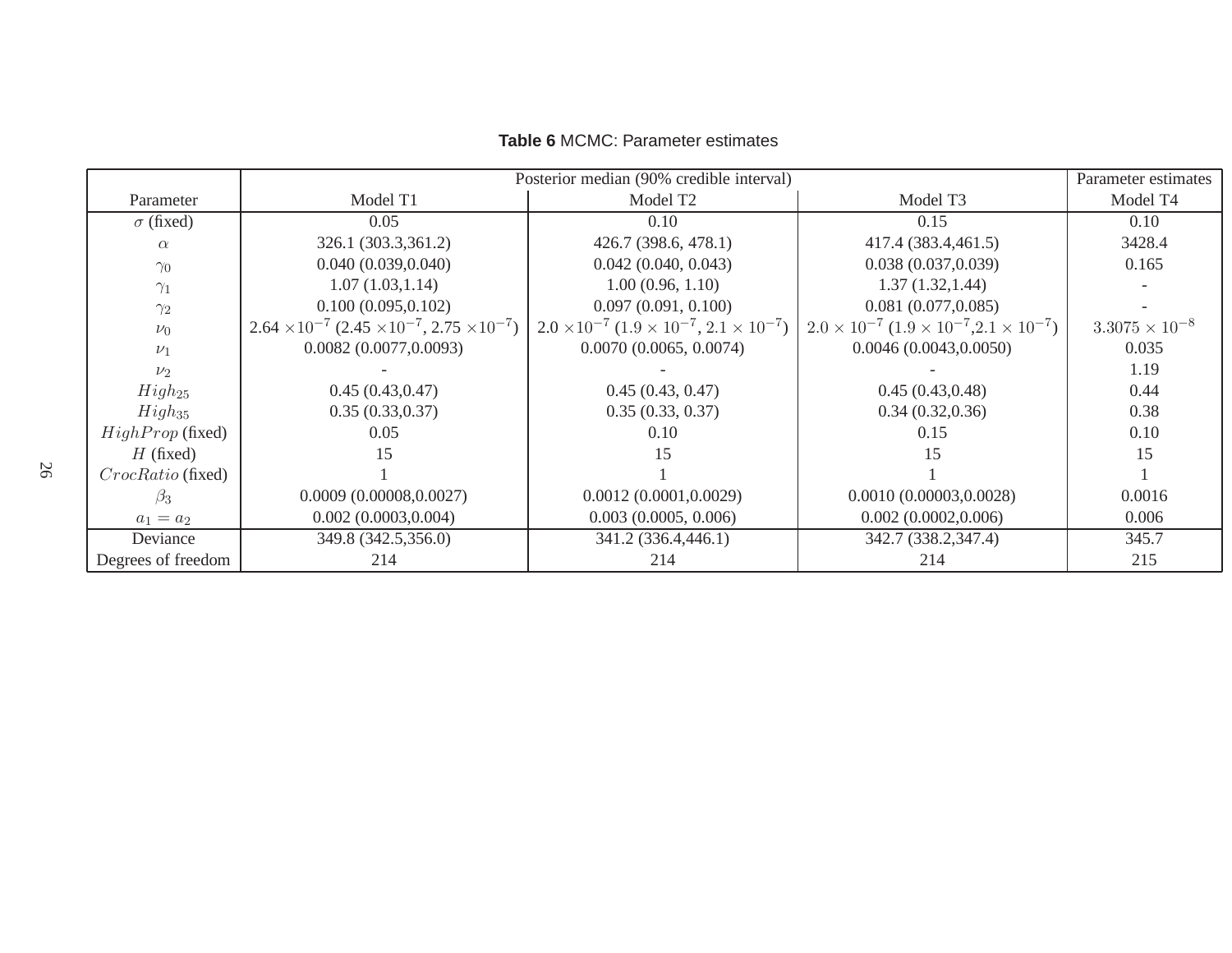#### <span id="page-33-0"></span>**Dose-response on initiation only**

Although the parameter estimates for T1, T2 and T3 indicated the significance of dose-response on both the initiation and promotion rates, the effects of fitting a reduced model with dose-response on initiation only was also evaluated. Model T4 which incorporates an initiation rate coefficient and power in the absence of promotion rate parameters was fitted using *fminsearch*. The parameter estimates can be found in Table 6.

The posterior medians of the background rate parameters  $\nu_0$ ,  $\alpha$  and  $\gamma_0$  differed from those estimated by T1, T2 and T3.  $\nu_0$  was estimated at around 3 ×10<sup>-8</sup> per cell per year, suggesting a background number of 0.003 initiated cells per year (equivalent to an average period of over 300 years for at least one stem cell to undergo the initiation process during periods of no exposure); this is much lower than the rates estimated by T1, T2 and T3.  $\alpha$  was estimated at around 3400 cell divisions per cell per year.  $\gamma_0$  was estimated at 0.17 per cell per year, suggesting that an intiated stem cell will, on average, make a faulty division into two intitiated stem cells approximately once every 6 years during periods of no exposure; this estimate is higher than those estimated by T1, T2 and T3, suggesting that although there is a lower background initiation rate for T4, once stem cells undergo the initiation process, there is a higher net rate of promotion.

The posterior medians of the parameters associated with the structure of the exposure groups  $ChryRatio, a_2$ ,  $High_{25}$  and  $High_{35}$  also did not differ greatly from T1, T2 and T3, with estimates of 0.0016, 0.006, 0.44 and 0.38 respectively.

A comparison of the projections of male mortality from 2008 to 2050 under model T4 can be found in Section 5. A comparison of the background rates reveals another difference between the two dose-response models; whereas the number of estimated background cases in 2007 using a doseresponse model on initiation and promotion was 9, only 2 background cases were predicted when initiation only depended on exposure.

# **4.6 HAZARD FUNCTION**

In the context of carcinogenesis where time-to-tumour is being analysed, the hazard function is the rate of developing a tumour in the next short period of time conditional upon having survived. A lag period usually exists between development of a cancerous tumour and death; in our analysis, we have assumed a lag of 10 years.

We have also assumed that males in Great Britain fall into low and high exposure groups with the high exposed males being sub-classified according to age and duration of exposure, and as such, different hazard functions will apply to the different subcategories. In addition, as the asbestos exposure profile varies from year to year, different birth cohorts with the same starting age and duration of exposure will have been exposed to different levels of asbestos over their lifetime. We have assumed that the exposure levels of those in the low exposure group, and in the low exposure years of those in the high exposure group, are negligible.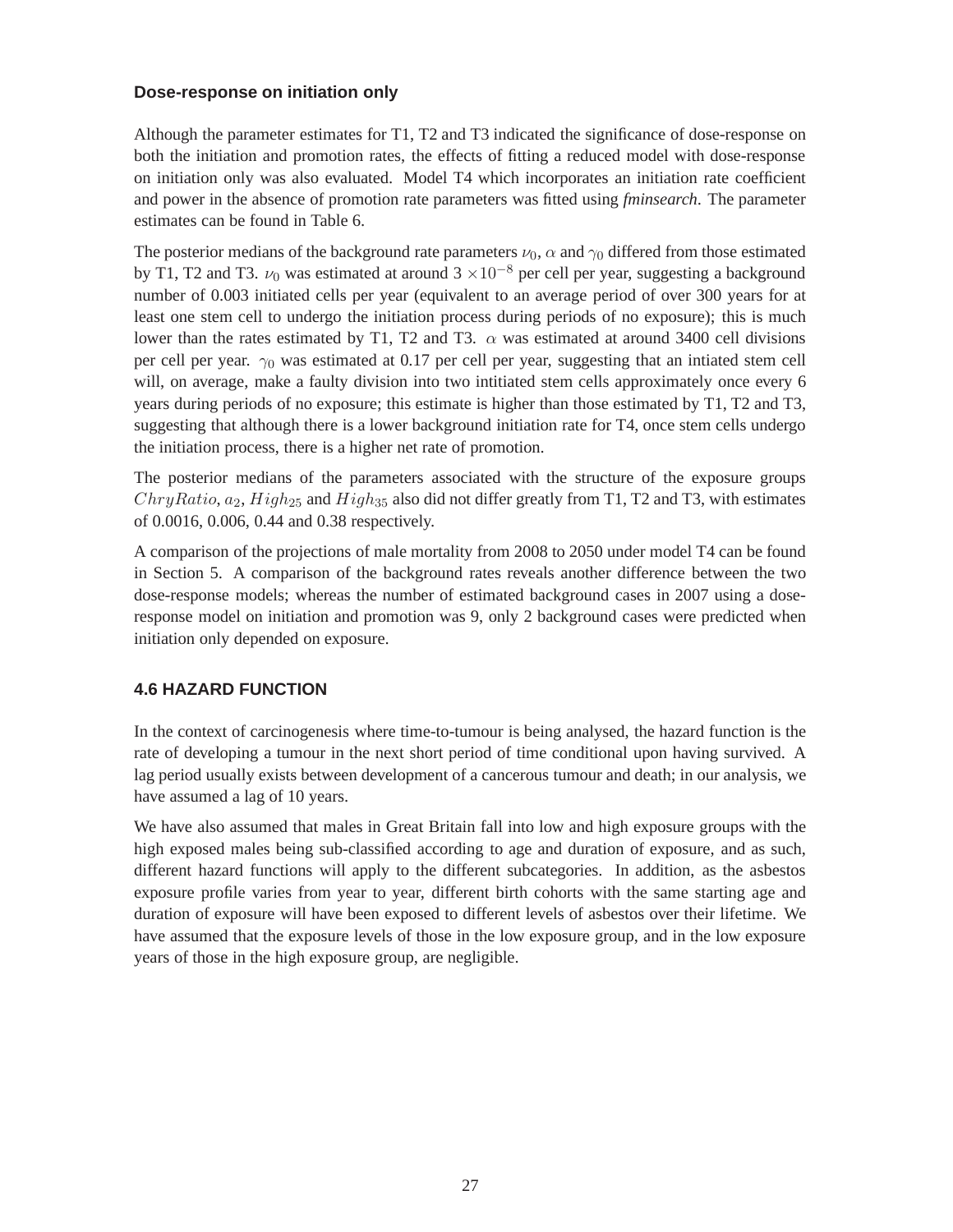Figures 8 and 9 show the lung burden for a selection of high exposed males: those who were born in 1930 and 1950 exposed from age 15 for 10 years, age 15 for 40 years, age 25 for 10 years and age 35 for 10 years. It can be seen that the lung burden for males born in 1930 increases for the duration of exposure, subsequently falling after exposure ends. The exception is for those males who were exposed from age 15 for 40 years, for whom the lung burden falls from the age of about 45 (after about 30 years of exposure) due to exposure levels rapidly decreasing from the early 1970s onwards. The lung burden in males born in 1950 was lower than that of their 1930s counterparts (with the exception of males exposed from age 15 for 10 years) due to the lower levels of post-1970s exposure; a male born in 1930 who was exposed from the age of 35 for 10 years would have been subject to a lung burden almost 20 times that of one born in 1950.

Figure 10 shows the hazard functions for low exposed males (assuming negligible exposure levels) using the best-fitting dose-response models for initiation and promotion, and initiation only (the optimal parameter estimates have been obtained using Matlab's *fminsearch* function). There is a difference in the shape of the hazard functions, with the dose-response model on initiation only resulting in a much greater rate of change from the ages of 20 to 40 before levelling off around age 50. In contrast, the dose-response model on initiation and promotion reveals a more gradual increase in the rate which continues to increase into older ages.

Figures 11 and 12 show the hazard functions (for T2) for males with two different exposure histories born in 1900, 1920, 1940, 1950 and 1960. It can be seen that the shape of the hazard function depends on both the year of birth and the exposure history of the individual. From the figures, it can be seen that out of the eight different categories of males considered, the highest probability of tumour at a single age occurs in males born in 1920 who were exposed at age 15 for 40 years, at the age of about 83; the associated probability is about 0.017. Males born in 1940 also have a relatively high probability (0.015) of developing a tumour around the age of 70.

Figures 13 and 14 show the cumulative hazard functions (for T2) for males with two different exposure histories, for males born in 1900, 1920, 1940, 1950 and 1960. It can be seen that over the eight different exposure categories of males considered, the highest cumulative hazards (over all ages) occur in males in the 1940 birth cohort who were high-exposed from age 15 for 40 years.

Figures 15 and 16 show the cumulative hazards at age 89 (for T2) for males with various exposure histories born between 1900 and 1980. Out of the eight exposure categories considered, the highest cumulative hazards at age 89 occur in males in the 1930 to 1940 birth cohorts who were exposed from age 15 for 40 years. It can be seen that for the lower starting age of exposure of 15 years, the highest cumulative hazards at age 89 occur in the 1930 to 1940 and the 1940 to 1950 birth cohorts for exposure durations of 40 and 10 years respectively. For the higher starting age of exposure of 35 years, it is the earlier 1920 to 1930 birth cohorts who have the highest cumulative hazards at age 89 for all exposure durations. Table A4 in the Appendix presents the cumulative hazard at age 89 for males in 1900 to 1980 birth cohorts with various exposure histories.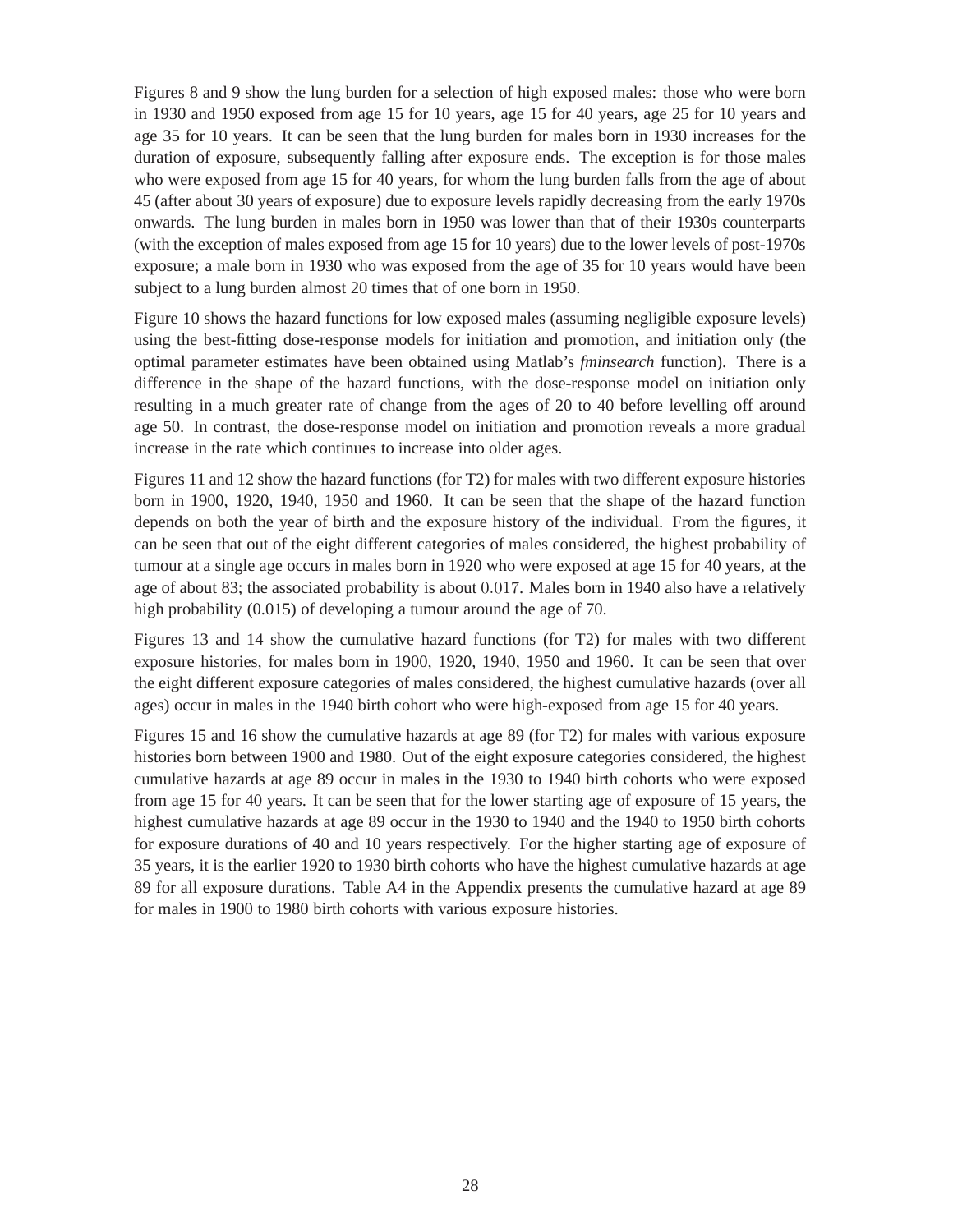

**Figure 8** Lung burden of high-exposed males born in 1930 with different exposure histories



**Figure 9** Lung burden of high-exposed males born in 1950 with different exposure histories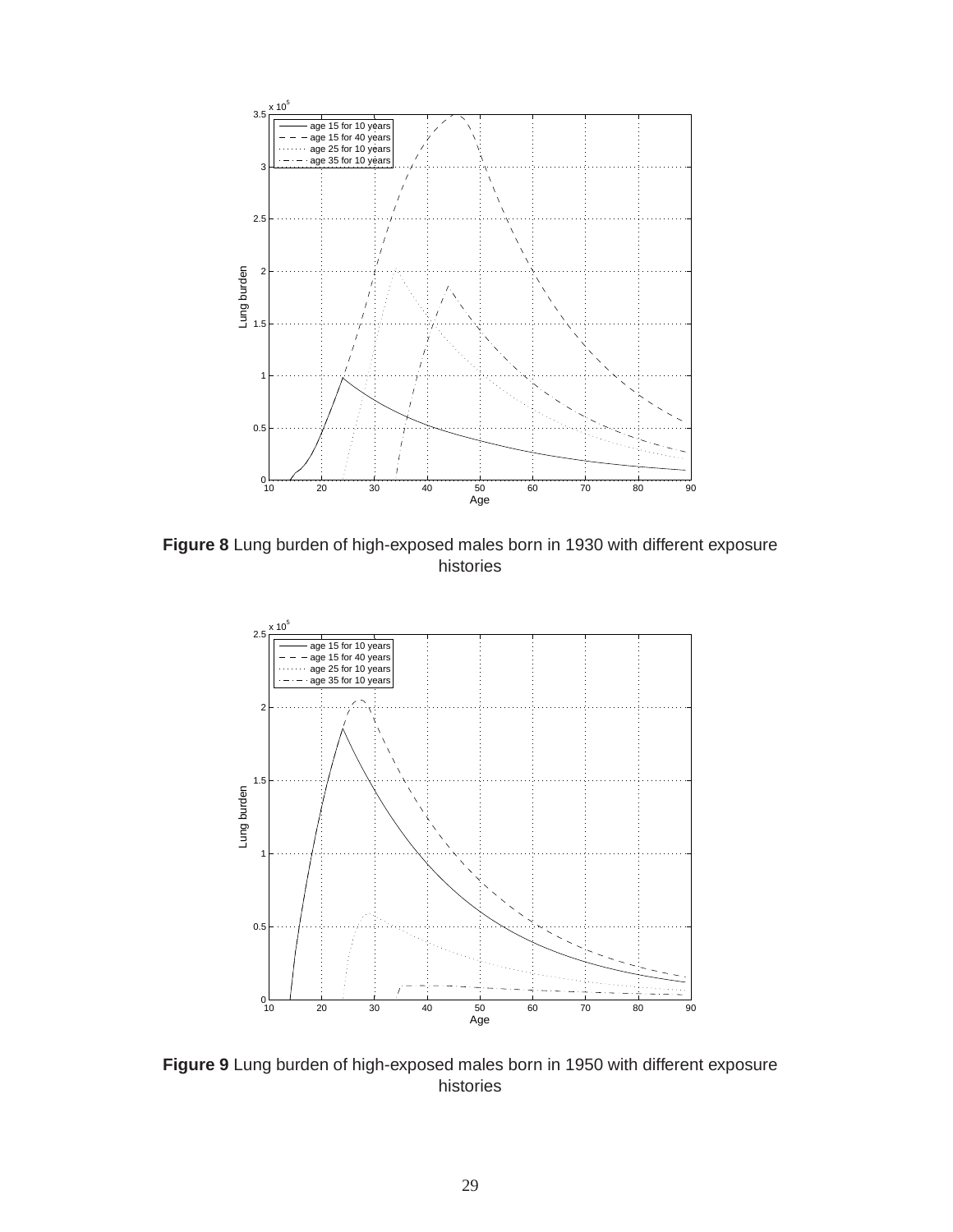

**Figure 10** Probability of tumour for a low exposed male (top) dose-response on initiation only (bottom) dose response on initiation and promotion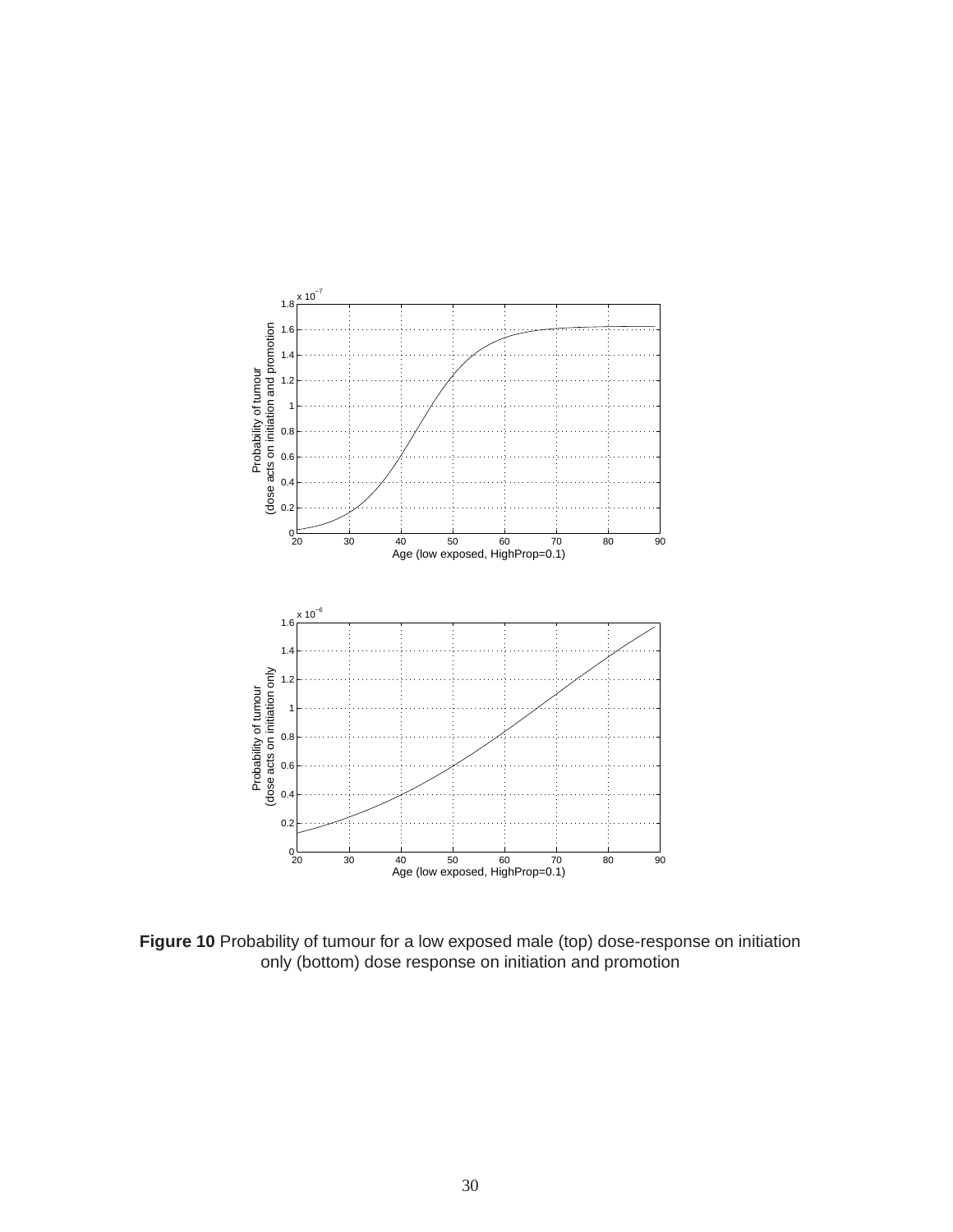

**Figure 11** Probability of tumour by year of birth for a male high exposed from age 15 for 10 years



**Figure 12** Probability of tumour by year of birth for a male high exposed from age 15 for 40 years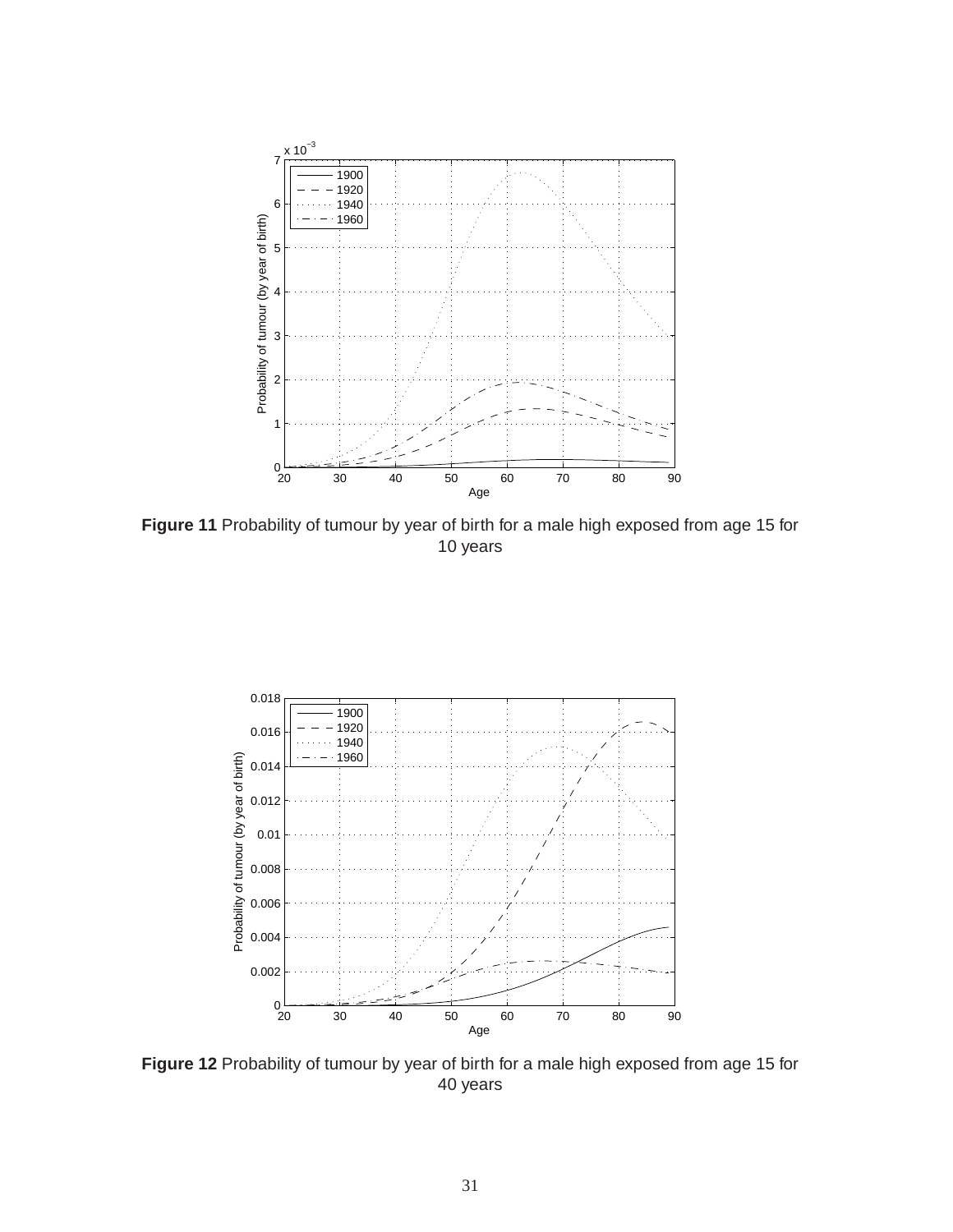

**Figure 13** Cumulative hazard by year of birth for a male high exposed from age 15 for 10 years



**Figure 14** Cumulative hazard by year of birth for a male high exposed from age 15 for 40 years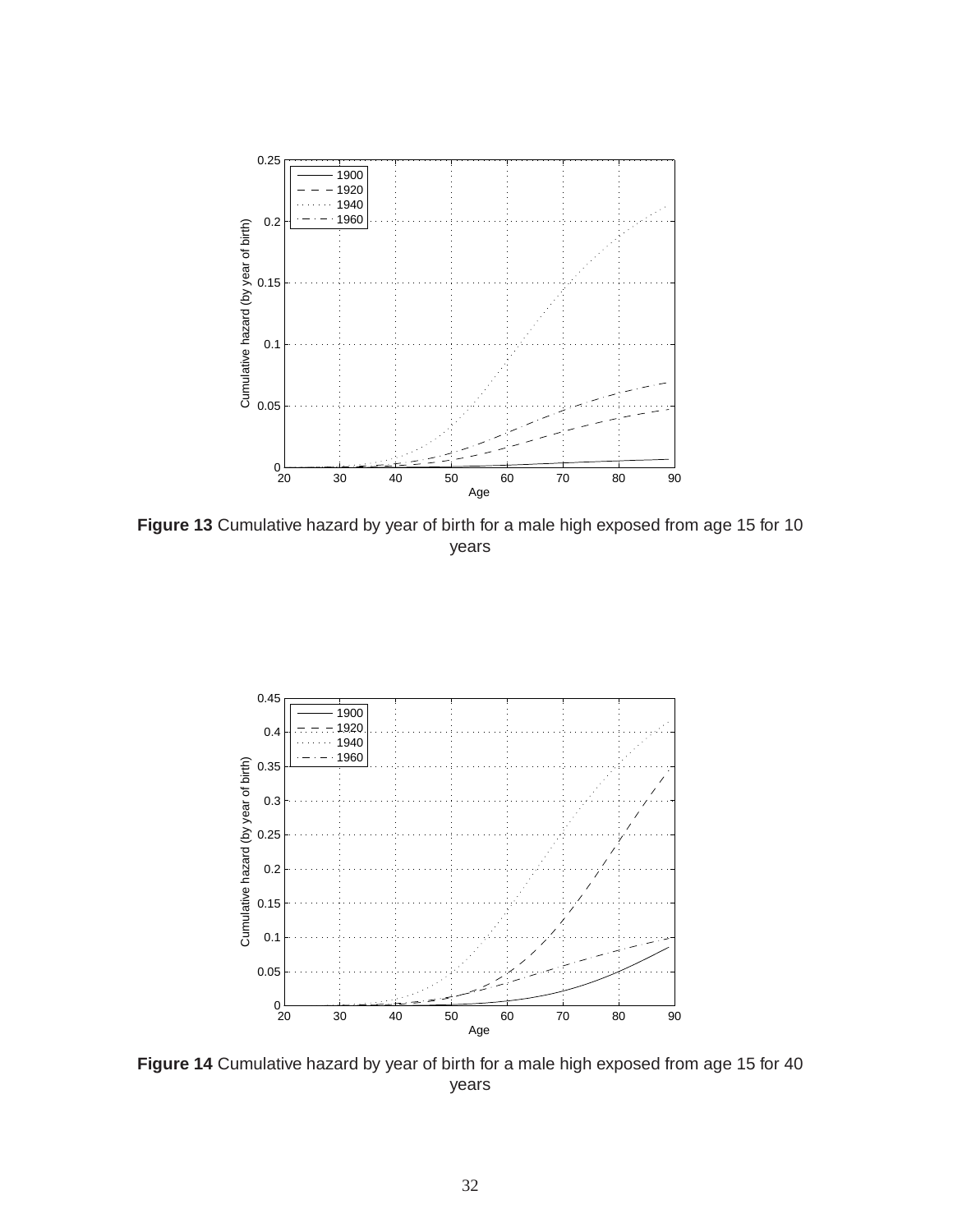

**Figure 15** Cumulative hazard at age 89 for males born between 1900 and 1980 with various exposure histories



**Figure 16** Cumulative hazard at age 89 for males born between 1900 and 1980 with various exposure histories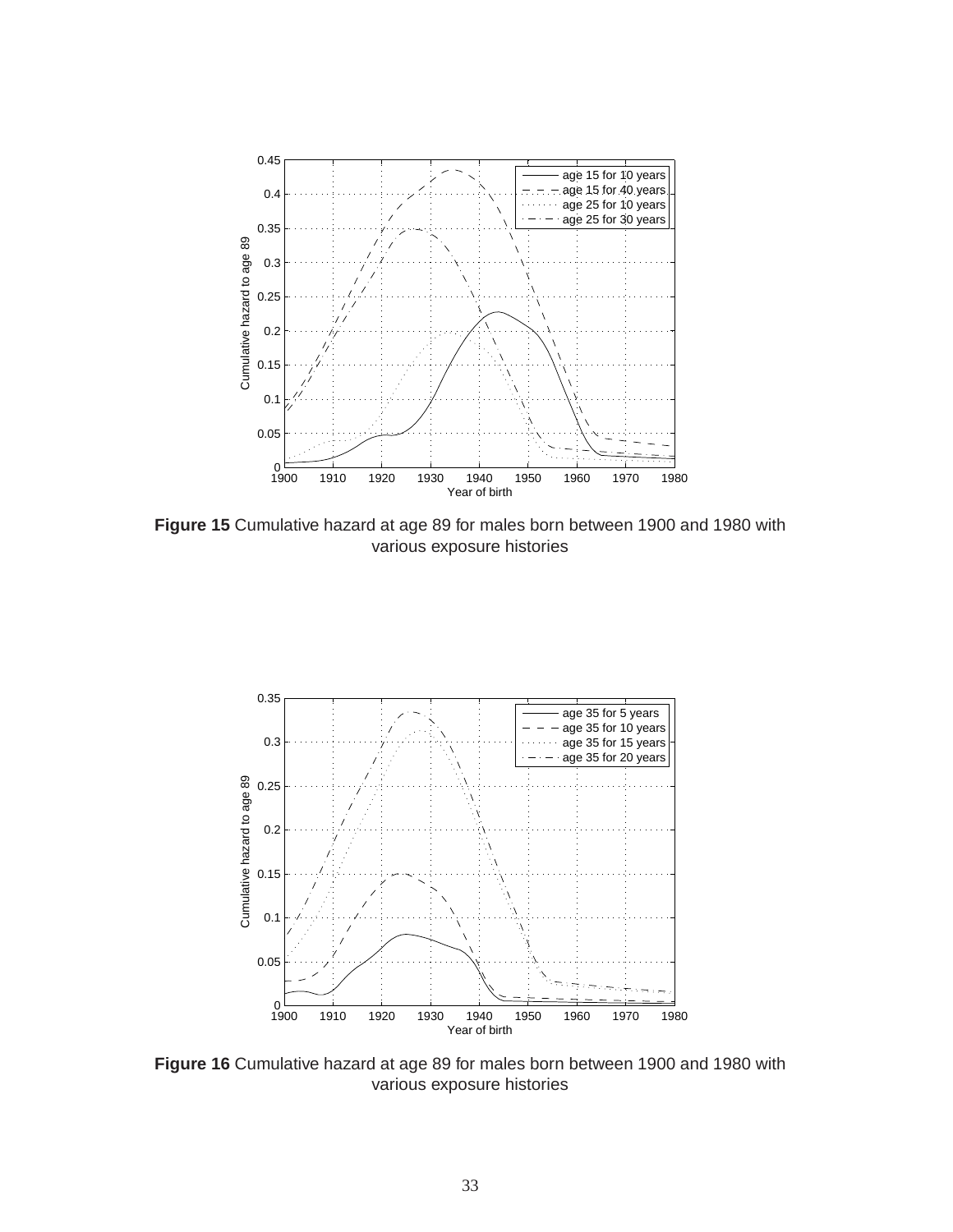# **5 MALE PROJECTIONS**

## <span id="page-40-0"></span>**Comparison of projections**

Sections 3 and 4 have presented two quite different models for mesothelioma mortality in males; the revised risk model and the TSCE model. The former assumed a risk function that increases with time since exposure to asbestos; the latter was motivated by biological carcinogenesis and assumed that a cell undergoes two mutations prior to development of a tumour. Both models allowed for time-varying exposures, and the analysis was carried out on the population of Great Britain as a whole. It was found that both the revised risk model and the TSCE model fit the data well, with a deviance of 352 obtained under the optimal revised risk model and 341 under the optimal TSCE model.

As well as providing a good fit to historical mortality data, the models should be able to provide us with predictions of future mortality rates. It is obviously difficult to establish how reliable the predictions are under either model until future mortality data is available. In addition, several assumptions have been made on historical exposure patterns; for example, assumptions have been made on exposure levels post-1980, and the proportion of high-exposed males has been fixed at 0.1 under model T2. We have therefore tested the the impact of changing these parameters on the future projections.

Figures 17A to 17D and 18A to 18D show plots of the fitted and observed deaths for males aged 20 to 89 by year of birth, age and year of death for models R1 and T2 respectively; these figures show similar fits under the two models. Figure 19 shows the median fitted deaths up to 2050 (with 90% prediction intervals) for R1; the number of deaths reaches a peak of 1858 in 2012. Figure 20 shows a comparison of the median projections under R1, R2 and R3; the projections under R1 and R2 are similar, with a median projection of just under 200 deaths in 2050, however R3 results in a slightly lower peak and much lower long-term projections.

Figure 21 shows the median fitted deaths (with 90% prediction intervals) for T2; the number of deaths reaches a peak of 1775 in the year 2010. Figure 22 shows a comparison of the median projections under T2 (dose-response on initiation and promotion) and T4 (dose-response on initiation only), where it can be seen that both models result in a similar peak number and year of deaths.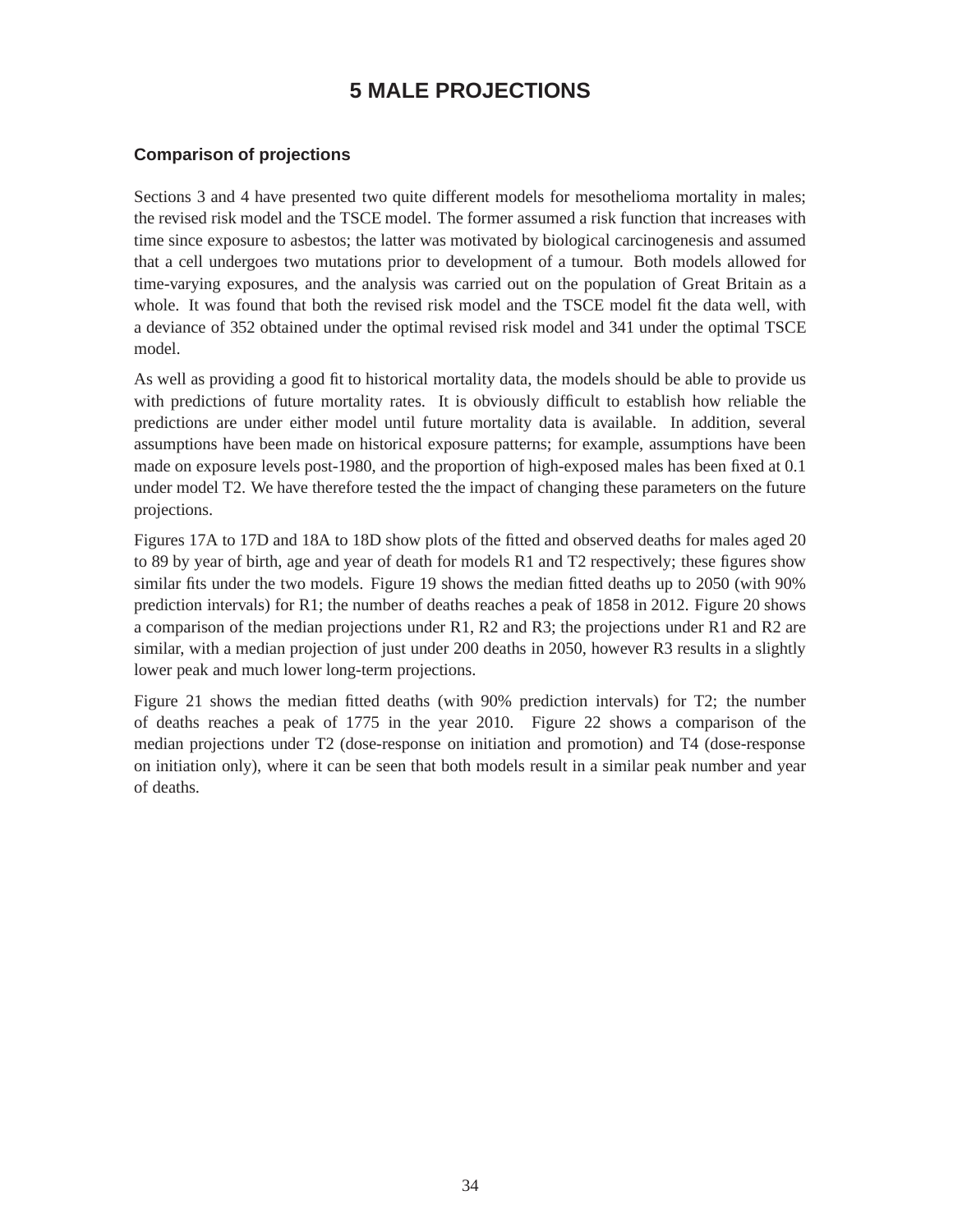

**Figure 17** Revised risk model,  $\alpha = 0.05$  (A) Observed and fitted deaths by year of birth. (B) Observed and fitted deaths by age. (C) Fitted deaths and asbestos imports. (D) Observed and fitted deaths for 1955-1985 birth cohorts.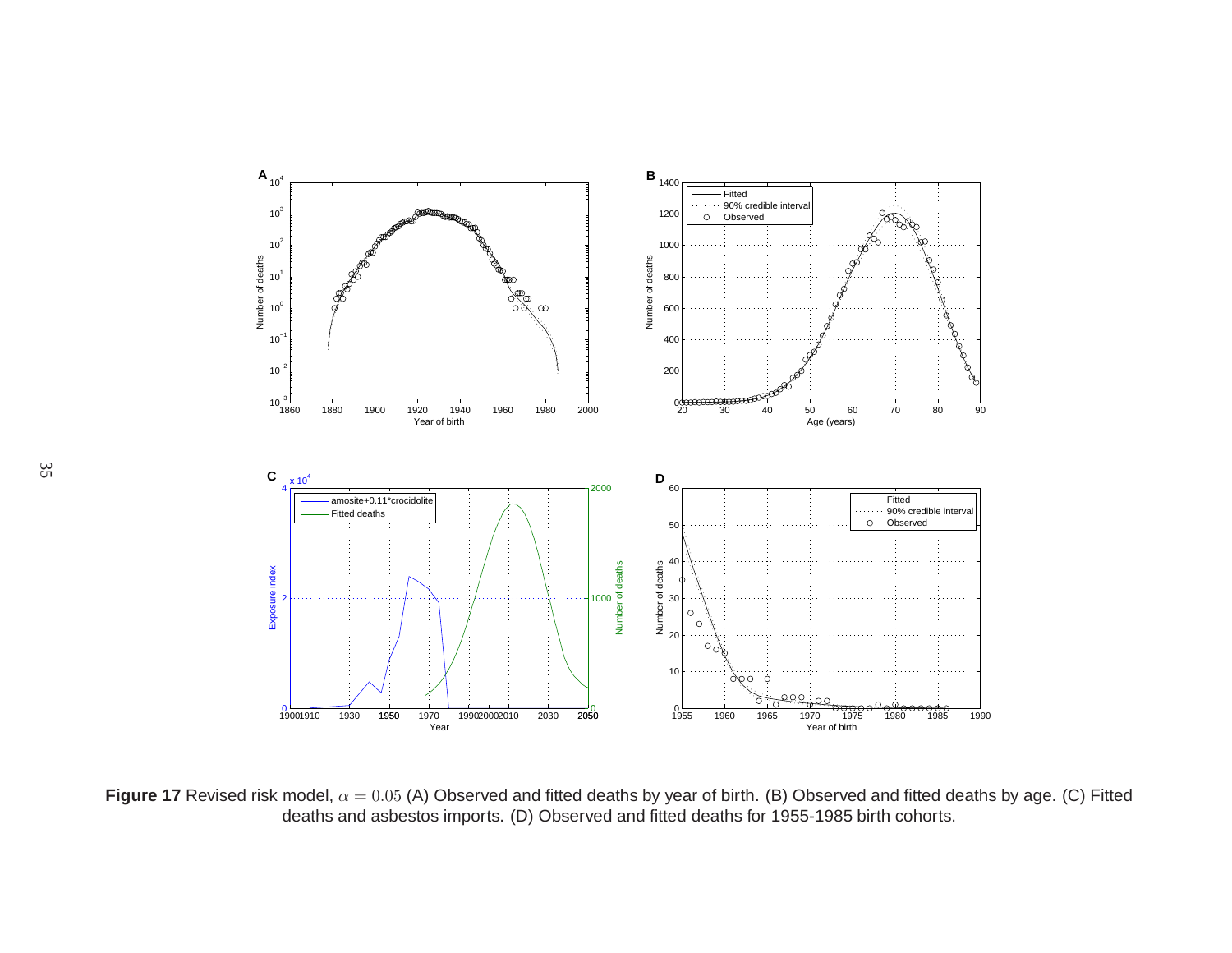

**Figure 18** Dose-response on initiation and promotion with  $\alpha = 0.1$ : (A) Observed and fitted deaths by year of birth. (B) Observed and fitted deaths by age. (C) Fitted deaths and asbestos imports. (D) Observed and fitted deaths for 1955-1985 birth cohorts.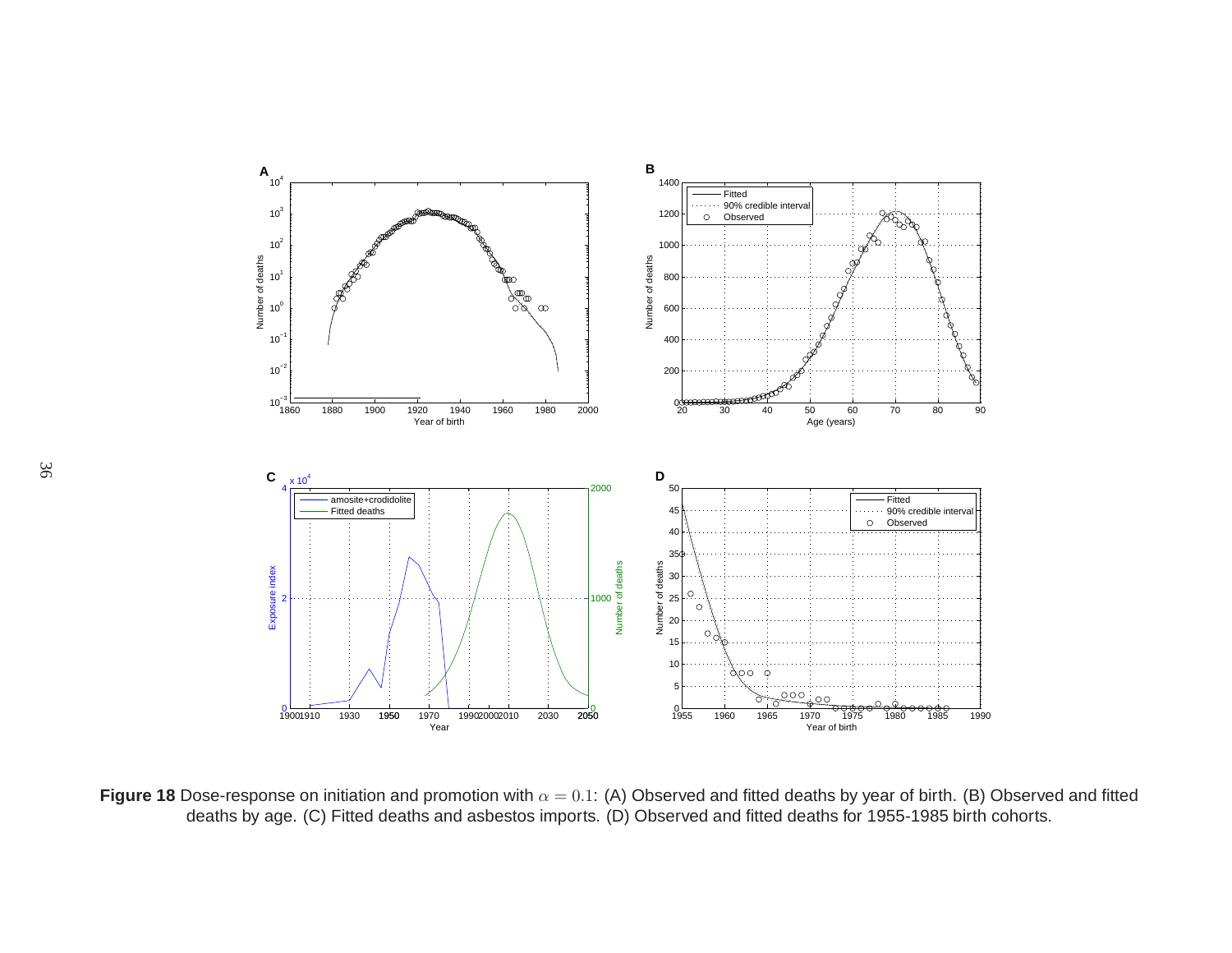<span id="page-43-0"></span>![](_page_43_Figure_0.jpeg)

![](_page_43_Figure_1.jpeg)

![](_page_43_Figure_2.jpeg)

**Figure 20** Fitted deaths for R1, R2, R3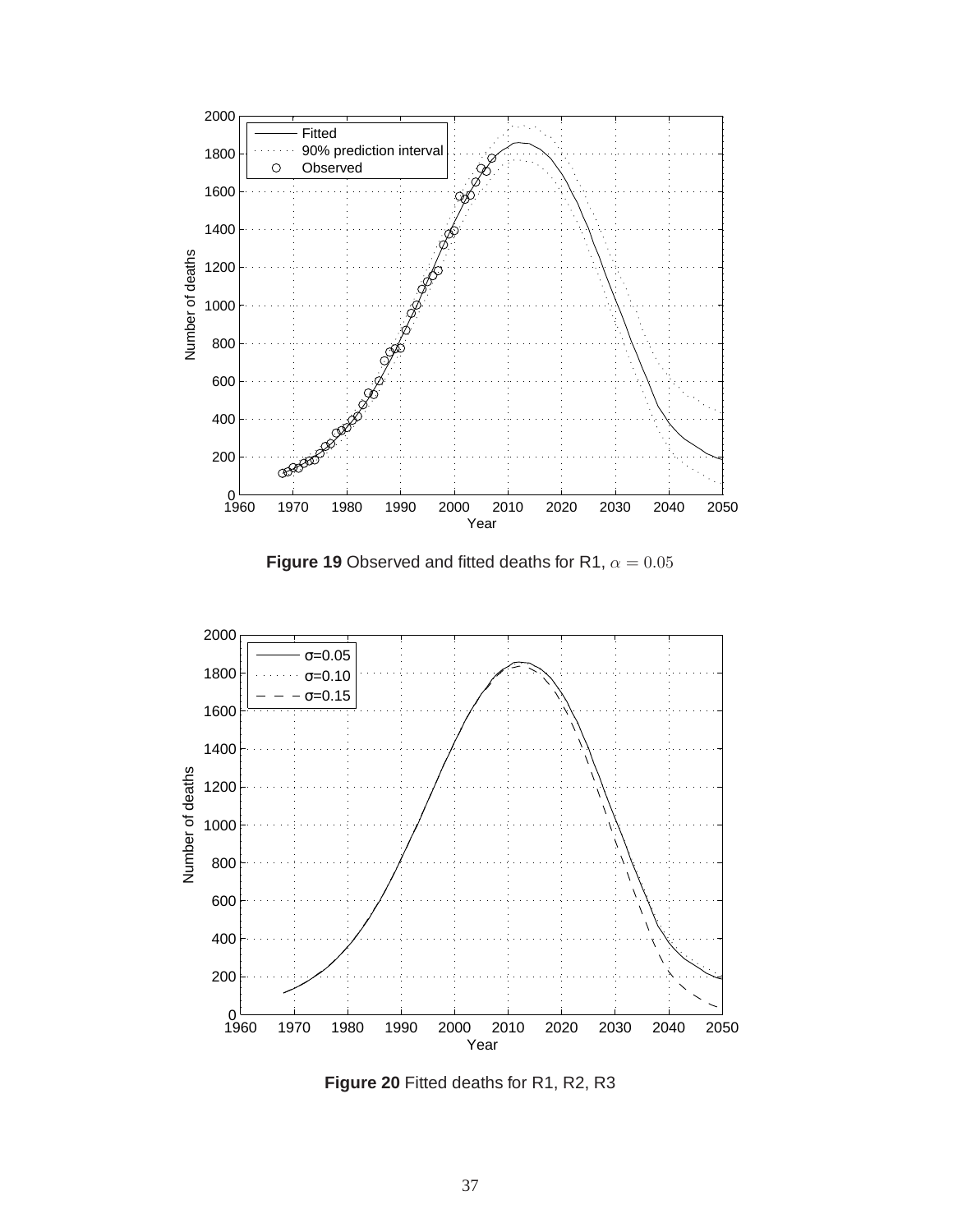![](_page_44_Figure_0.jpeg)

**Figure 21** Observed and fitted deaths for T2 (dose-response on initiation and promotion)

![](_page_44_Figure_2.jpeg)

**Figure 22** Comparison of the fitted deaths for T2 and T4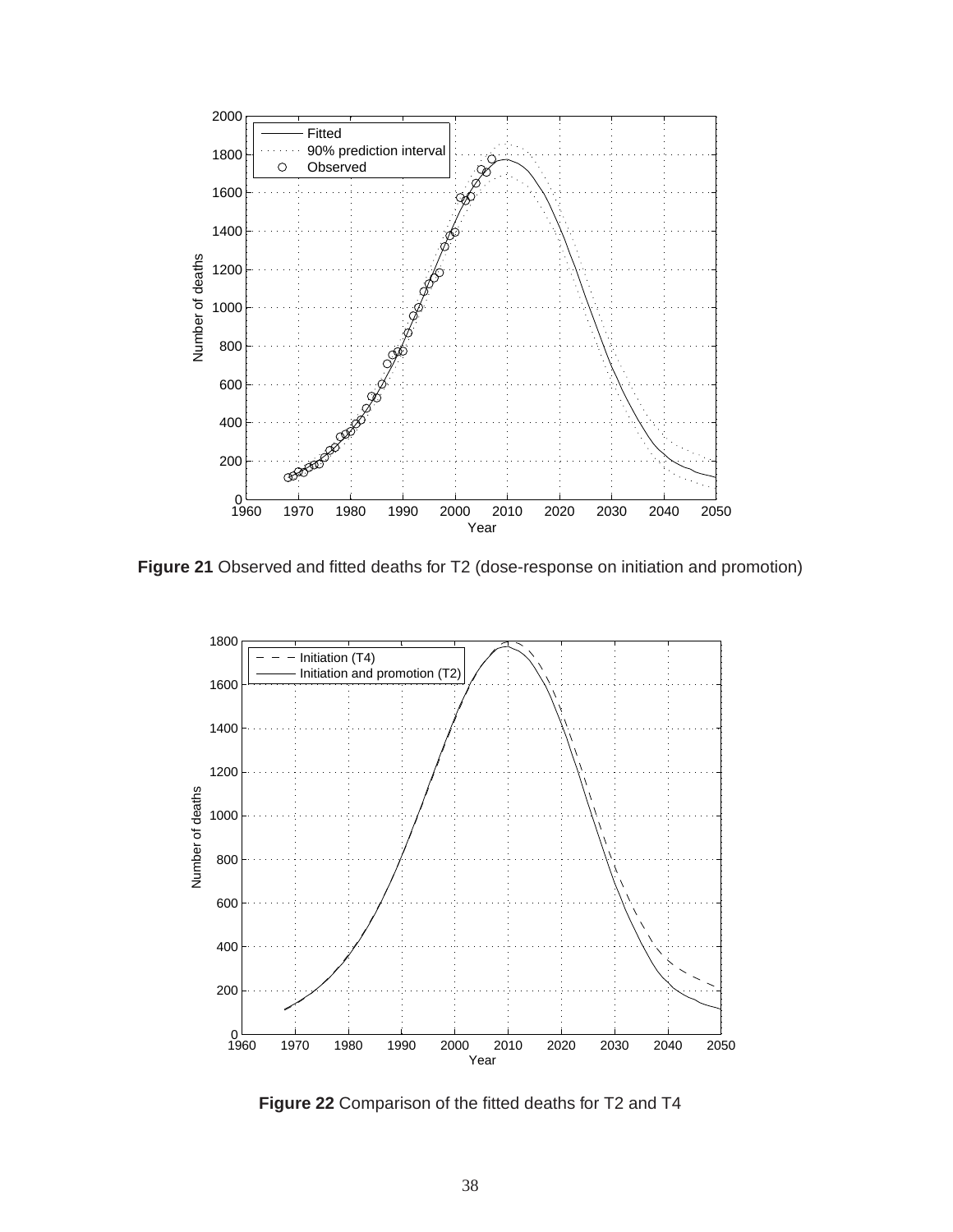#### **Background rates**

The estimates of the background rates differ between R1 and T2; around 20 and 9 background cases in 2007 were estimated by the R1 and T2 models respectively. These figures are lower than the 23 cases estimated by Tan and Warren (2009) and the 30 cases estimated in Section 2 for females.

#### **Impact of lag assumptions on projections under the TSCE model**

The lag has been assumed to be 10 years in Tan and Warren (2009) and in the models investigated in this report. In the Tan and Warren (2009) and R1 models, the lag is the time period between exposure and its contribution to the risk of mesothelioma; in the TSCE model, the lag is the time period between malignant transformation and death. These assumptions mean that no deaths occur in males aged under 10 years. The concept of lag is different in the TSCE framework and it is thus less obvious that a lag of 10 is appropriate. The assumption of a 10 year lag has been widely assumed for mesothelioma (e.g. Hodgson *et al.*, 2005; Peto *et al.*, 1995) however it is of interest to investigate the sensitivity of the projections on the lag assumption; we have thus tested the impact of the lag on projections. Figure A2 and Table A5 in the Appendix show a comparison of the projections under the assumption of a 10, 12 and 15 year lag for the TSCE model; projections for the latter two were obtained by refitting the TSCE model using *fminsearch* and using the optimised set of parameters as point estimates.

We can see that when we increase the lag, the optimised set of parameters produces an increase in the peak number of deaths with 1811 and 1830 deaths projected under a 12 and 15 year lag respectively, bringing the short-term projections closer to those predicted by Tan and Warren (2009) and R1; the peak year remains unchanged at 2010. The projections under the three lag assumptions begin to converge around 2035, after which those for the 15 year lag decline more rapidly to just 40 deaths in 2050. Long term projections are thus sensitive to the lag assumption under the TSCE modelling framework, however the peak numbers and peak years of death projected do not differ greatly.

#### **Impact of exposure assumptions on projections**

Tan and Warren (2009) estimated the population-level exposures in their model, whereas the exposures in our R1 and T2 models are based on a combination of the imports of the different fibre types. Figure 23 shows a comparison of the normalised exposure indices for the three models. The profiles between the years 1900 and 1980 follow a similar pattern with a global peak exposure period between around 1950 and 1970, however the Tan and Warren model had two local peaks before 1950, compared to just one under R1 and T2. In the Tan and Warren model the exposure in 2000 was fixed at 4% of the peak value, based on an assessment of the current distribution of exposures set out in a recent HSE Regulatory Impact Assessment (HSE, 2002). In the R1 and T2 models, estimated exposure was based on annual asbestos imports data; an annual stock removal rate of 2% was assumed and the resultant exposures in the high risk group at 2000 (using the posterior medians as point estimates of the exposure parameters) were  $0.4\%$  and  $3.4\%$  of the peak respectively. This difference is due to the presence of a crocidolite risk factor and a stock released parameter in the models - the crocidolite risk factor is estimated at 0.11 in R1 and fixed at 1 in T2; the stock released parameter is estimated at 0.0003 (post-1980) in R1 and 0.003 in T2, which has resulted in significant differences in exposures post-1980 between the two models. Long-term projections are highly dependent on the proportion of stock removed as well as the proportion of stock released; increasing the value of annual stock removed will lower long-term projection whereas increasing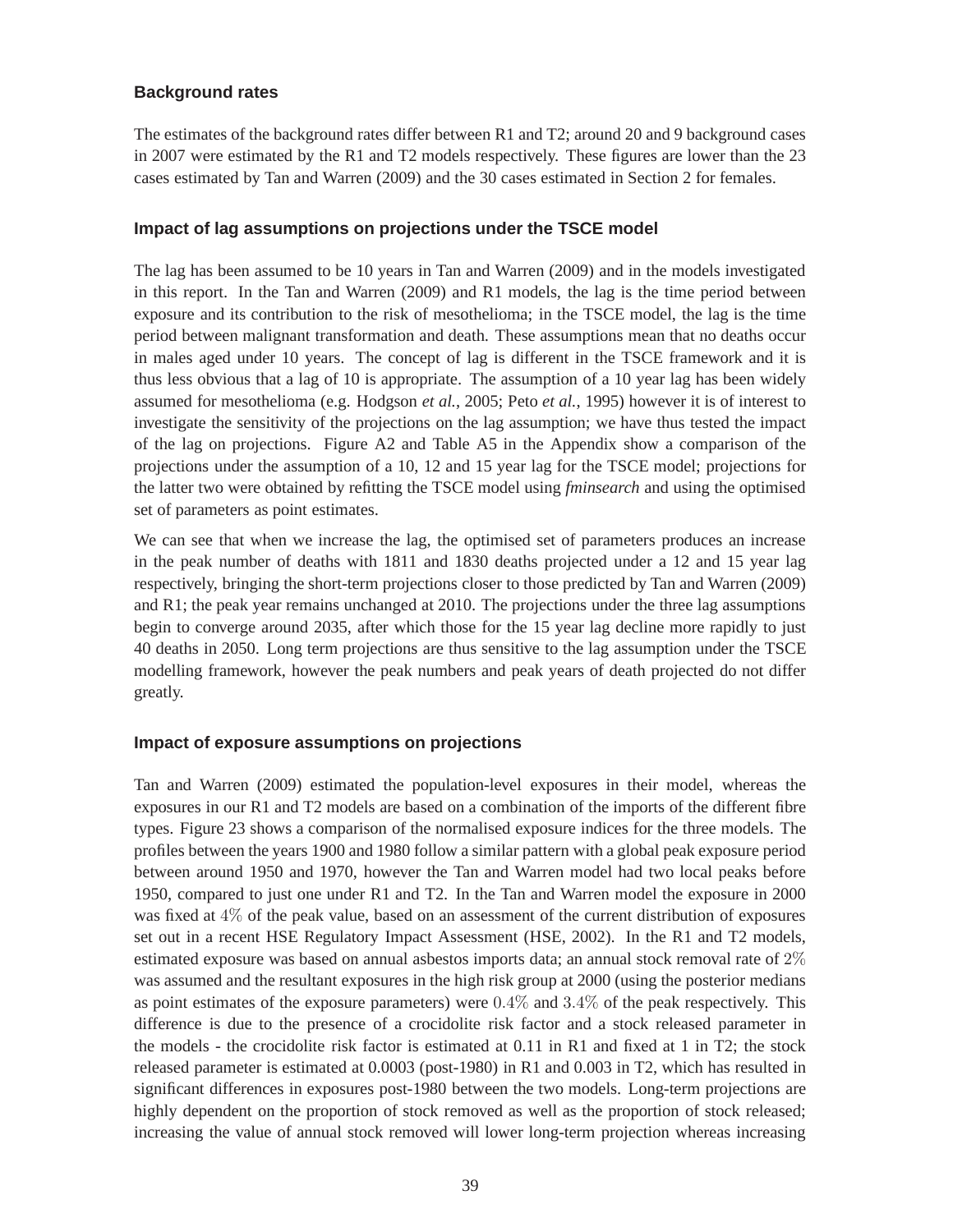the value of stock released will increase the projections. There is thus some uncertainty in both of these parameters which in turn give rise to uncertainty in the long-term forecasts. We have therefore tested the impact of changing these parameters on the future projections.

Figure 24 shows a comparison of the median projections under the Tan and Warren model, R1 and T2. It can be seen that under T2, the peak year occurs earliest (in year 2010) and at the lowest peak value (1775 deaths); under the Tan and Warren (2009) model, the peak level occurs latest (in year 2016) and at the highest peak value (1990 deaths). Table 7 shows projections of male mortality from 2007 to 2050 for the Tan and Warren (2009) model, R1 and T2.

Figure 25 shows the effects of assuming that no stock was released after 1980 under the Tan and Warren, R1 and T2 models, with the other model parameters fixed at their posterior median values. A large difference between the projections still exists even with the assumption of no stock released post-1980, with the largest numbers projected for the Tan and Warren model and smallest for T2; however they eventually converge to under 50 deaths in 2050.

#### **Impact of stock released assumptions on projections under the TSCE model**

The estimates of  $a_2$  under R1 and T2 presented in Sections 3 and 4 were quite small, with confidence intervals of (0.00004,0.0006) and (0.0005,0.006) respectively, suggesting that only a small proportion of the cumulative stock is removed each year under the model assumptions. However, it is likely that these confidence intervals will change with the model assumptions. The sensitivity of the projections to the post-1980 stock released parameter  $(a_2)$  under the revised risk model has been investigated; Figure 26 shows the projections under the median values of the parameters obtained under Model R1, with  $a_2$  set to 0.0003 (the posterior median obtained under Model R1), 0.002, 0.006 and 0.01. It can be seen that increasing  $a_2$  led to a higher number and delayed peak year of deaths. However, the largest impact was on the long-term forecasts, and these should therefore be regarded as very uncertain. It was found that increasing the parameter moved forward the peak year and increased the peak number of deaths. A similar investigation has been carried out for the TSCE model. Figure 27 and Table A5 in the Appendix show projections for different proportions of stock released post-1980.

It can be seen that the larger the proportion, the larger the peak number of deaths from 2007 onwards, and, in the case of  $a_2 = 0.02$ , a later peak year of deaths of 2013. Unlike the patterns seen in Figure A2 (where the curves are seen to converge around the year 2035), the curves in Figure 28 diverge, with over 700 deaths in 2050 predicted for  $a_2 = 0.02$ , compared to under 20 for  $a_2 = 0$ . Both short and long term projections are thus sensitive to the stock released post-1980 assumptions under the TSCE modelling framework.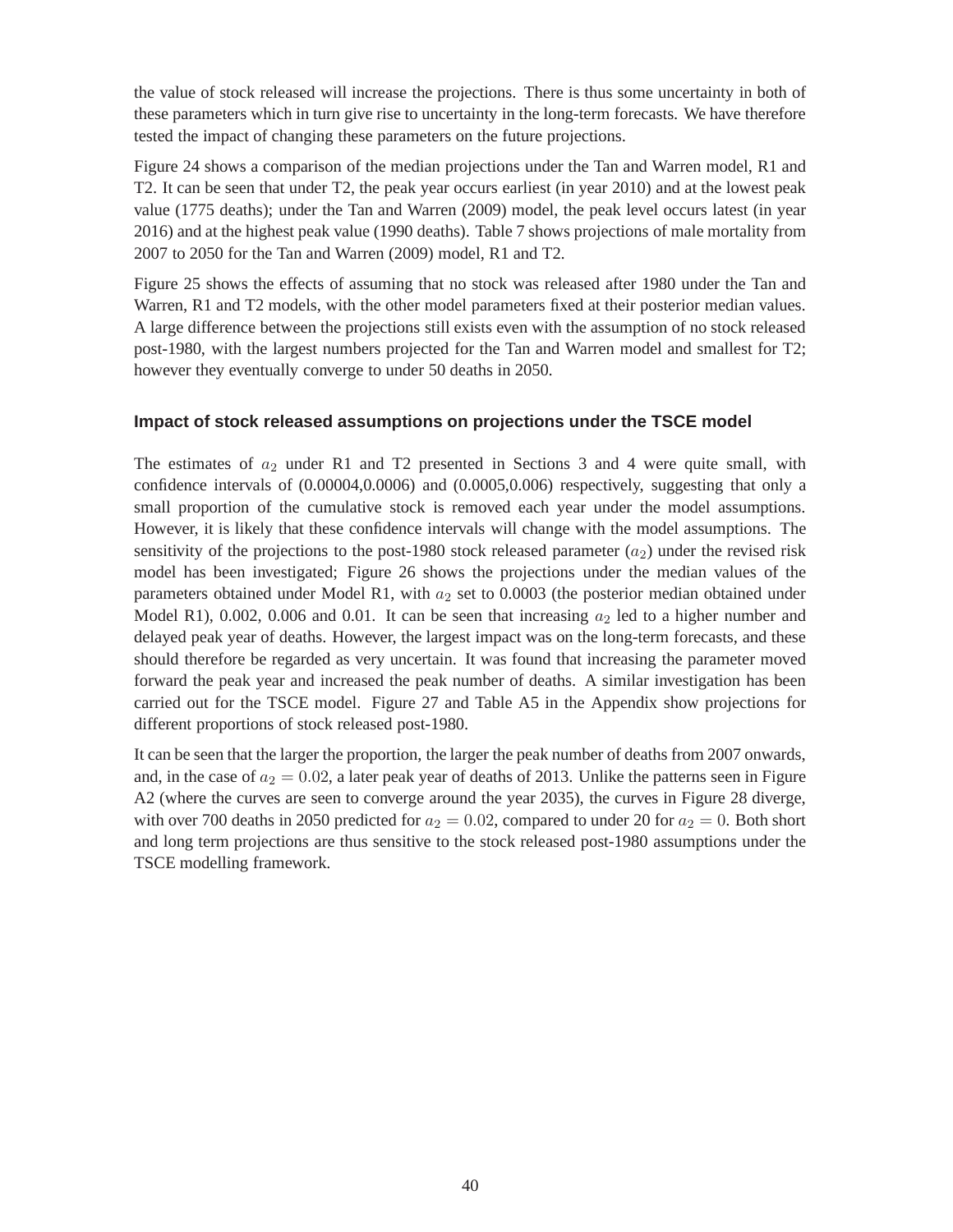![](_page_47_Figure_0.jpeg)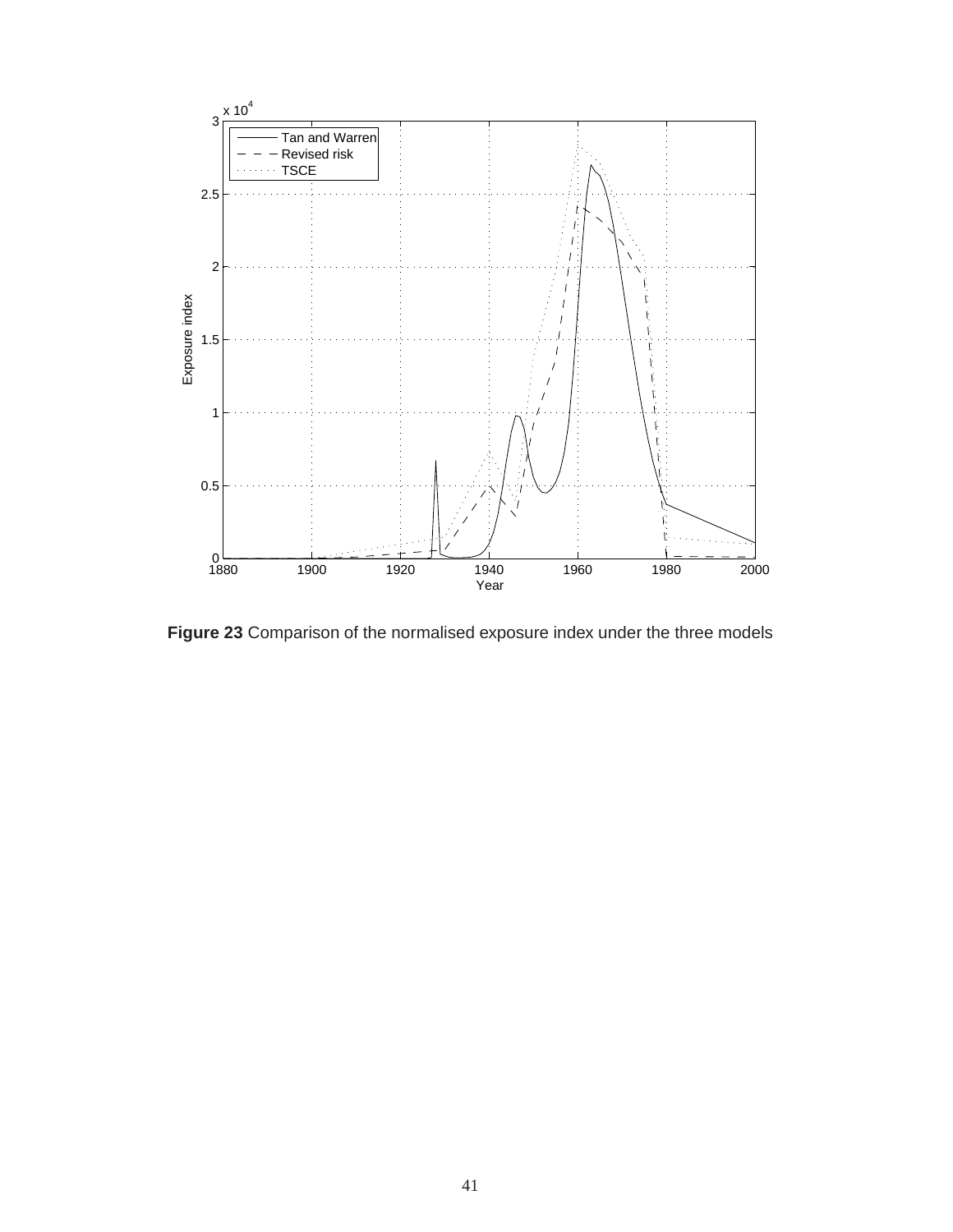|      | Projection [90% prediction interval] |                  |                  |  |
|------|--------------------------------------|------------------|------------------|--|
| Year | Tan and Warren (2009)                | R1               | T <sub>2</sub>   |  |
| 2007 | 1791 [1715,1864]                     | 1767 [1677,1839] | 1743 [1668,1812] |  |
| 2008 | 1835 [1755,1920]                     | 1797 [1708,1881] | 1766 [1678,1850] |  |
| 2009 | 1869 [1788,1953]                     | 1819 [1740,1895] | 1772 [1691,1854] |  |
| 2010 | 1902 [1817,1990]                     | 1835 [1747,1924] | 1775 [1696,1854] |  |
| 2011 | 1926 [1842,2015]                     | 1855 [1766,1948] | 1764 [1680,1847] |  |
| 2012 | 1947 [1859,2042]                     | 1858 [1768,1939] | 1754 [1666,1840] |  |
| 2013 | 1964 [1874,2062]                     | 1855 [1760,1948] | 1736 [1649,1830] |  |
| 2014 | 1979 [1881,2079]                     | 1853 [1759,1932] | 1712 [1631,1809] |  |
| 2015 | 1988 [1886,2099]                     | 1837 [1751,1943] | 1677 [1586,1777] |  |
| 2016 | 1990 [1885,2100]                     | 1824 [1733,1921] | 1636 [1546,1735] |  |
| 2017 | 1988 [1875,2100]                     | 1799 [1708,1897] | 1596 [1501,1691] |  |
| 2018 | 1978 [1870,2100]                     | 1774 [1681,1887] | 1543 [1450,1641] |  |
| 2019 | 1966 [1851,2083]                     | 1734 [1641,1849] | 1482 [1402,1579] |  |
| 2020 | 1945 [1821,2070]                     | 1695 [1592,1807] | 1421 [1339,1523] |  |
| 2021 | 1916 [1790,2045]                     | 1648 [1546,1764] | 1356 [1269,1457] |  |
| 2022 | 1881 [1753,2014]                     | 1589 [1488,1724] | 1280 [1193,1392] |  |
| 2023 | 1841 [1709,1984]                     | 1538 [1434,1651] | 1211 [1122,1323] |  |
| 2024 | 1799 [1668,1945]                     | 1468 [1372,1610] | 1132 [1046,1241] |  |
| 2025 | 1745 [1612,1893]                     | 1407 [1294,1529] | 1055 [963,1165]  |  |
| 2026 | 1692 [1549,1839]                     | 1324 [1220,1480] | 981 [892,1086]   |  |
| 2027 | 1625 [1485,1780]                     | 1257 [1150,1413] | 907 [821,1007]   |  |
| 2028 | 1557 [1416,1710]                     | 1177 [1070,1343] | 833 [749, 935]   |  |
| 2029 | 1486 [1338,1639]                     | 1104 [982,1269]  | 761 [677, 862]   |  |
| 2030 | 1412 [1268,1558]                     | 1032 [911,1209]  | 691 [617, 804]   |  |
| 2031 | 1343 [1202,1494]                     | 964 [852,1148]   | 634 [561,739]    |  |
| 2032 | 1264 [1128,1422]                     | 890 [765,1092]   | 571 [501,682]    |  |
| 2033 | 1185 [1051,1337]                     | 810 [691,1011]   | 518 [446,633]    |  |
| 2034 | 1106 [968,1253]                      | 744 [622, 965]   | 467 [399,572]    |  |
| 2035 | 1027 [897,1169]                      | 672 [558, 875]   | 417 [349,522]    |  |
| 2036 | 954 [820,1095]                       | 607 [482, 810]   | 372 [305,473]    |  |
| 2037 | 868 [741,1003]                       | 535 [409, 751]   | 328 [263,427]    |  |
| 2038 | 793 [670,936]                        | 466 [342, 696]   | 290 [223,393]    |  |
| 2039 | 732 [609,867]                        | 425 [295, 661]   | 260 [196,364]    |  |
| 2040 | 681 [563,817]                        | 380 [248, 623]   | 237 [169,333]    |  |
| 2041 | 635 [520,767]                        | 347 [209, 583]   | 212 [150,306]    |  |
| 2042 | 596 [482,723]                        | 318 [184, 565]   | 195 [132,291]    |  |
| 2043 | 559 [451,687]                        | 293 [160, 527]   | 180 [117,270]    |  |
| 2044 | 529 [427,646]                        | 275 [143, 516]   | 167 [107,266]    |  |
| 2045 | 499 [398,615]                        | 257 [125, 514]   | 159 [99,247]     |  |
| 2046 | 470 [378,586]                        | 239 [112, 484]   | 144 [89,237]     |  |
| 2047 | 447 [362,549]                        | 219 [ 94, 467]   | 135 [79,231]     |  |
| 2048 | 422 [343,522]                        | 207 [ 76, 454]   | 128 [69,214]     |  |
| 2049 | 400 [323,492]                        | 194 [64, 446]    | 122 [65,208]     |  |
| 2050 | 378 [307,464]                        | 187 [61, 426]    | 114 [57,195]     |  |

**Table 7** Projections of male mesothelioma deaths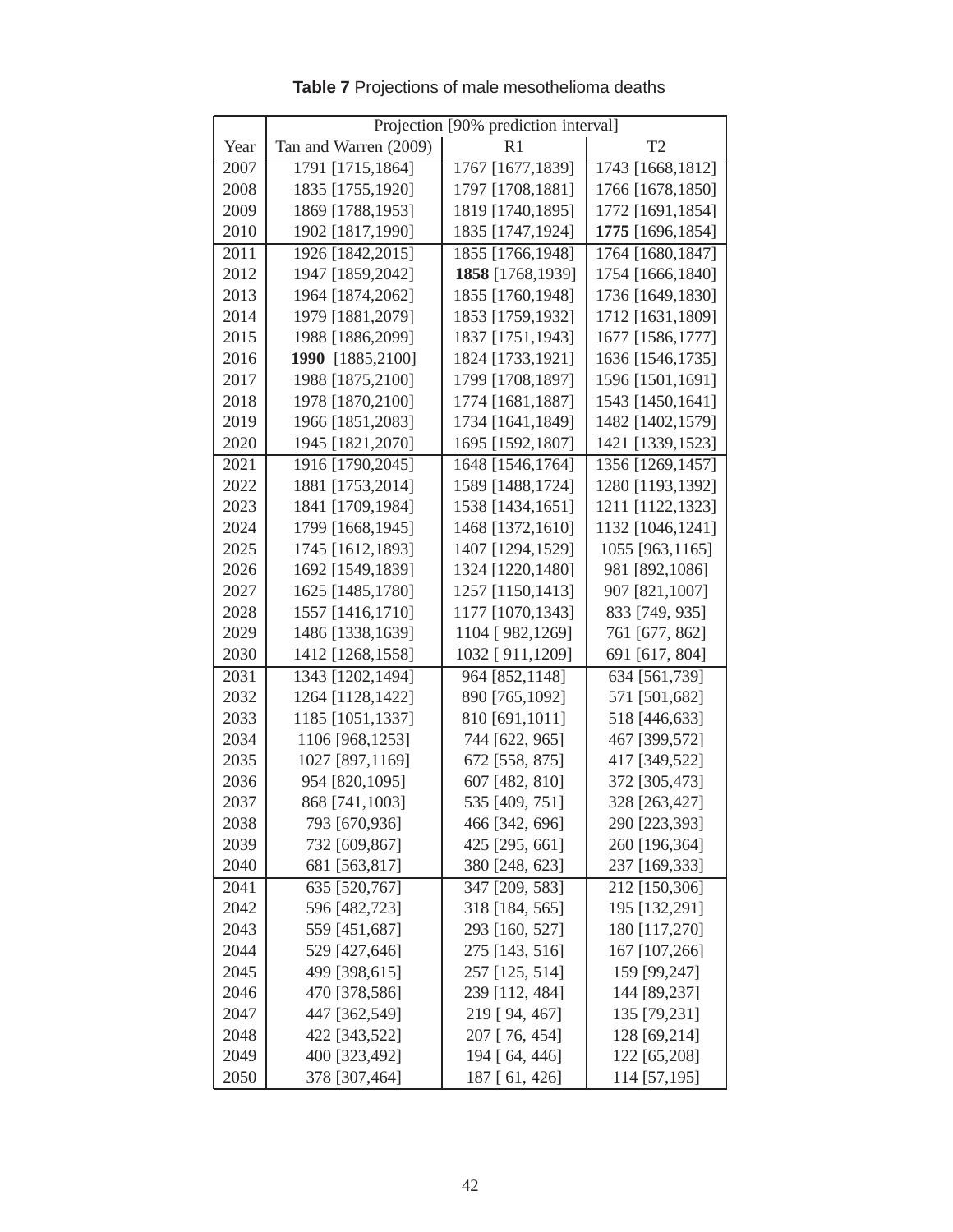![](_page_49_Figure_0.jpeg)

![](_page_49_Figure_1.jpeg)

![](_page_49_Figure_2.jpeg)

**Figure 25** Male projections under the assumption of no stock released post-1980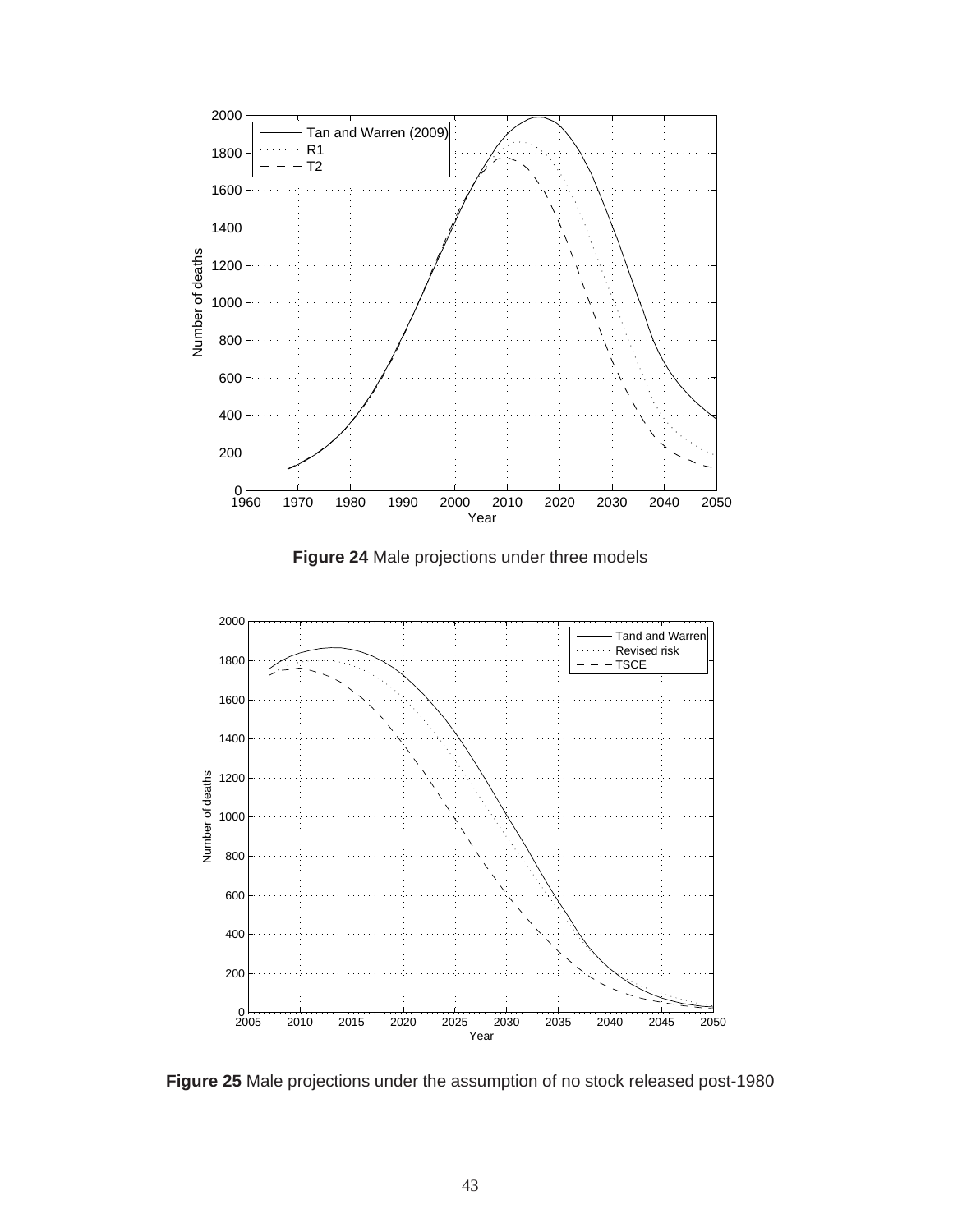![](_page_50_Figure_0.jpeg)

**Figure 26** Male projections for different values of  $a_2$  under the revised risk model

![](_page_50_Figure_2.jpeg)

**Figure 27** Male projections for different values of stock released post-1980 under TSCE model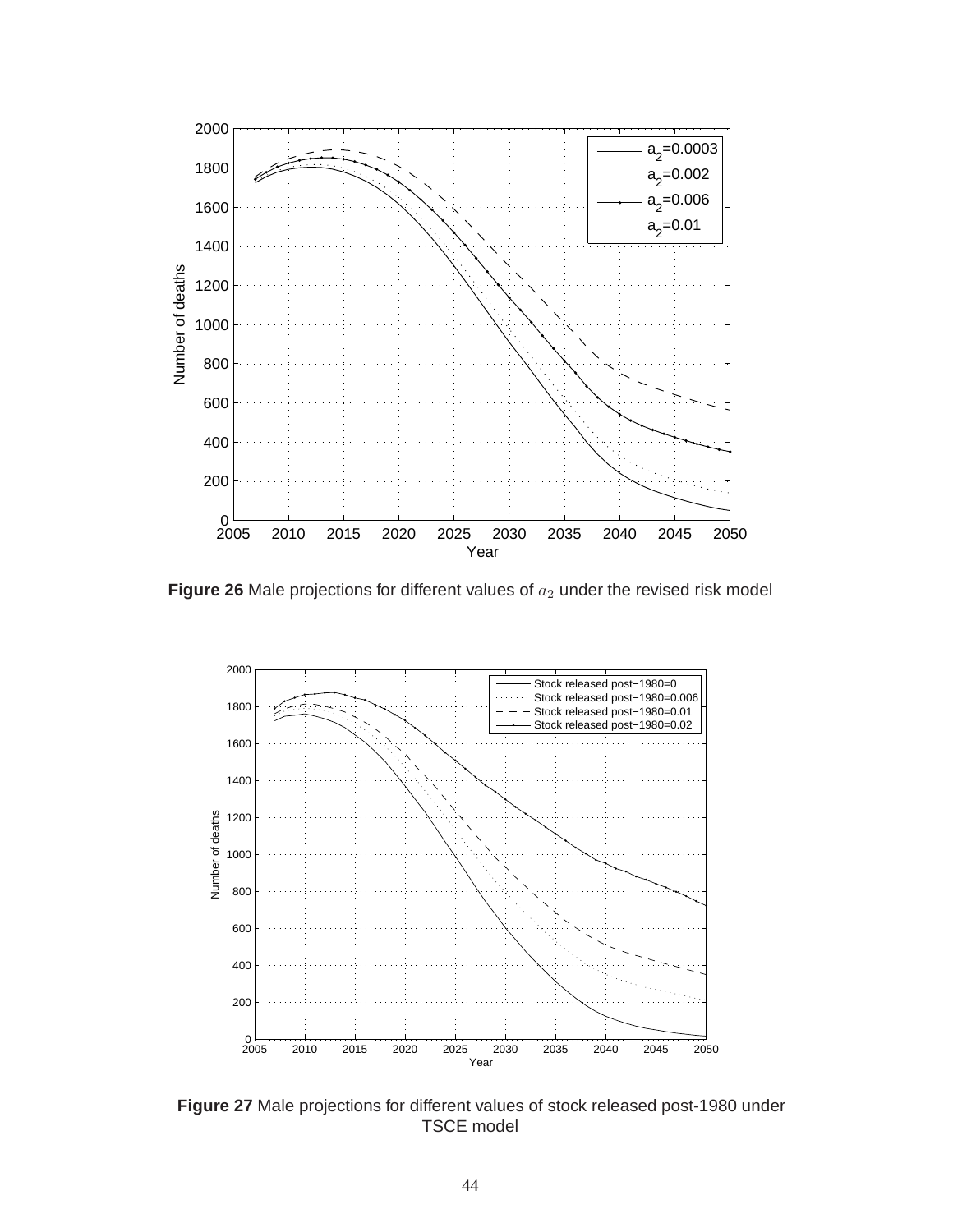# **6 DISCUSSION**

<span id="page-51-0"></span>Although the best-fitting TSCE model resulted in a lower deviance than the optimal revised risk model, it is difficult to establish the better of the two modelling frameworks as each has its merits. The form of the risk function in the revised risk model, where the risk increases with a power of time since exposure, may arise if a cancer cell was the result of a series of cellular changes, each change occurring with a low probability (Armitage  $&$  Doll, 1957); a lag period was incorporated by Pike (1966) to allow for the time for the tumour to develop. This form of the risk function has been used by several authors for modelling mesothelioma mortality (Berry, 1999; Hodgson *et al.*, 2005) and has been found to fit mesothelioma data well.

The biologically-based TSCE model allows for the investigation of the effects of asbestos exposure on different stages of carcinogenesis. We found that the model with exposure affecting both promotion and initiation rates provided a better fit than one where exposure affected the initiation rate only. The TSCE model has been applied to other cancers; Meza *et al.* (2008) analysed lung cancer incidence using the TSCE model and found dose-dependencies in the promotion and malignant conversion rates in the development of lung cancer.

Moolgavkar *et al.* (2009) analysed pleural and peritoneal mesothelioma incidence in the Surveillance, Epidemiology, and End Results database (United States National Cancer Institute) over the period 1973 to 2005 using both the Armitage-Doll model and the TSCE model and although both described the data well, the latter provided a consistently better fit to the data.

Regardless of our choice of model, we are still presented with some challenges, one of which is the uncertainty surrounding more recent exposure levels. Although this uncertainty does not have a significant impact on the fit of historical data, it does significantly impact longer-term projections. In particular, the impact of the stock released parameter on the TSCE model projections is potentially large. We thus stress that a range spanning the lowest and highest confidence bands of all the optimal models should be considered the most representative of the true uncertainty in the projections.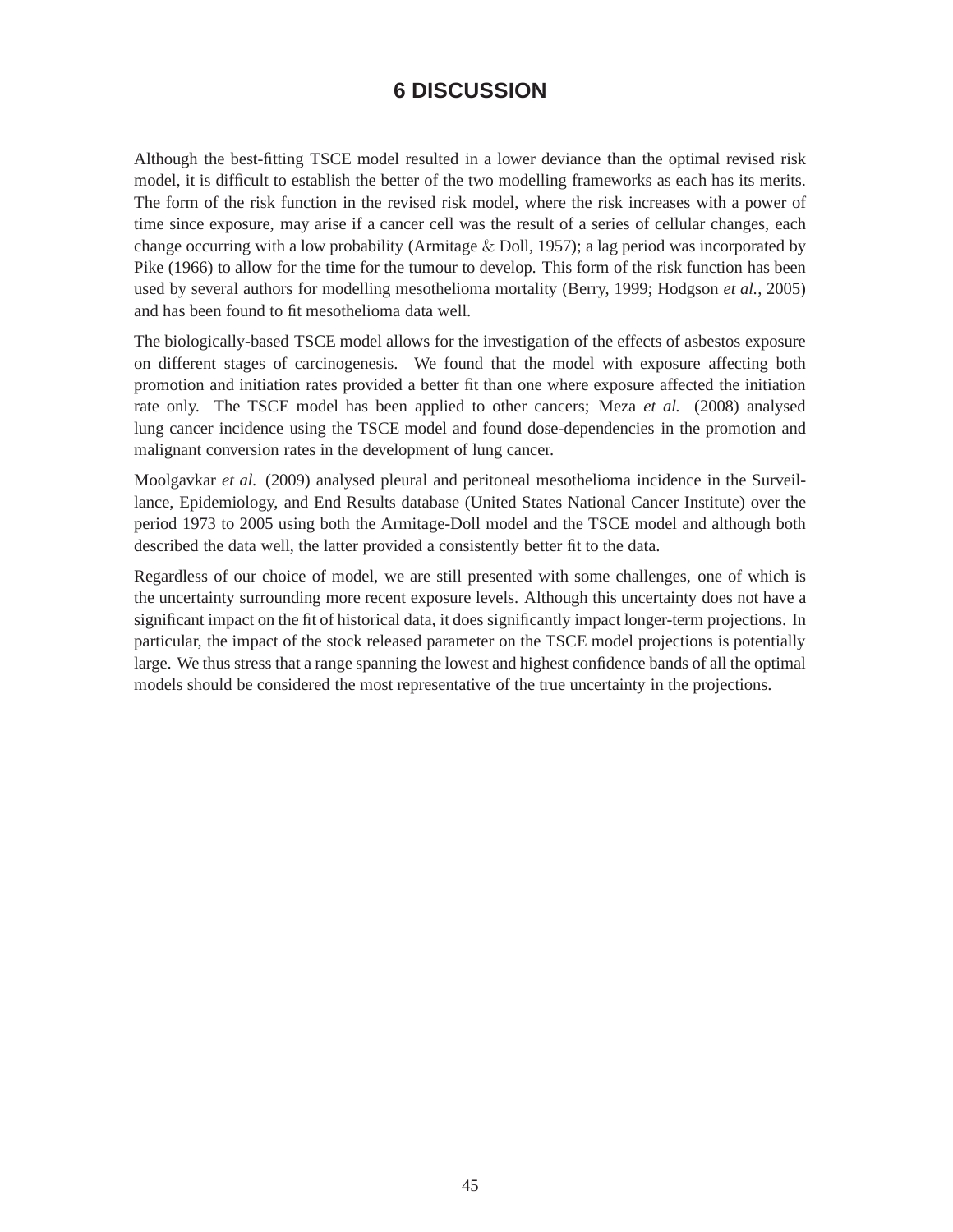# **7 CONCLUSIONS**

#### <span id="page-52-0"></span>**Females**

- There was a sharp increase in the implied exposure amongst females around the year 1948 with a rapid decline following; the implied exposure subsequently increased to a global peak around 1965, however there was greater uncertainty in the exposure levels after 1980.
- The background rate was estimated at 1.31 cases per million, corresponding to around 30 cases in 2007 amongst females.
- Although there was considerable uncertainty regarding current and recent exposure levels, a consistent finding was that the peak year of mortality is predicted to occur over a decade later in females than in males, with a lower number of peak deaths for females than males.

#### **Males: Revised risk model**

- The proportion of high exposed males who were exposed from ages 15, 25 and 35 were estimated at 15%, 49% and 36% respectively.
- The background rate was estimated at 0.94 cases per million, corresponding to around 19 cases in 2007 amongst males.
- The lowest deviance corresponded to a proportion of high exposed males of 0.05.
- Mesothelioma mortality amongst males is predicted to peak at around 1860 deaths in 2012, however the projections are sensitive to exposure assumptions.
- The number of cases is predicted to decline to under 200 cases in 2050.

#### **Males: Two-stage clonal expansion model**

- The best-fitting TSCE model was found to be one where both the initiation and promotion rates were dose-dependent.
- The proportion of high exposed males who were exposed from ages 15, 25 and 35 were estimated at 20%, 45% and 35% respectively; these estimates are similar to those obtained under the best-fitting revised risk model.
- The number of background cases was estimated to be around 9 cases in 2007 amongst males; this estimate is lower than that obtained under the best-fitting revised risk model.
- The lowest deviance corresponded to a proportion of high exposed males of 0.10.
- Mesothelioma mortality amongst males is predicted to peak at around 1780 deaths in 2010, however the projections are sensitive to exposure assumptions.
- The number of cases is predicted to decline to under 200 cases in 2050.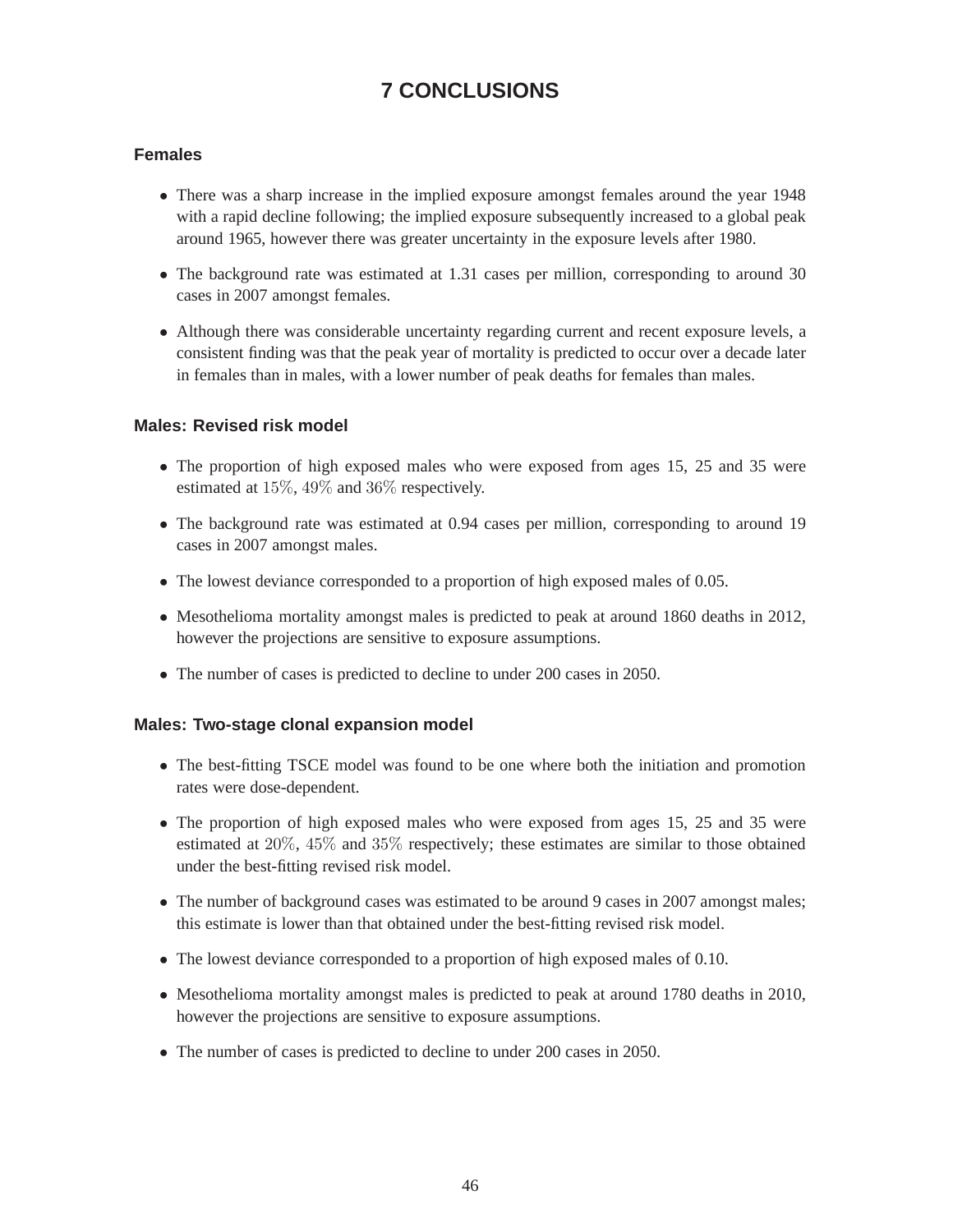# **APPENDIX**

# **A FEMALES**

# **Prior distributions**

The same prior distributions that were used in Tan and Warren (2009) for males for the parameters  $k$ ,  $W, D, Peakyear$  and  $Rate$  have been used in the analysis of female data in Section 2. In addition, the prior distribution for  $k_b$  was chosen to be  $U(0, 10)$  as it has been estimated at between 2 to 3 in exploratory analysis; the prior distribution for  $Prop$  was chosen to be  $U(0, 1)$  as it was assumed that the proportion of the peak exposure in the year 2000 was unlikely to exceed 1.

# **Proposal distributions**

Each proposal distribution was chosen such that it was easy to sample from  $q(\cdot|\theta_t)$ , each step  $\theta^*$  −  $\theta_{t-1}$  moves a reasonable distance in the parameter space, and the steps generated are not rejected too frequently. Apart from the proposal distributions for  $Peakyear$ , each distribution was chosen to be normal with a standard deviation such that the acceptance probability was approximately 0.2 to 0.5. The proposal distributions do not have an impact on the posterior parameter estimates, only on the convergence, mixing and autocorrelation of the chains generated by the Metropolis-Hastings algorithm. The prior and proposal distributions for the model parameters are shown in Table A1.

| Parameter                       | Prior          | Proposal                                   |
|---------------------------------|----------------|--------------------------------------------|
| k <sub>i</sub>                  | U(0, 10)       | $N(k_{t-1}, 0.3^2)$                        |
| $k_b$                           | U(0, 10)       | $N(k_{t-1}, 0.3^2)$                        |
| $W_1$                           | U(0, 10)       | $N(w_{1,t-1}, 0.004^2)$                    |
| $W_2$                           | U(0, 10)       | $N(w_{2,t-1}, 0.005^2)$                    |
| $W_3$                           | U(0, 10)       | $N(w_{3,t-1},0.04^2)$                      |
| $W_4$                           | U(0, 10)       | $N(w_{4,t-1}, 0.12^2)$                     |
| $W_5$                           | U(0, 10)       | $N(w_{5,t-1}, 0.12^2)$                     |
| $W_6$                           | U(0, 10)       | $N(w_{6,t-1},0.1^2)$                       |
| $W_7$                           | U(0, 10)       | $N(w_{7,t-1},0.5^2)$                       |
| $\mathcal{W}_8$                 | U(0, 10)       | $N(w_{8,t-1},0.8^2)$                       |
| $D_1, D_2, D_3$                 | $U(-100, 200)$ | $N(d_{1,t-1}, 2^2)$                        |
| $D_4$                           | $U(-100, 200)$ | $N(d_{2,t-1}, 10^2)$                       |
| $D_5$                           | $U(-100, 200)$ | $N(d_{3,t-1},6^2)$                         |
| $D_6$                           | $U(-100, 200)$ | $N(d_{4,t-1}, 1.1^2)$                      |
| $D_7$                           | $U(-100, 200)$ | $N(d_{5,t-1}, 1.5^2)$                      |
| $D_8$                           | $U(-100, 200)$ | $N(d_{6,t-1}, 3.5^2)$                      |
| $D_9$                           | $U(-100, 200)$ | $N(d_{7,t-1},8^2)$                         |
| $\label{eq:peakycar} Peak year$ | U(1950, 2000)  | $P(Peakyear_t = Peakyear_{t-1} + 1) = 0.5$ |
|                                 |                | $P(Peakyear_t = Peakyear_{t-1} - 1) = 0.5$ |
| Rate                            | U(0,3)         | $N(Rate_{t-1}, 0.4^2)$                     |
| Prop                            | U(0, 1)        | $N(Prop_{t-1}, 0.2^2)$                     |

**Table A1** Metropolis-Hastings Algorithm: Prior and proposal distributions for female model parameters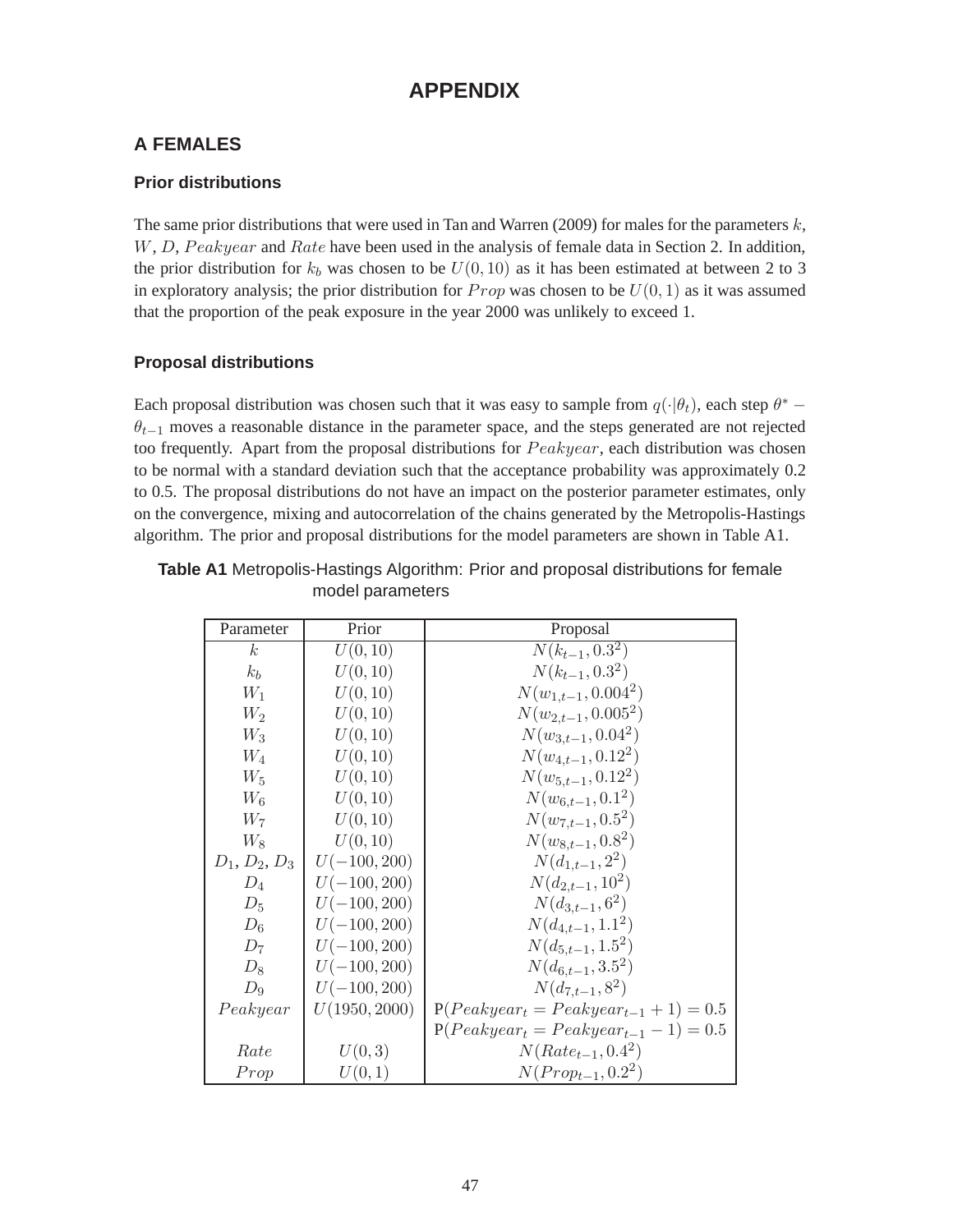![](_page_54_Figure_0.jpeg)

**Figure A1** Deviance residuals by age group and birth cohort for F1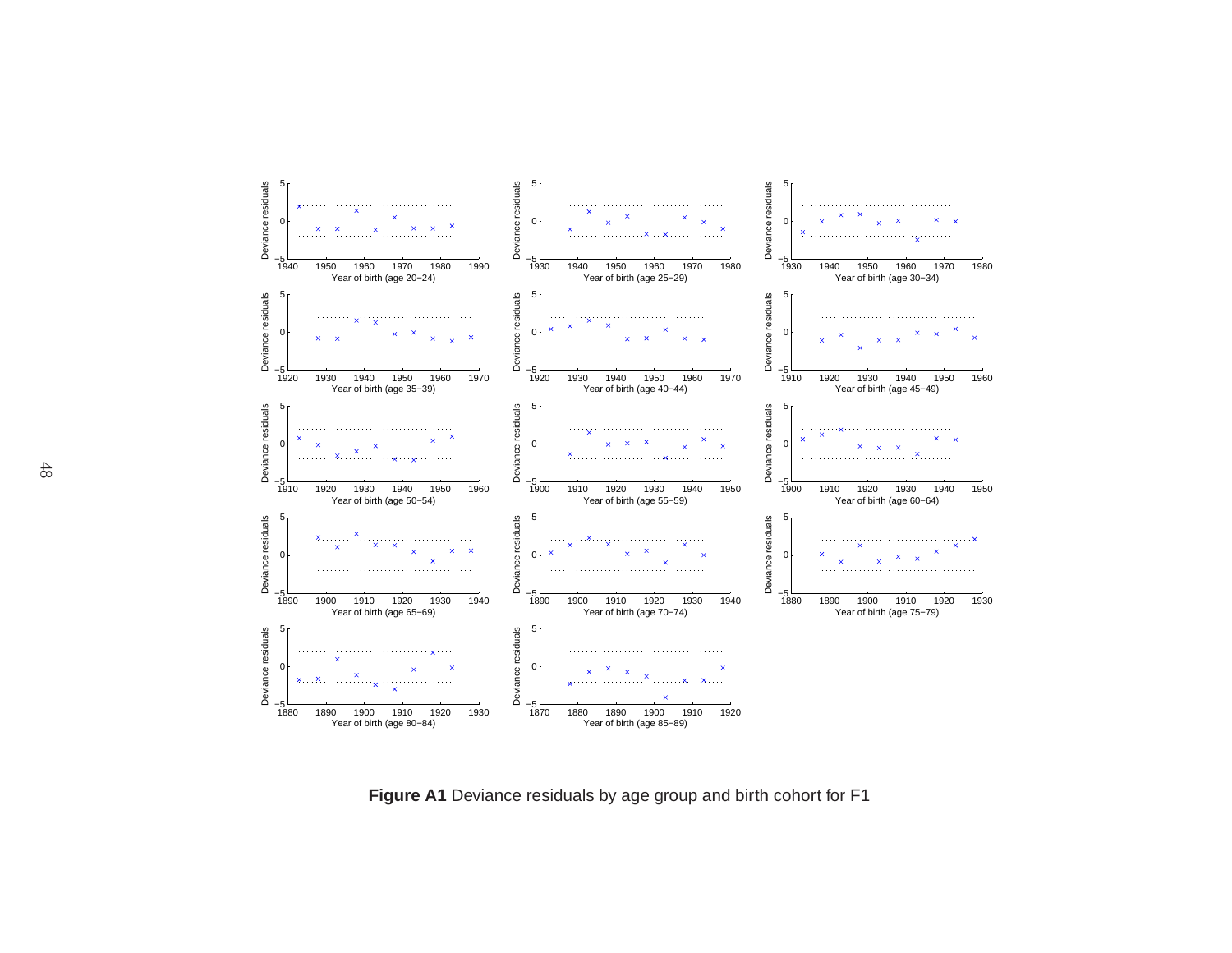# **B REVISED RISK MODEL**

## **Prior distributions**

Non-informative prior distributions for each parameter were chosen by considering plausible ranges in addition to the estimates obtained using *fminsearch*.

The number of background cases in males (per million population) was estimated at around 1 in Tan and Warren (2009) and a uniform  $U(0, 10)$  prior was chosen for *Rate*. Exploratory analysis using *fminsearch* suggested a range for  $\beta_2$  between around 50 and 200, depending on the value of  $\alpha$  chosen, hence uniform priors that incorporate that range have been used. The power of time associated with asbestos exposure has previously been estimated at between 2 and 3 (Hodgson *et al.*, 2005; Tan and Warren, 2009). It was unlikely that the risk decreased with time since exposure, hence the prior for k was chosen to be  $U(0, 10)$ . Similarly, the prior for  $k_b$  was chosen to be  $U(0, 10)$ . High<sub>25</sub> and High<sub>35</sub> were estimated at around 0.5 and 0.4 respectively in exploratory analysis. As the sum of  $High_{15}$ ,  $High_{25}$  and  $High_{35}$  must equal 1 (and thus the sum of  $High_{25}$ and  $High_{35}$  can not be greater than 1), uniform  $U(0, 0.6)$  and  $U(0, 0.4)$  priors were chosen for  $High_{25}$  and  $High_{35}$  respectively, assuming that  $High_{25}$  does not exceed 0.6 and  $High_{35}$  does not exceed 0.4. CrocRatio was estimated at around 0.1 in exploratory analysis and was considered unlikely to exceed 10. As it also must take a postive value, a uniform  $U(0, 10)$  prior was chosen. StockRel<sub>1980</sub> can only take values between 0 and 1, so a uniform  $U(0, 1)$  prior was chosen.

## **Proposal distributions**

Each proposal distribution was chosen such that it was easy to sample from  $q(\cdot|\theta_t)$ , each step  $\theta^*$  −  $\theta_{t-1}$  moves a reasonable distance in the parameter space, and the steps generated are not rejected too frequently. Each distribution was chosen to be normal with a standard deviation such that the acceptance probability was approximately 0.2 to 0.5. The proposal distributions do not have an impact on the posterior parameter estimates, only on the convergence, mixing and autocorrelation of the chains generated by the Metropolis-Hastings algorithm. Table A2 shows the prior and proposal distributions that have been used in fitting the model using the Metropolis-Hastings algorithm.

| Parameter                | Prior      | Proposal                          |
|--------------------------|------------|-----------------------------------|
| Rate                     | U(0, 10)   | $N(Rate_{t-1}, 0.2^2)$            |
| $k_{\mathcal{C}}$        | U(1, 10)   | $N(k_{t-1}, 0.01^2)$              |
| $k_b$                    | U(0, 10)   | $N(k_{b,t-1}, 0.07^2)$            |
| $\beta_2$                | U(50, 350) | $N(\beta_{2,t-1}, 1.5^2)$         |
| $High_{25}$              | U(0, 0.6)  | $N(High_{25,t-1}, 0.01^2)$        |
| $High_{35}$              | U(0, 0.4)  | $N(High_{35,t-1}, 0.01^2)$        |
| CrocRatio                | U(0, 10)   | $N(CrocRatio_{t-1}, 0.05^2)$      |
| StockRel <sub>1980</sub> | U(0,1)     | $N(StockRel_{1980,t-1}, 0.005^2)$ |

**Table A2** Metropolis-Hastings Algorithm: Prior and proposal distributions for R1 model parameters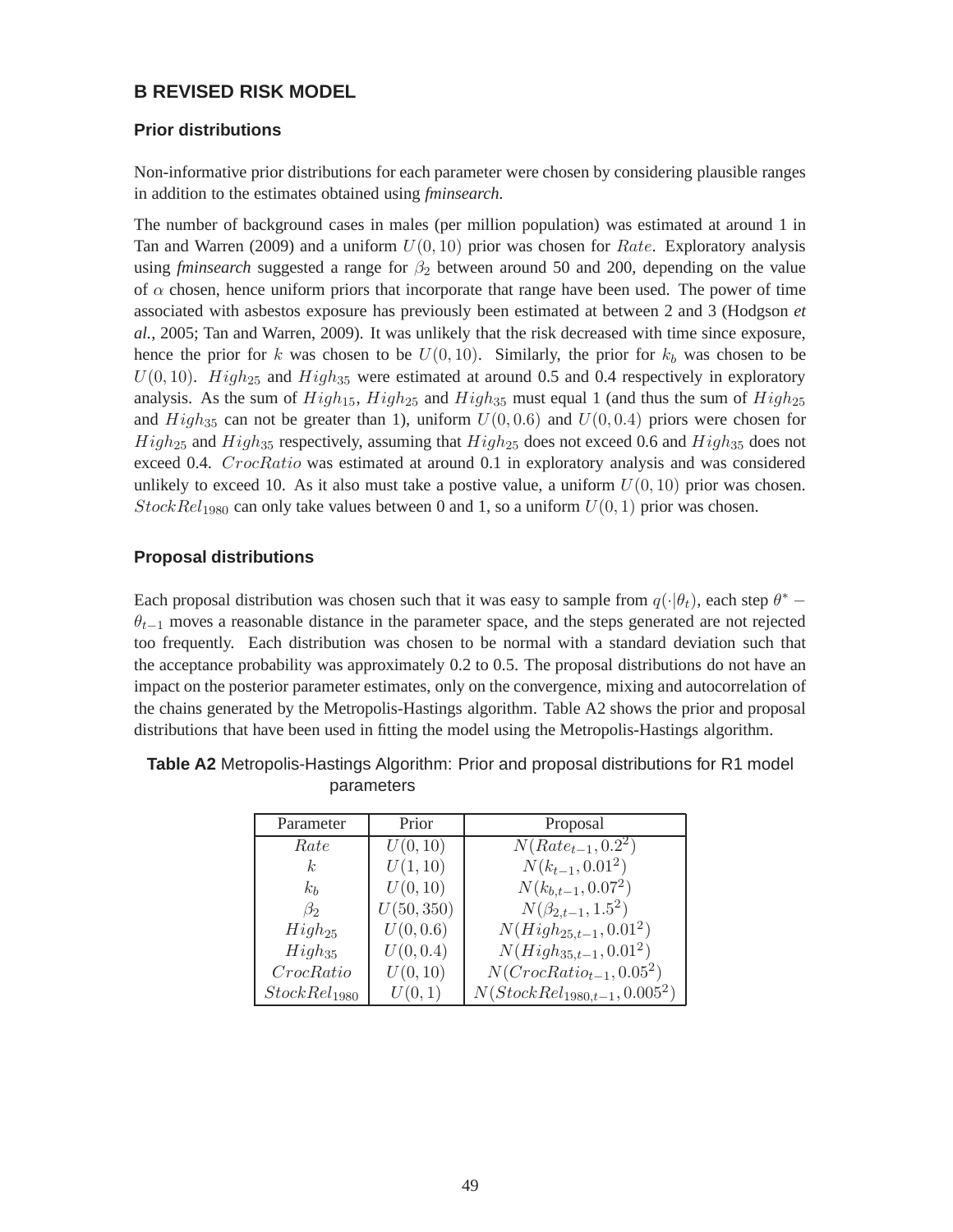# **C TSCE MODEL**

# **Prior distributions**

Non-informative prior distributions for each parameter were chosen by considering plausible ranges in addition to the estimates obtained using *fminsearch* and, if common to both the revised risk and TSCE model, the estimates obtained under the revised risk model.

## **Proposal distributions**

Each proposal distribution was chosen such that it was easy to sample from  $q(\cdot|\theta_t)$ , each step  $\theta^*$  −  $\theta_{t-1}$  moves a reasonable distance in the parameter space, and the steps generated are not rejected too frequently. Each distribution was chosen to be normal with a standard deviation such that the acceptance probability was approximately 0.2 to 0.5. Table A3 shows the prior and proposal distributions that have been used in fitting the model using the Metropolis-Hastings algorithm.

# **Table A3** Metropolis-Hastings Algorithm: Prior and proposal distributions for T2 model parameters

| Parameter                | Prior      | Proposal                         |  |  |  |
|--------------------------|------------|----------------------------------|--|--|--|
| $\alpha$                 | U(0, 5000) | $N(\alpha_{t-1}, 15^2)$          |  |  |  |
| $\gamma_0$               | U(0, 10)   | $N(\gamma_{0,t-1},0.0006^2)$     |  |  |  |
| $\gamma_1$               | U(0, 10)   | $N(\gamma_{1,t-1}, 0.015^2)$     |  |  |  |
| $\gamma_2$               | U(0, 10)   | $N(\gamma_{2,t-1},0.001^2)$      |  |  |  |
| $\nu_0$                  | U(0, 10)   | $N(\nu_{0,t-1},0.000000003^2)$   |  |  |  |
| $\nu_1$                  | U(0, 100)  | $N(\nu_{1,t-1},0.0003^2)$        |  |  |  |
| $High_{25}$              | U(0, 0.6)  | $N(High_{25,t-1}, 0.02^2)$       |  |  |  |
| $High_{35}$              | U(0, 0.4)  | $N(High_{35,t-1}, 0.01^2)$       |  |  |  |
| ChryRatio                | U(0,1)     | $N(CrocRatio_{t-1}, 0.001^2)$    |  |  |  |
| StockRel <sub>1980</sub> | U(0, 0.05) | $N(StockRel_{1980,t-1}, 0.0032)$ |  |  |  |

# **Table A4** Cumulative hazard at age 89 for males in 1900 to 1980 birth cohorts with various exposure histories (figures in **bold** indicate the largest hazard for the associated exposure profile)

|              | Exposure history    |          |          |                     |          |          |                     |          |  |
|--------------|---------------------|----------|----------|---------------------|----------|----------|---------------------|----------|--|
|              | Exposed from 15 for |          |          | Exposed from 25 for |          |          | Exposed from 35 for |          |  |
| Birth cohort | 5 years             | 10 years | 40 years | 5 years             | 10 years | 30 years | 5 years             | 10 years |  |
| 1900         | 0.0029              | 0.0067   | 0.0858   | 0.0039              | 0.0115   | 0.0778   | 0.0134              | 0.0280   |  |
| 1910         | 0.0048              | 0.0144   | 0.2040   | 0.0184              | 0.0392   | 0.1884   | 0.0173              | 0.0566   |  |
| 1920         | 0.0219              | 0.0473   | 0.3446   | 0.0237              | 0.0792   | 0.3032   | 0.0657              | 0.1391   |  |
| 1930         | 0.0282              | 0.0950   | 0.4185   | 0.0858              | 0.1839   | 0.3422   | 0.0755              | 0.1354   |  |
| 1940         | 0.0993              | 0.2134   | 0.4158   | 0.0978              | 0.1777   | 0.2327   | 0.0386              | 0.0447   |  |
| 1950         | 0.1127              | 0.2056   | 0.2794   | 0.0507              | 0.0593   | 0.0767   | 0.0050              | 0.0091   |  |
| 1960         | 0.0590              | 0.0693   | 0.0985   | 0.0069              | 0.0130   | 0.0261   | 0.0040              | 0.0073   |  |
| 1970         | 0.0083              | 0.0160   | 0.0388   | 0.0055              | 0.0105   | 0.0208   | 0.0032              | 0.0058   |  |
| 1980         | 0.0067              | 0.0129   | 0.0311   | 0.0045              | 0.0084   | 0.0167   | 0.0026              | 0.0046   |  |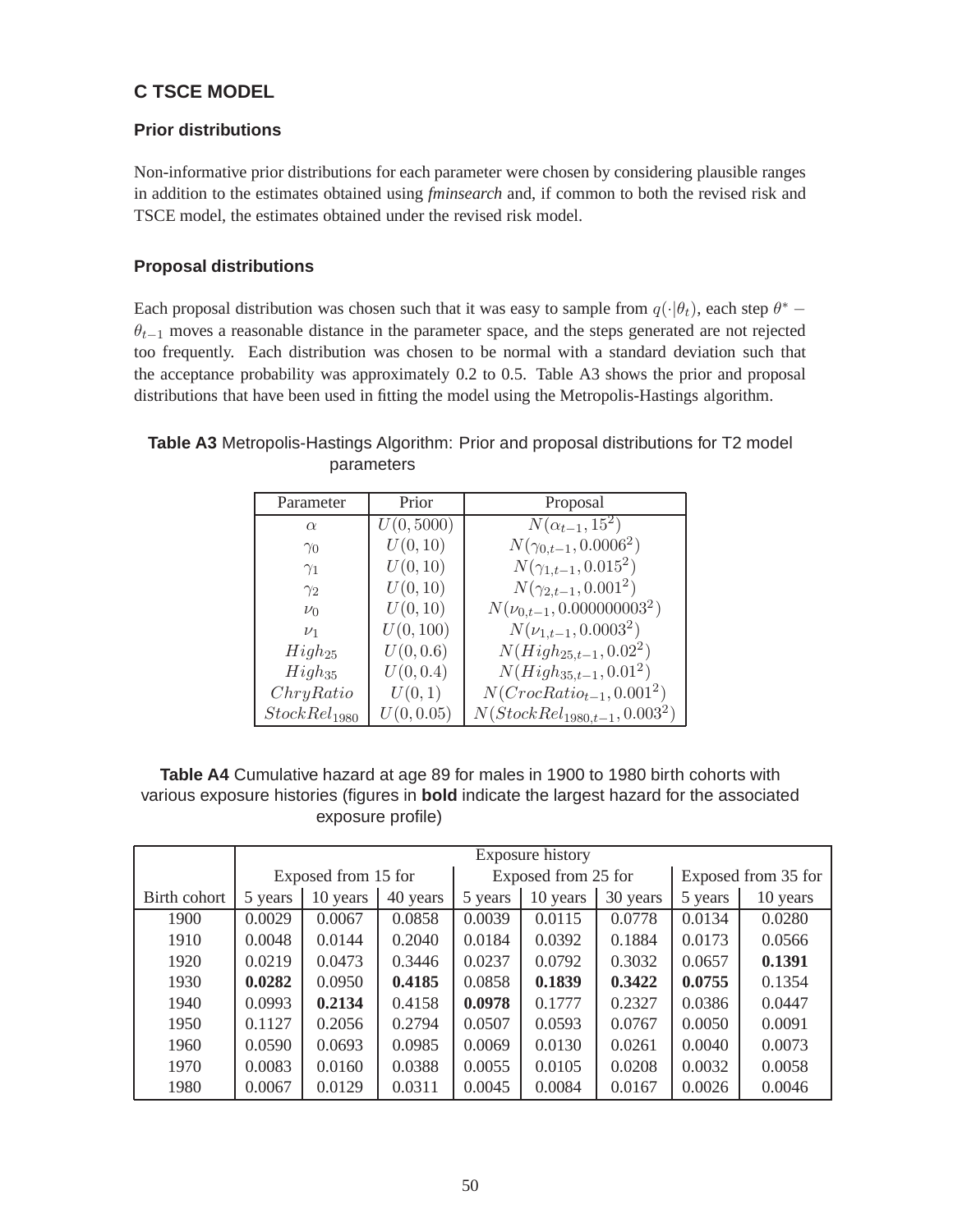|      | Projection |      |      |      |       |       |       |  |  |
|------|------------|------|------|------|-------|-------|-------|--|--|
|      | L<br>$a_2$ |      |      |      |       |       |       |  |  |
| Year | 10         | 12   | 15   | 0.00 | 0.006 | 0.010 | 0.020 |  |  |
| 2007 | 1743       | 1765 | 1775 | 1724 | 1751  | 1763  | 1791  |  |  |
| 2008 | 1766       | 1790 | 1803 | 1749 | 1777  | 1790  | 1830  |  |  |
| 2009 | 1772       | 1805 | 1822 | 1754 | 1786  | 1805  | 1849  |  |  |
| 2010 | 1775       | 1811 | 1830 | 1762 | 1792  | 1815  | 1866  |  |  |
| 2011 | 1764       | 1808 | 1830 | 1750 | 1787  | 1813  | 1869  |  |  |
| 2012 | 1754       | 1800 | 1824 | 1735 | 1779  | 1803  | 1875  |  |  |
| 2013 | 1736       | 1784 | 1811 | 1715 | 1763  | 1789  | 1877  |  |  |
| 2014 | 1712       | 1762 | 1791 | 1688 | 1738  | 1772  | 1865  |  |  |
| 2015 | 1677       | 1732 | 1763 | 1648 | 1711  | 1745  | 1848  |  |  |
| 2016 | 1636       | 1695 | 1728 | 1609 | 1674  | 1716  | 1837  |  |  |
| 2017 | 1596       | 1652 | 1686 | 1559 | 1634  | 1681  | 1812  |  |  |
| 2018 | 1543       | 1603 | 1638 | 1505 | 1587  | 1641  | 1787  |  |  |
| 2019 | 1482       | 1547 | 1582 | 1439 | 1534  | 1589  | 1757  |  |  |
| 2020 | 1421       | 1484 | 1520 | 1372 | 1473  | 1547  | 1726  |  |  |
| 2021 | 1356       | 1417 | 1451 | 1300 | 1411  | 1481  | 1686  |  |  |
| 2022 | 1280       | 1345 | 1378 | 1230 | 1344  | 1426  | 1645  |  |  |
| 2023 | 1211       | 1271 | 1301 | 1150 | 1278  | 1367  | 1599  |  |  |
| 2024 | 1132       | 1194 | 1222 | 1069 | 1208  | 1302  | 1552  |  |  |
| 2025 | 1055       | 1115 | 1139 | 991  | 1137  | 1237  | 1510  |  |  |
| 2026 | 981        | 1036 | 1055 | 911  | 1062  | 1173  | 1465  |  |  |
| 2027 | 907        | 956  | 970  | 827  | 993   | 1108  | 1420  |  |  |
| 2028 | 833        | 879  | 887  | 748  | 925   | 1047  | 1376  |  |  |
| 2029 | 761        | 804  | 806  | 677  | 855   | 983   | 1340  |  |  |
| 2030 | 691        | 733  | 729  | 604  | 799   | 934   | 1299  |  |  |
| 2031 | 634        | 668  | 658  | 541  | 738   | 878   | 1258  |  |  |
| 2032 | 571        | 606  | 589  | 478  | 681   | 829   | 1222  |  |  |
| 2033 | 518        | 545  | 521  | 420  | 633   | 778   | 1187  |  |  |
| 2034 | 467        | 488  | 457  | 366  | 578   | 732   | 1149  |  |  |
| 2035 | 417        | 435  | 398  | 313  | 532   | 687   | 1112  |  |  |
| 2036 | 372        | 387  | 344  | 268  | 488   | 642   | 1076  |  |  |
| 2037 | 328        | 338  | 289  | 224  | 448   | 605   | 1038  |  |  |
| 2038 | 290        | 297  | 243  | 185  | 408   | 569   | 1006  |  |  |
| 2039 | 260        | 263  | 205  | 152  | 380   | 539   | 972   |  |  |
| 2040 | 237        | 235  | 174  | 126  | 352   | 511   | 953   |  |  |
| 2041 | 212        | 212  | 148  | 106  | 331   | 490   | 925   |  |  |
| 2042 | 195        | 193  | 127  | 88   | 312   | 471   | 909   |  |  |
| 2043 | 180        | 177  | 110  | 73   | 297   | 455   | 882   |  |  |
| 2044 | 167        | 164  | 95   | 61   | 282   | 440   | 865   |  |  |
| 2045 | 159        | 152  | 83   | 52   | 271   | 424   | 843   |  |  |
| 2046 | 144        | 141  | 71   | 43   | 260   | 409   | 823   |  |  |
| 2047 | 135        | 131  | 61   | 35   | 246   | 395   | 800   |  |  |
| 2048 | 128        | 121  | 53   | 29   | 235   | 380   | 776   |  |  |
| 2049 | 122        | 113  | 45   | 23   | 222   | 366   | 749   |  |  |
| 2050 | 114        | 106  | 40   | 19   | 214   | 351   | 724   |  |  |

**Table A5** Projections of male mesothelioma deaths under the TSCE model for various values of  $L$  and  $a_2$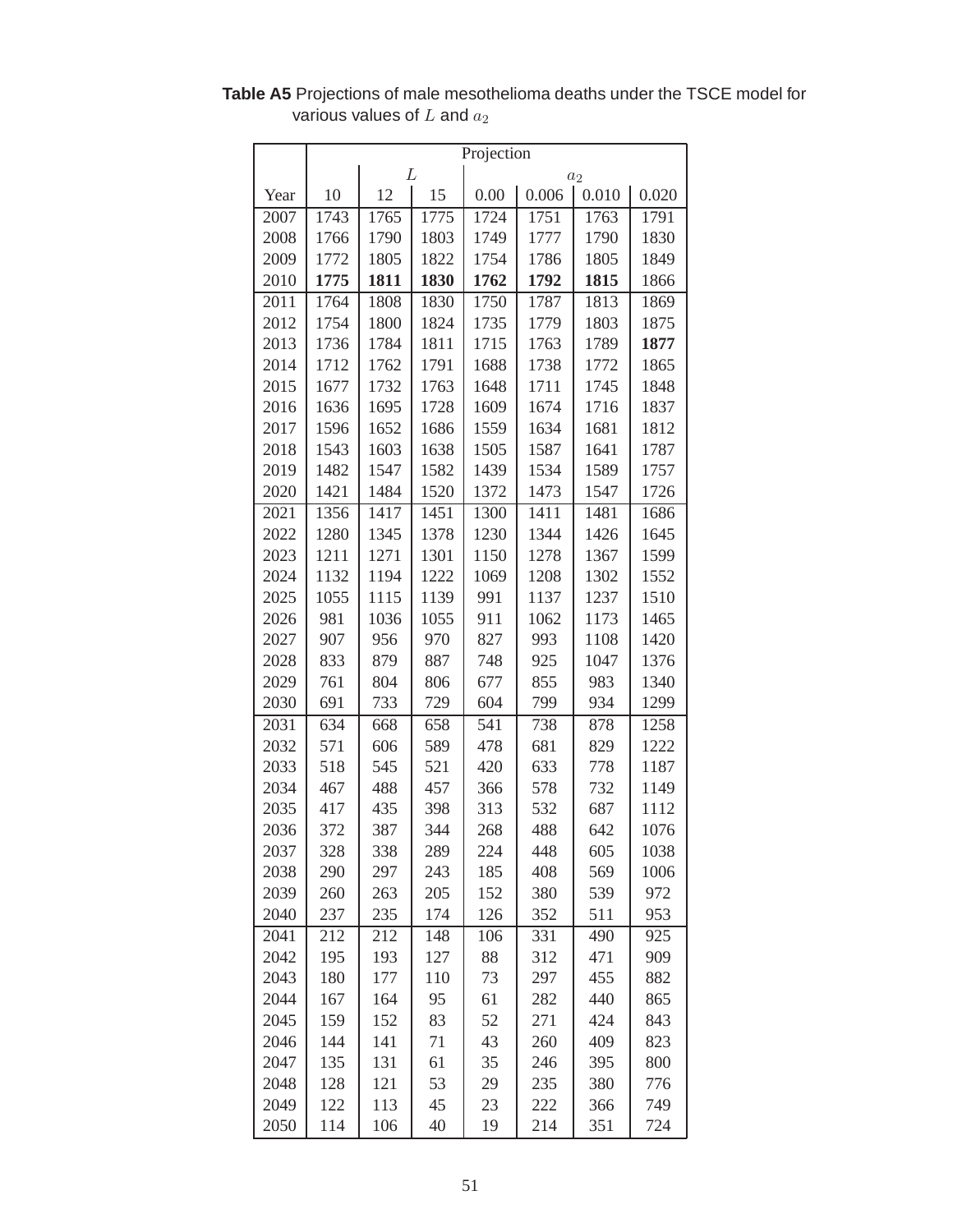<span id="page-58-0"></span>![](_page_58_Figure_0.jpeg)

**Figure A2** Comparison of the effects of lag on projections under the TSCE model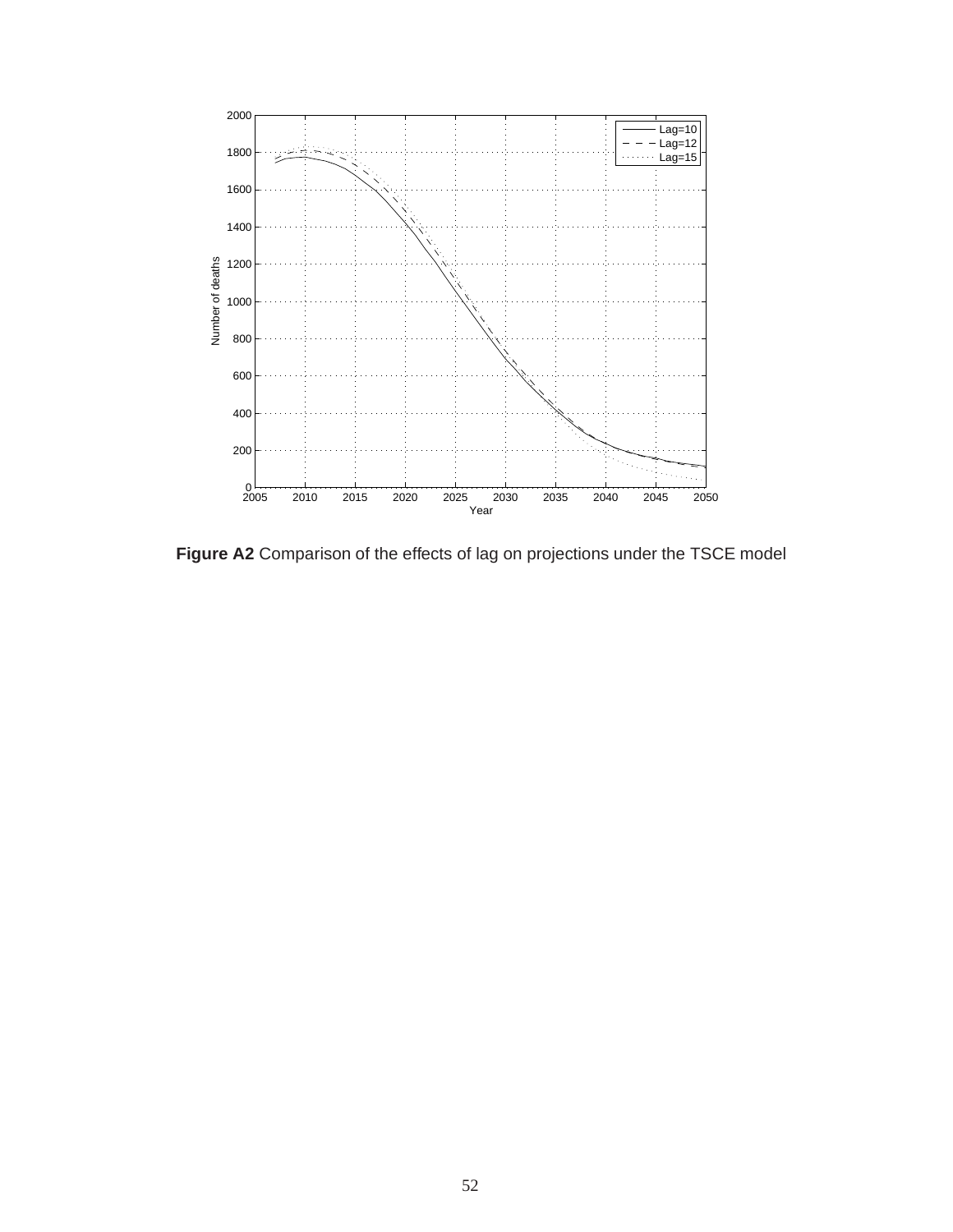# <span id="page-59-0"></span>**REFERENCES**

Berry, G. (1999), 'Models for mesothelioma incidence following exposure to fibers in terms of timing and duration of exposure and the biopersistence of the fibers.', *Inhalation Toxicology* **11**, 111-130

Hastings, W. (1970), 'Monte Carlo Sampling Methods Using Markov Chains and Their Applications.', *Biometrika* **57**, 97-109

Hazelton, W., Clements, M. and Moolgavkar, S. (2005), 'Multistage Carcinogenesis and Lung Cancer Mortality in Three Cohorts.', **14(5)**, 1171-1181

Health Effects Institute (1991), 'Asbestos in Public and Commercial Buildings: A Literature Review and Synthesis of Current Knowledge.', *Health Effects Institute - Asbestos Research, Cambridge, MA.* 

Heidenreich, W., Luebeck, E. and Moolgavkar, S. (1997), 'Some Properties of the Hazard Function of the Two-Mutation Clonal Expansion Model.', *Risk Analysis* **17**, 391-399

Hodgson, J., McElvenny, D., Darnton, A., Price, M. and Peto, J. (2005), 'The expected burden of mesothelioma mortality in Great Britain from 2002 to 2050.', *British Journal of Cancer* **4**, 587-593

The MathWorks, Inc. (2009), 'MATLAB 7.9.0 (R2009b)'

Moolgavkar, S. and Knudson. (1981), 'Mutation and Cancer: A Model for Human Carcinogenesis.', *Journal of the National Cancer Institute* **66**, 1037-1052

Moolgavkar, S., Dewanji, A. and Venzon, D. (1988), 'A Stochastic Two-Stage Model for Cancer Risk Assessment. I. The Hazard Function and the Probability of Tumor', *Risk Analysis* **8**, 383-392

Moolgavkar, S., Turim, J., Brown, R. and Luebeck, E. (2001), 'Long Man-Made Fibres and Lung Cancer Risk.', *Regulatory Toxicology and Pharmacology* **33**, 138-146

Moolgavkar, S., Meza, R. and Turim, J. (2009), 'Pleural and peritoneal mesotheliomas in SEER: age effects and temporal trends, 1973-2005.', Cancer Causes Control **20**, 935-944

Peto, J., Matthews, F., Hodgson, J. and Jones, J. (1995), 'Continuing increase in mesothelioma mortality in Britain.', *Lancet* **345**, 535-539

Rake, C., Gilham, C., Hatch, J., Darnton, A., Hodgson, J. and Peto, J. (2009), 'Occupational, domestic and environmental mesothelioma risks in the British population: a case-control study.', *British Journal of Cancer* **100**, 1175-1183

Richardson, D. (2009), 'Lung cancer in chrysotile workers: analyses based on the two-stage clonal expansion model.', *Cancer Causes Control* **20**, 917-923

Tan, E. and Warren, N. (2009), 'Projection of mesothelioma mortality in Great Britain.', *HSE Research Report RR728*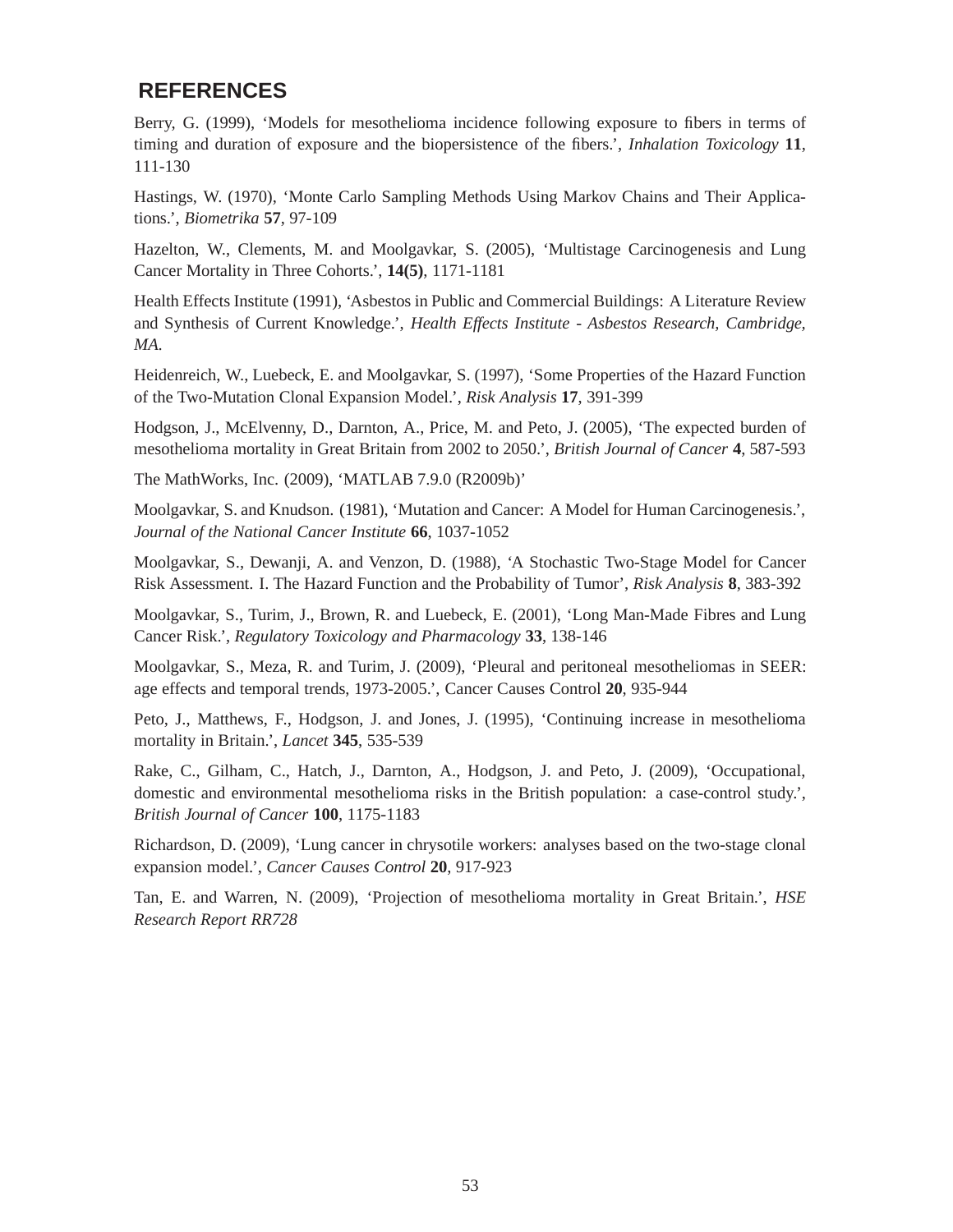Published by the Health and Safety Executive 07/11